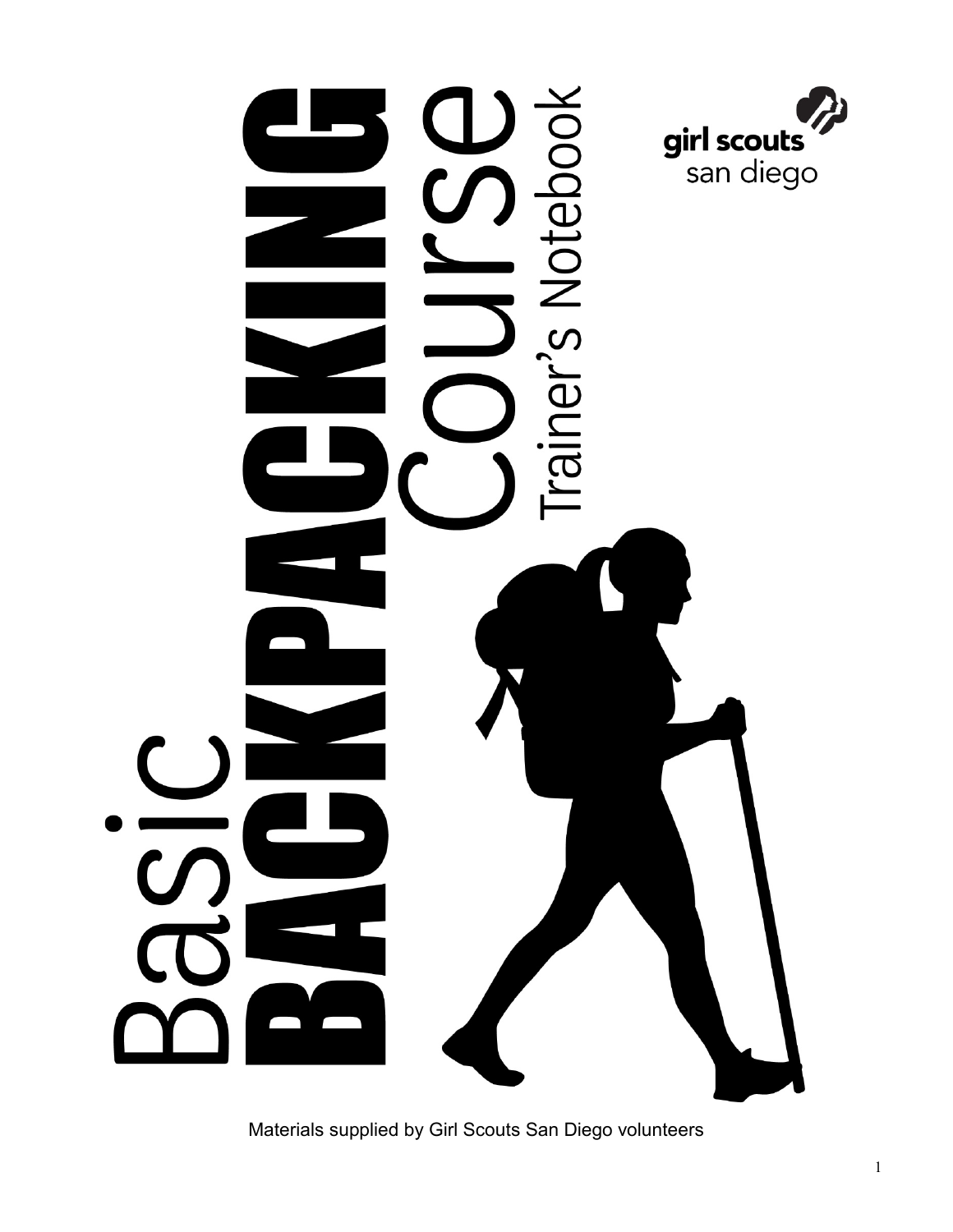# **Basic Backpacking Course Girl Scout Trainer's Notebook**

## **Table of Contents** I. The Basic Backpacking Course (BBC)<br>I. Program Culture and Training Expectations 33 II. Program Culture and Training Expectations 3<br>
III. Roles and Responsibilities 4 III. Roles and Responsibilities 4<br>IV. Basic Backpacking Course Curriculum 6 IV. Basic Backpacking Course Curriculum V. Planning & Executing Backpacking Class/Trip - Calendar Checklist 8 A. 1+ Year in Advance B. 6 Months to 1 Year C. 3 - 6 Months D. 2 - 3 Months E. 3 - 4 Weeks F. 2 Weeks G. 1 - 2 Weeks H. Week Before I. Classroom Training Day VI. Safety Management 19 A. Manage Health and Permission Forms B. Discuss Health & Welfare and Key Concerns C. Identify and Plan for Key Risks D. Prepare an Overall Safety Plan E. Prepare and Distribute a Safety Management Plan (SMP) F. Prepare Leader Resource Packets VII. Day Hike 22 VIII. Training Trip Planning 24 IX. Pre-Trip Meeting 25 X. Council Gear Rental Management 28 XI. Pack Checks 28<br>XII. Trip 28 XII. Trip 32 XIII. Post-Trip Evaluation & Wrap-Up 33 **Appendices** 1. Backpack Training Expectations 2. Sample Backpack Training Schedule 3. Cost for Basic Backpacking Training

- 4. Comprehensive Gear list
- 5. Menu Planner
- 6. Course Evaluations
- 7. Safety Management Plan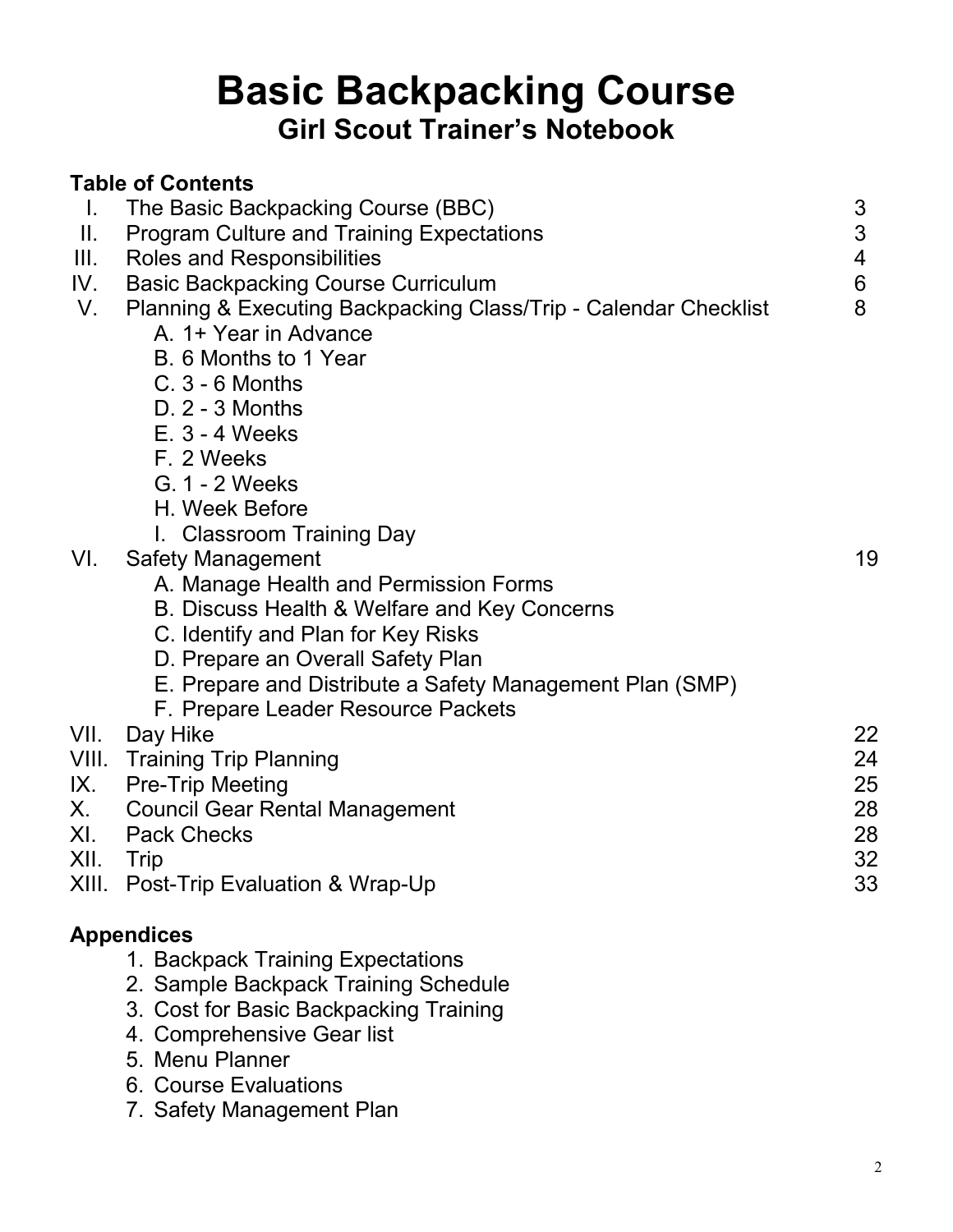# **BASIC BACKPACKING COURSE Girl Scout Trainer's Notebook**

# **I. THE BASIC BACKPACKING COURSE**

The Basic Backpacking Course (BBC) is designed to teach girls and adults the fundamentals of backpacking, and the essential skills and knowledge for successful and safe backcountry multinight adventures. The course consists of one day of classroom training, a day hike, a planning meeting, pack check, and a 1-2 night backpacking trip.

#### **Mandatory components of the complete training:**

- **1-day classroom training:** This 8-hour class instructs participants in the bulk of the preparatory skills and knowledge necessary for the basic backpack experience. Additionally, the trainer begins her relationship with her group: assessing their incoming capabilities, providing insight into the culture of GS backpacking, and laying a foundation for the high standard we cultivate in our program.
- **Day hike:** The length of the hike should be commensurate with the level of difficulty of the trip itself. Whether half-day or all-day, the hike allows the trainer to assess the physical capabilities of her participants. Additionally, the time should be used to build trust and develop rapport among the members of the group, use the Backpacker Bee to spot and correct training deficits from the classroom training, and assess the overall readiness of each trainee for the upcoming trip with regards to gear, clothes, and mindset.
- **Pre-trip Meeting:** Whether it is tacked onto the day hike, or scheduled on a separate day, this meeting allows you and your group to organize gear and cook groups, and discuss itinerary and travel plans for the trip.
- **Pack Checks:** Examining the contents of each trainee's pack, weighing the pack to meet our ideal pack weight, and adjusting packs prior to hitting the trail is essential to the success of your trip.

# **II. PROGRAM CULTURE AND TRAINING EXPECTATIONS**

#### **The Council Trainer and Adult Volunteers must be immersed in the culture of our program. We are**:

- Developing competent, self-sufficient and independent backpackers of all ages
- Embracing the GS Leadership Experience -- helping girls develop into leaders by giving them many opportunities to lead -- training, taking charge, being self-responsible, being excellent mentors
- Understanding we are training girls to lead, not just follow
- Connecting the dots: while we're training adults to backpack, we are simultaneously teaching them how to lead their girls.
- Teaching The Wilderness Ethic -- the way we look after each other in the wilderness and ensure the physical and emotional safety of our group
- Teaching -- and practicing -- Leave No Trace principles
- Leading trips for girls, not ourselves -- those would be personal trips. Our adult volunteers need to be full-on participants, not just passengers on a trip
- Practicing Safety First, and understanding prevention is key to our safety, and safety is a group ethic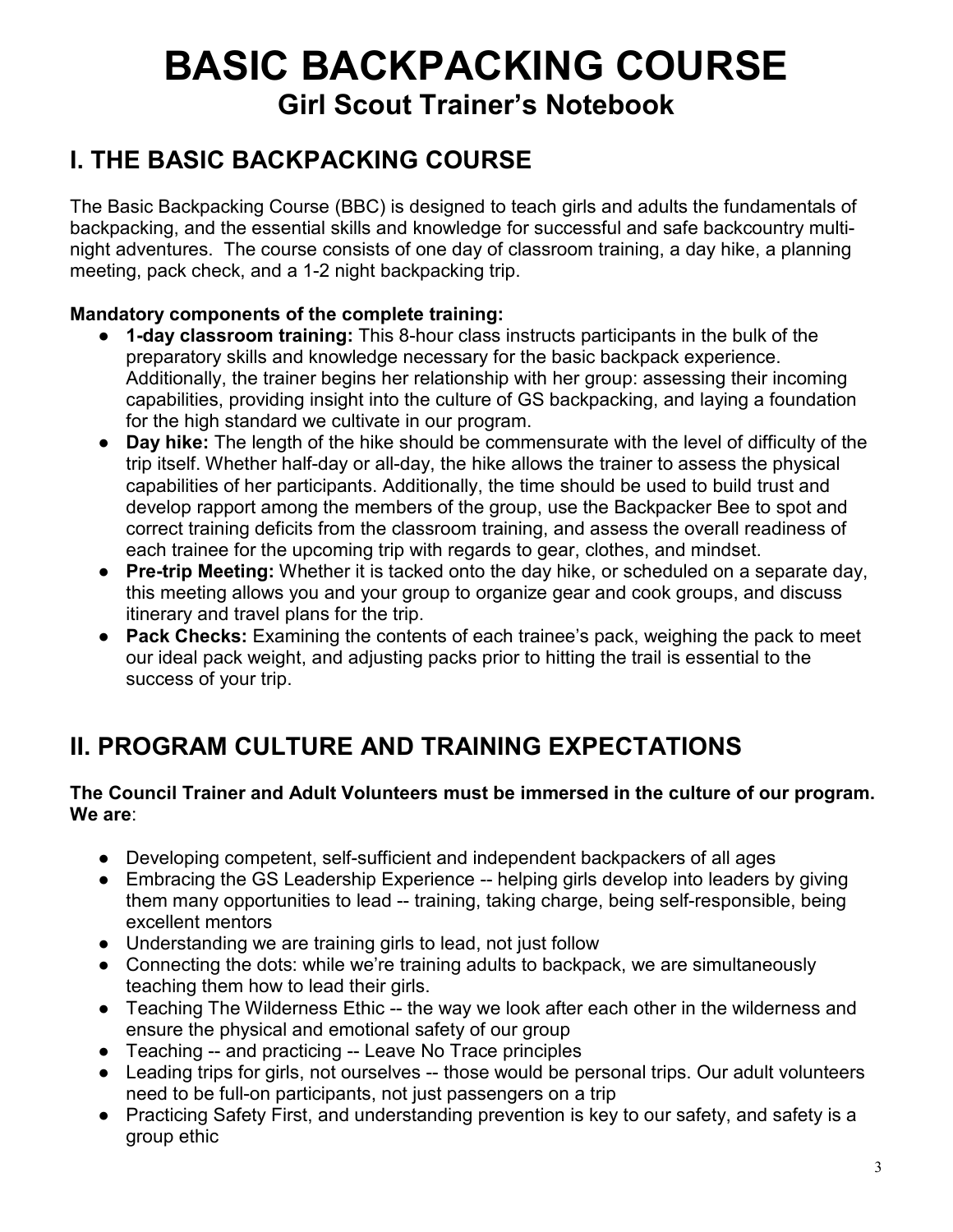#### **The Trainer's Responsibility**

A Council Backpack Trainer's role is complex -- you're an educator, a guide and a backpacker - all of your skills in all three areas need to be top-notch to be successful.

**As an educator,** you are responsible for delivering accurate and up-to-date skills and knowledge. The adults who take your class are receiving a Girl Scout-recognized backpacking certification. Your class needs to reflect the standard of excellence necessary for a Girl Scout leader to finish your course, then turn around and lead her girls effectively on a backpacking trip. Or, leave her with the understanding that she needs more on-the-ground experience before she does take her own girls out into the wilderness.

The Girl Scouts that complete your class will be eligible for Advanced Trips. The leaders of those advanced trips will be expecting their participants to have received all the training outlined in the curriculum.

**As a guide,** you are in the position of not only leading people you don't know through the wilderness, but also helping them understand the culture of our program. You're a leader and an interpreter, a hostess and a teacher. And as the coordinator of multiple Youth Leaders and Adult Volunteers, you need to stay engaged as the adult leader in charge, the person who is responsible for the health, welfare and safety of the entire group.

**As a backpacker,** it is the happy obligation for you to improve your skills and knowledge. Being a highly experienced backpacker doesn't necessarily make you a good teacher, but it can certainly give you credibility, and skillful on-the-ground experience certainly translates into sound knowledge. Take the time to build your skills, increase your knowledge and advance your abilities in the wilderness. This in turn will provide you with the confidence and scope to be an effective backpack trainer. Stay within the culture of the program: allow girls to lead, understand that you really don't know it all and are open to learning, and realize that this program is all about the girls and advancing their experience outdoors.

Remember to be patient with your role, and your own progression as a trainer.

# **III. ROLES AND RESPONSIBILITIES**

**Council Trainer:** A council-approved trainer of WHC/BBC/ADV trips who has met the training requirements and is leading her/his own classes.

**ADV Trip leader:** A council trainer who teaches all levels: WHC, BBC & ADV backpacking, has superior wilderness skills, and has demonstrated an ability to guide girls and adults safely on BBC backpack trips. Has experience addressing safety issues in the field.

**Co-leader:** A role with expanded and more extensive duties than an Adult Volunteer. A co-leader serves as 2<sup>nd</sup> in command on BBC/ADV trips. This individual is capable of leading the trip without the trip leader, should an emergency situation arise that takes the trip leader off the trip. This individual possesses superior wilderness savvy, and can take over the responsibility of maintaining the safety of each individual on the trip. Ideally, this individual is WFA certified.

**First Aider:** The individual responsible for managing participant health & welfare on hikes or trips.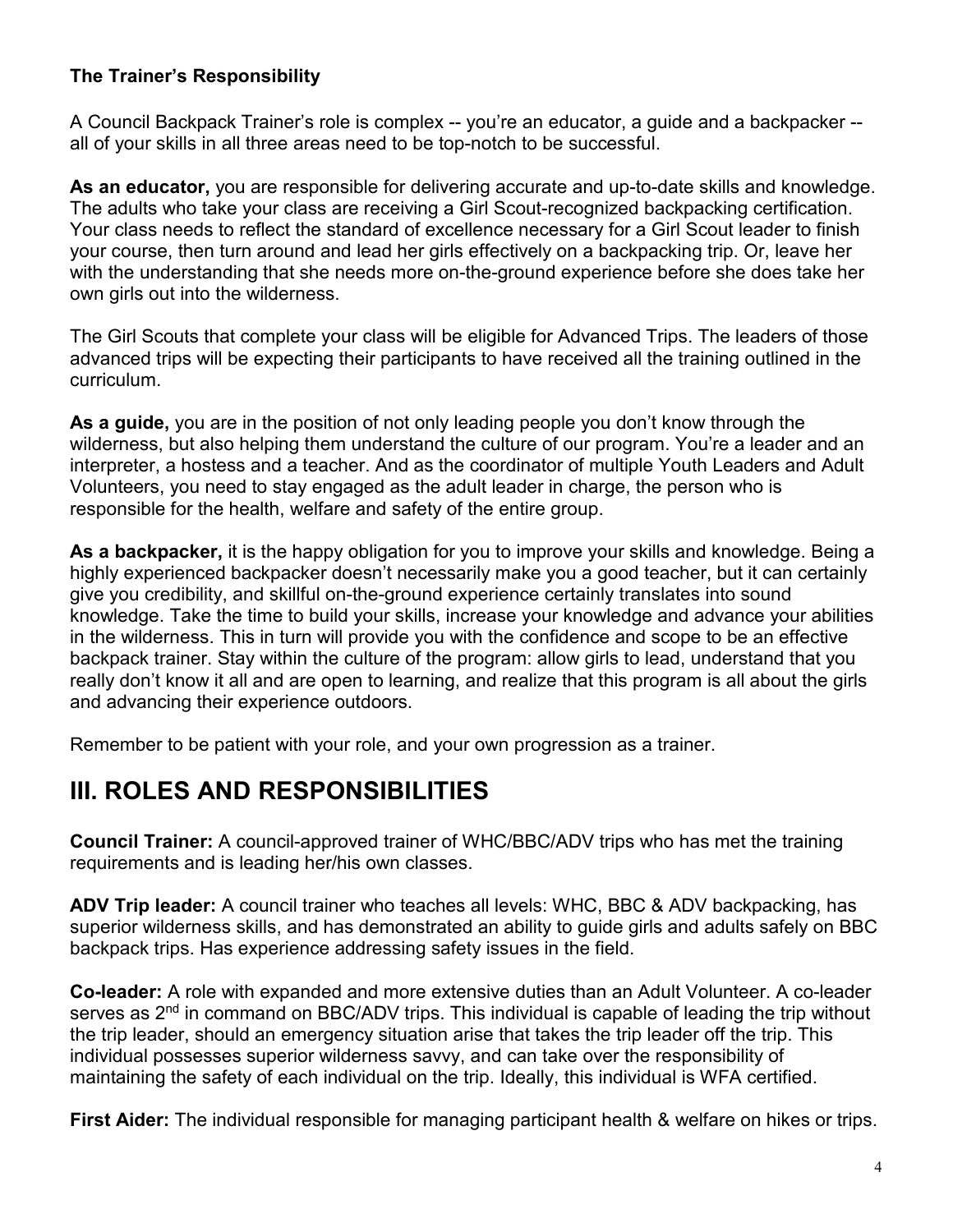**Youth Leader (YL):** The young women in our program who help us train and lead, and serve as mentors to the participants in our classes.

**Adult Volunteer:** An adult who assists with the training of WHC/BBC, with increasing responsibility loads.

**Mentor Trainer:** The Council Trainer who assists a **New Trainer** with the entire process of teaching her/his own class, whether it is WHC, BBC, or ADV trip.

**New Trainer:** The individual who has completed all prerequisites for becoming a Council Trainer

- WHC Trainer
	- o Completed WHC & BBC
	- o Has served as an adult volunteer in WHC & BBC, with increased responsibilities
- BBC Trainer
	- o Completed WHC, BBC, and ADV w/girls present
	- o Has served as an adult volunteer in WHC & BBC, with increased responsibilities
	- o Has served as a co-leader/first aider for BBC
	- o Wilderness First Aid or higher certified
- ADV Trip Leader
	- o Is a current Council Trainer for WHC & BBC
	- o Has served as co-leader/first aider on ADV trips with girls multiple times
	- o Has demonstrated wilderness and backpacking savvy
	- o Has demonstrated safe, calm and competent outdoor guiding skills
	- o Wilderness First Aid or higher certified

#### **Reference Words:**

**Training**: represents all the activities associated with executing and completing a WHC, or a BBC (from the pre-planning to execution of trip phases to equipment return to evaluations)

**WHC**: Wilderness Hiking Class (Level 1)

**BBC**: Basic Backpacking Class (Level 2)

**ADV**: Advanced Backpacking Class (Level 3, which typically includes a trip at higher elevation, typically 9000' or higher for at least 2 nights)

**Wilderness First Aid (WFA)** - a (typically) 16-hour certification class that allows the 1st aider to provide emergency care up to 8 hours from definitive medical care.

**Wilderness First Responder (WFR)** - an 80-hour certification class that allows the 1st aider to provide emergency care (and expanded skills) at any distance from definitive medical care.

**Leave No Trace (LNT):** a set of outdoor ethics promoting conservation in the outdoors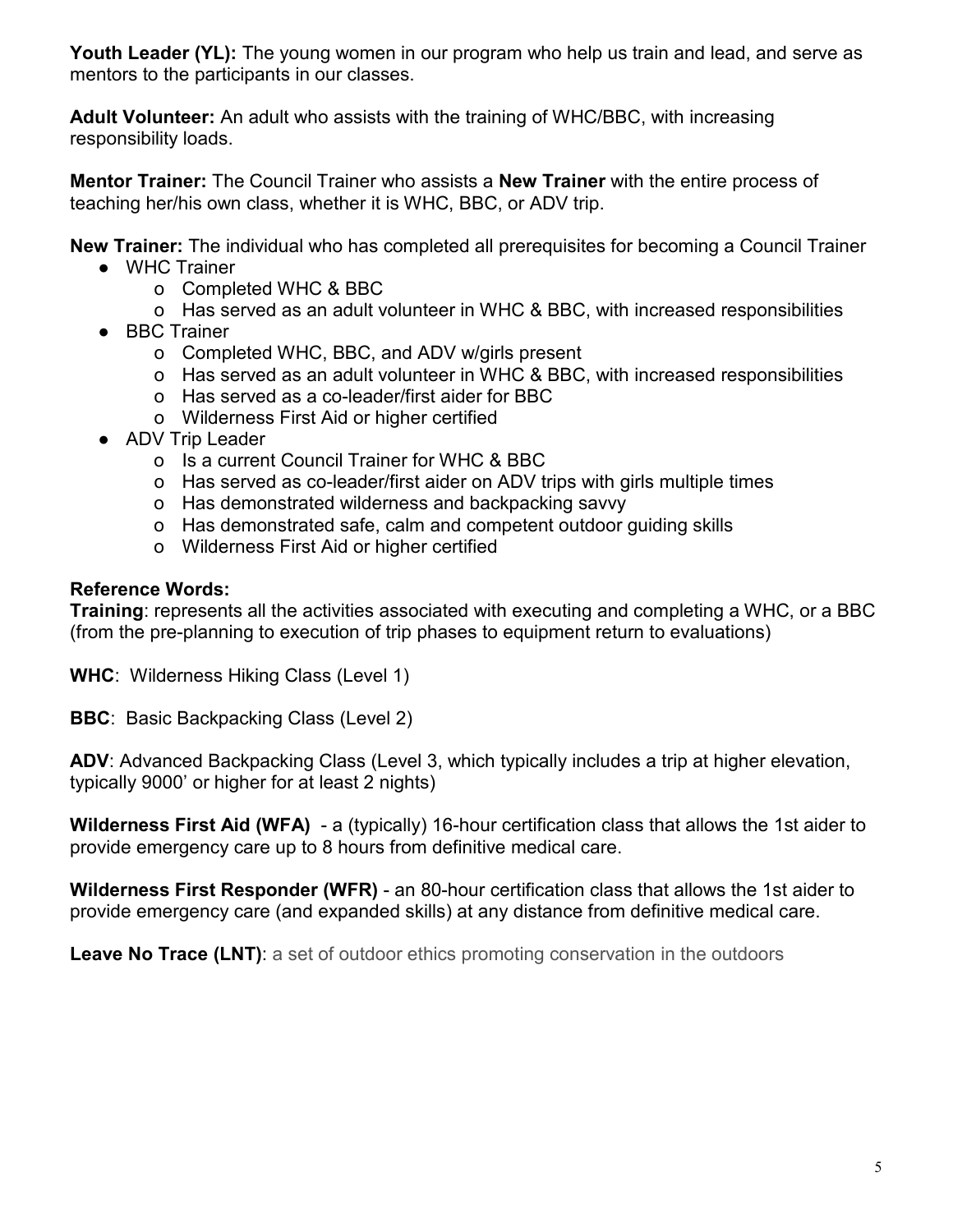# **IV. BASIC BACKPACKING COURSE CURRICULUM**

All the BBC curriculum must be covered by the end of the combined training session -- in the classroom, on the day hike, or on the trip.

# **A. Overview**

- ❏ Boots & Socks
	- ❏ Upgraded for backpacking needs (no low-cut trail shoes, and why)
	- ❏ Boot Jeopardy Game meets the desired outcomes
- ❏ Clothing
	- ❏ Vocab Review: Layering, Wicking, Fabrics
	- $\Box$  Selecting the best backpacking wardrobe, 2 days = 1 week
		- ❏ Breakout groups—2 or 3 baskets of outdoor clothes (all good, *too many*; a tub representing 'saving money', 'REI-addict', different styles); pointing out that clothing is the same for a week-long trip; group discussion of choices.
- ❏ Leave No Trace
	- ❏ Understanding how to practice the 7 Principles of LNT, how LNT applies to backpacking, and connecting the dots between training topics and LNT
	- ❏ Game: Coupons, Cupcakes, and Connection
- ❏ Tents
	- ❏ Types (3– and 4-season), tents parts, distributing the weight between partners, proper care, proper set-up, sites, LNT
	- ❏ Breakout Session: group participation in set-up and breakdown
- ❏ Sleeping bags & pads
	- ❏ Down & synthetic bags pros and cons, temp rating, weight, size and features
	- ❏ Pads: closed cell foam, self-inflating, newer air mattresses (pros, cons, weight differences)
	- ❏ Visuals: demos of different types of bags and pads
- ❏ Wilderness Sanitation
	- ❏ Q & A review from WHC
	- ❏ LNT, personal waste, managing your period, achieving personal cleanliness
	- ❏ Laundry on longer trips
	- ❏ Trowel as a hall pass & Respect The Trowel
	- ❏ Visuals: bucket, pack towel, hygiene kit, campsuds
- ❏ Water & Filtration with hands-on demo
	- ❏ Giardia, crypto, *e. coli* and viruses
	- ❏ Visuals: (show and tell w/ Parasite Pals)
	- ❏ Methods of filtering/purifying & pros and cons of each; show different models
	- ❏ LNT near water sources
	- ❏ Assembly, storage and proper usage of the Katadyn pump we use at Council
	- ❏ Breakout: pump water
- ❏ Water Receptacles, Cooking Kits, Mess kits
	- ❏ Show & tell the options: the good and bad
- ❏ Stoves & Cooking
	- ❏ Types of stoves -- good features, canister fuel only
	- ❏ Fuel -- 13 oz. size most practical, how much to bring? How much is left over?
	- ❏ Kitchen safety
	- ❏ Set-up how-to demo & practice in groups, especially lighting with a buddy and by oneself
- ❏ Backpack Food and Nutrition, Storage & Clean-up: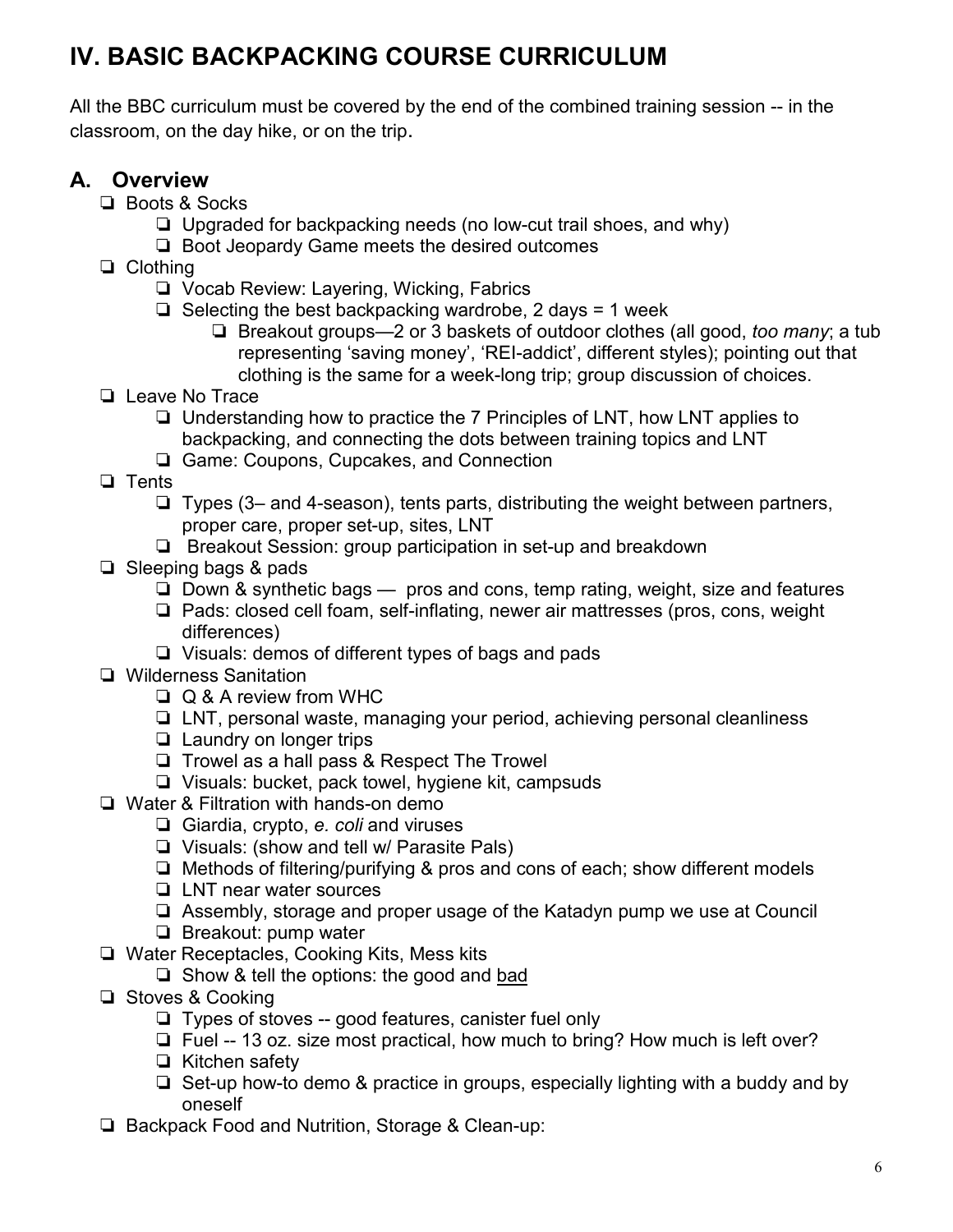- ❏ Types of food & nutrition
- ❏ Dehydrating food, and saving money at the grocery store (non-Mountain House)
- ❏ Menu planner (w/ sample menu handout)
- ❏ Repackaging
- ❏ Bear cans/hanging
- ❏ LNT & Clean-up
- ❏ Supplemental: demos to taste (everyone contributes)
- ❏ Identifying Key Risks & Concerns, and Injury Prevention
	- ❏ Share, Prepare, Be Aware -- should be a quick WHC Review of knowledge
	- ❏ No-penalty approach
	- ❏ Off button
	- ❏ Health history updates
- ❏ When Help Is Delayed
	- ❏ First Aid Certs (when leading trips, at the Council level, on Advanced trips)
	- ❏ First Aid kit contents summary
	- ❏ Check, Call & Care
- ❏ First Aid Scenarios & Review
	- ❏ Dehydration, Hypothermia, Heat Exhaustion, Bum Knee and Altitude Sickness
	- ❏ As scenarios, can be done in a big circle with trainees rotating in to be the 1st Aider. Facilitator encourages discussion of symptoms, treatment and prevention. Anecdotes from the trail are illuminating.
- ❏ Staying Found
	- ❏ Use Staying Found picture worksheet and script
- ❏ If You're Lost (multiple choice with discussion)
	- ❏ Review of key concepts
	- ❏ Application of topic to backpacking
- ❏ Permits & Ranger Station
	- ❏ LNT: Plan Ahead & Prepare
	- ❏ Panel discussion -- to illustrate Good & Bad rangers, need and value for ranger questions
	- ❏ Visuals: 2 3 Youth Leader/Adult Volunteer "rangers" provide answers to the questions posed by girl trainees. Being able to see the 2 rangers -- and compare - helps illustrate the value of questioning and pursuing one's needs regardless of how pro-active or negative a ranger might be.
- ❏ Backpacks
	- ❏ Internal/external packs: difference, pros & cons
	- ❏ Fitting basics demo (order of adjustments)
		- ❏ Hip belt, shoulder harness, load lifters, sternum strap
		- ❏ What a good fit looks like
	- ❏ Activity: measuring torsos with tape measure AND Osprey measure
	- ❏ Visual: Pack list overview w/ Comprehensive Gear List and two trainers
		- ❏ Sample pack check between two trainers sharing community gear
		- ❏ Reviews pack list, reinforces how a pack is packed, and how to share gear
	- ❏ Packing your backpack
		- ❏ Activity: 4 groups & 4 packs to load
		- ❏ We want them to see all the gear spread out, and how it all goes together into the pack with the trailhead clothes & boots in a separate bag: what they'll wear the first day.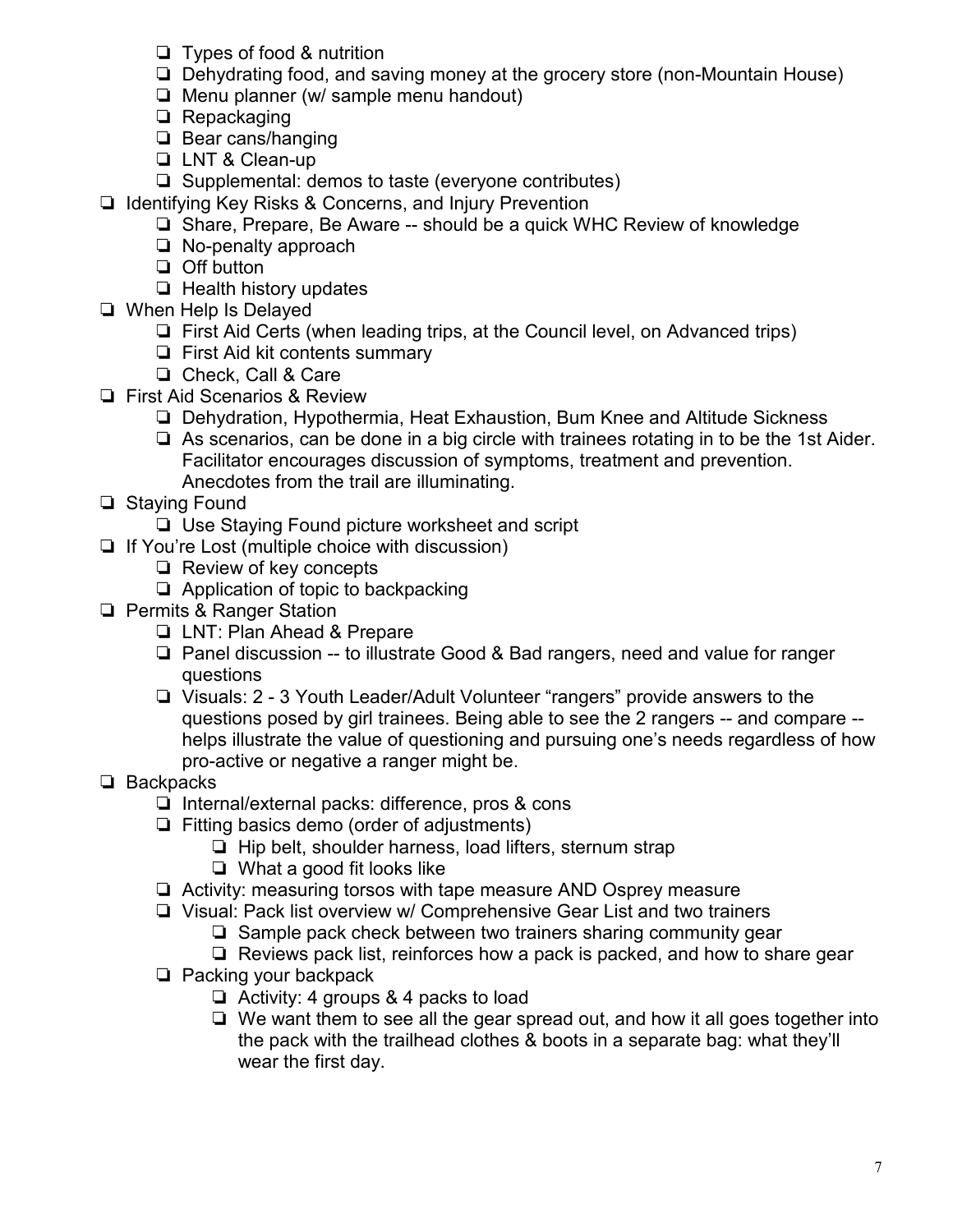# **B. Additional Training Topics**

- ❏ Adults: Girl Scout Protocol: insurance, paperwork
- ❏ All: Safety Management Plan

## **C. Supplemental Curriculum**

- ❏ Leadership, trip leading, extension of safety management skills
- ❏ Advancing map & compass skills
- ❏ Safety Management tea & roundtable for adults
- ❏ Improving knot tying skills
- ❏ Enjoying a Night Sky Star Party
- ❏ Songs and other Girl Scout lore

# **V. PLANNING AND EXECUTING BBC CLASS AND TRIP - CALENDAR CHECKLIST**

Key milestones from early planning through the training day, day hike, and completion of your trip. All checkpoints are in advance of the training date.

# **A. 1+ Year in Advance**

- 1. Choose Class, Hike and Trip Dates and Locations
- 2. Select Pre-trip Meeting and Pack Check Dates
- 3. Schedule Dates with Council
- 4. Find your Co-leader/First-aider
- 5. Obtain Training Materials

## **1. Choose Class, Hike and Trip Dates and Locations**

- ❏ Select your trip location -- this will help you understand what time of year is best for this particular locale, with regards to key risks (weather, water levels, trail conditions)
	- ❏ Hike/backpack this trail so you are familiar with and have a complete understanding of the logistics necessary to take beginners on their first trip to this location.
	- ❏ Analyze the key risks for this trip location -- stream crossings, early season snow, rattlesnakes, poison oak, etc.
	- ❏ Create -- or locate -- a topo map for this trip.
- ❏ Select a hike that is commensurate with the difficulty of your trip. Consider similar mileage and terrain, so that after the day hike participants have a good understanding of what level of fitness is required for the trip, and what kind of conditioning they need to do.
	- ❏ Hike this trail so you are familiar with and have a complete understanding of the logistics necessary to take beginners on a day hike to this location.
	- ❏ Analyze for key risks.
	- ❏ Create -- or locate -- a topo map for this trip.
		- ❏ Supplemental: add compass bearings to each of the trail junctions. Your hikers can practice their compass skills by loading these bearings into their compass and finding their way on the hike.
- ❏ Select a class date at least 4 weeks before your trip date. Scheduling the hike the day after your classroom training allows participants to complete this portion of the training in one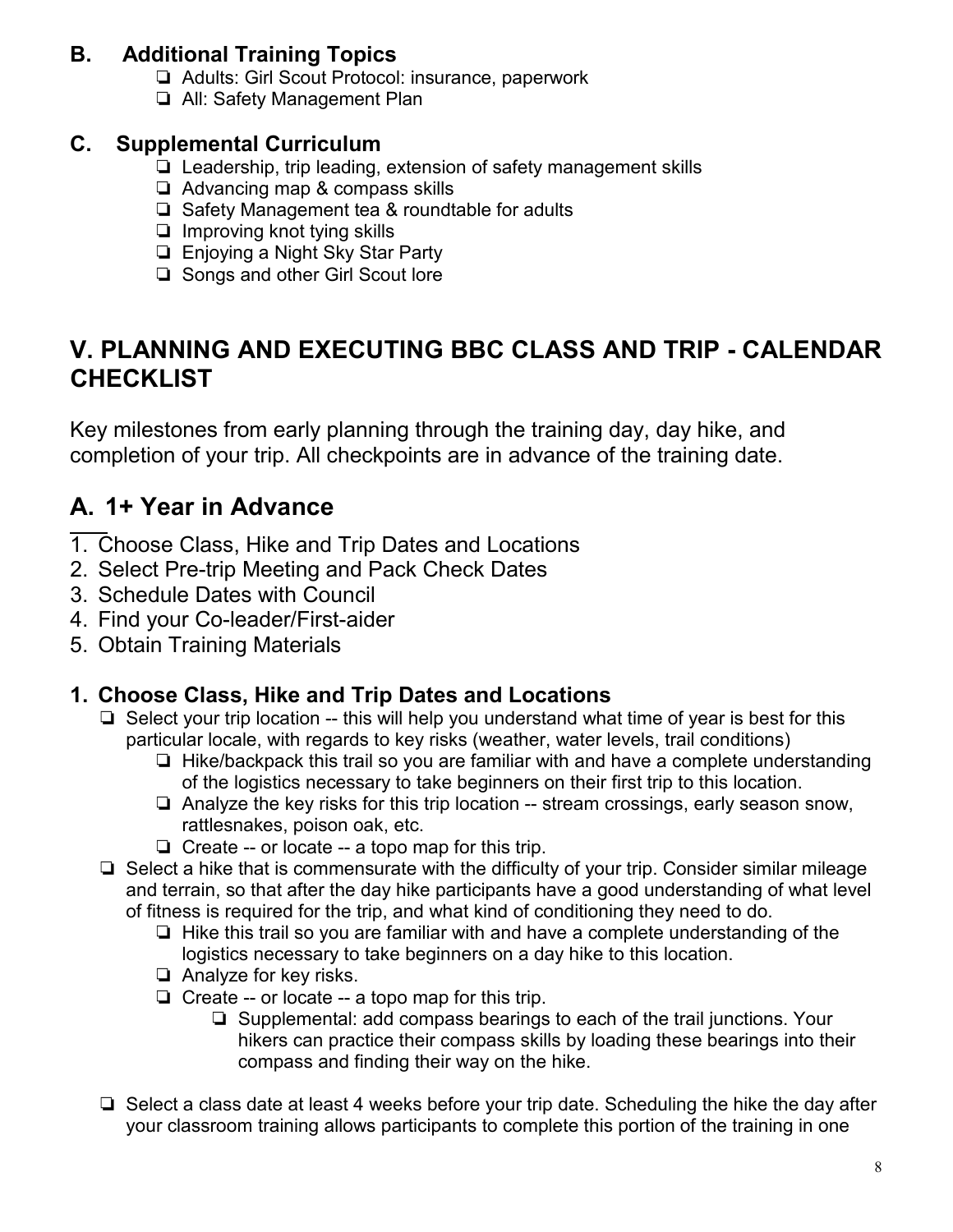weekend. The 4-week interim allows participants enough time to gather gear and get in shape.

❏ Determine the number of girls, adults and leaders for total capacity based on permit allowances.

# **2. Select Pre-trip Meeting and Pack Check Dates**

- ❏ The pre-trip meeting is for creating cook groups, planning meals, dividing up community gear and possibly distributing Council-loaned gear. This meeting can be held after a shorter day hike, or on a separate evening. Other discussions might include:
	- Reviewing/highlighting the trip map
	- Discussing/evaluating current trail conditions for your trip
	- Discussing key risks and safety management for your trip
	- Reviewing the trip itinerary
	- Creating carpools
	- Collecting any money required (for example, tram)
- ❏ Pack Checks are best done the week prior to your trip. Expect each pack check to take a minimum of a ½-hour. You will need sufficient Adult Volunteers/Youth Leader help to complete pack checks in a timely manner.

#### **3. Schedule these dates with Council** *by the required deadline* **so the training is included in Council registration and fliers**

- ❏ Ensure class information is available for Council registration
- ❏ Make classroom facility reservations

## **4. Find Your Co-leader/First-aider**

- ❏ Ideally, you will select your co-leader/first aider a year in advance, so she/he can reserve your BBC dates on her/his calendar. Your co-leader is your 2nd in command -- she/he should be able to take over the trip if you are unable to follow through. If she/he is also your 1st Aider, she/he needs to be WFA certified.
- ❏ If you are a New Trainer, your Mentor will be your co-leader/first aider

#### **5. Obtain Training Materials**

- ❏ BBC Training Notebook -- will help guide you through the entire BBC process
- ❏ Nuts & Bolts -- will help you familiarize yourself with the breadth of BBC curriculum

# **B. 6 Months to 1 Year in Advance**

- 1. Create the Confirmation Packet
- 2. Submit Confirmation Packet to Council

## **1. Create Confirmation Packet**

- ❏ Ask Council Support to send you a template or find in Google docs
- ❏ The Confirmation Packet Contains
	- ❏ A cover letter, which includes
		- ❏ Class, hike and trip dates
		- ❏ Paperwork reminder -- which forms, how many copies, when to bring
		- ❏ Class location
		- ❏ Class Arrival, Start & End time (recommend 15 minutes prior to class start)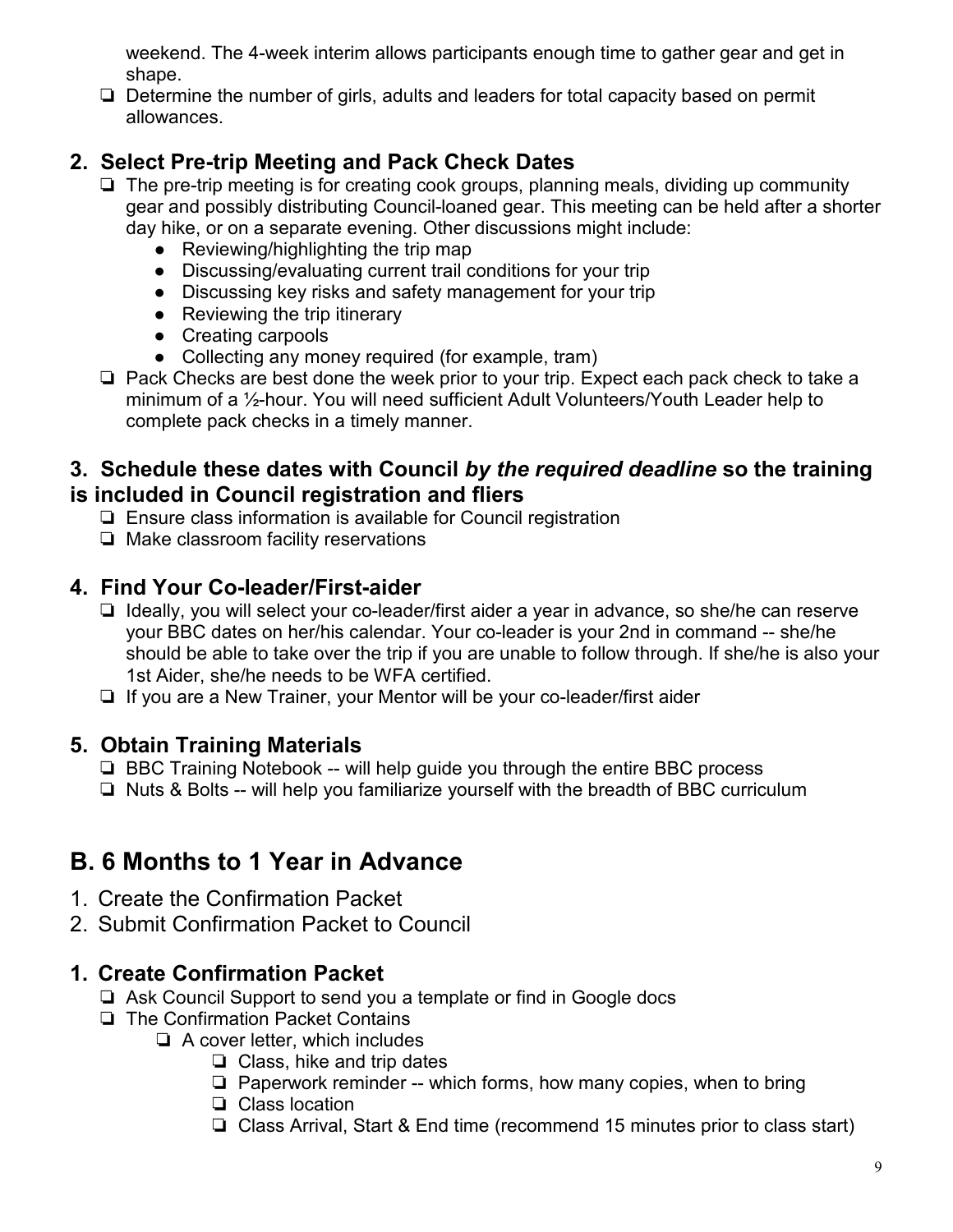❏ Contact information for trainer, registrar, and program specialist

- ❏ A letter from your trainer -- this gives you the chance to personalize your training and expectations. Include dates & times for all portions of the training -- classroom, day hike, pre-trip meeting, pack checks and backpack trip.
- ❏ Day hike information sheet -- all the driving, parking, and shuttling information for your hike. Include a timeline and information about the Adventure Pass for parking (if necessary). Include the list of 10+2 Essentials
- ❏ Optional: Agenda for pre-trip meeting -- time, date, location, topics to be discussed
- ❏ Optional: Backpack Trip Itinerary (can also be handed out at the pre-trip meeting)
- ❏ Optional: Comprehensive Gear List
- ❏ Forms: (these should be included in the template from Council)
	- ❏ Separate Trip-Specific Permission Forms for Classroom, Day Hike and Backpack Trip
	- ❏ General Council Permission and Health HIstory Form (contains OTC Meds)
	- ❏ High Adventure Health History
	- ❏ Participant Commitment

## **2. Submit Confirmation Packet to Council at least 6 months prior to your class and verify room reservation**

# **Confirmation Packet Supplemental**

This packet is sent to the participants by Council, usually about 1 month before the class.

- You will want a copy of the confirmation packet to send to your classroom adult volunteers and youth leaders.
- You will also find that some participants can't find their packet in their email -- it's helpful to send it to them when you send a welcome email.
- Ask all participants to print AND READ their confirmation packet prior to class. For girls whose parents receive the packet, request that they print the packet for their daughter, so they both can read it prior to class
- You can request that participants email you their paperwork in advance of the class. This saves you -- and your adult volunteers -- a lot of time. You can process and review the forms at your leisure, as well as make as many copies of their forms as you need.

# **C. 3-6 Months in Advance**

- 1. Obtain Wilderness Permit Reservation
- 2. Check Participant/Course Roster

# **1. Obtain Wilderness Permit Reservation**

Reserving and paying for your permit must be done in advance of your trip. Depending on the location, you may be able to get your permit the week before your trip (Cleveland National Forest), but it's always best to Plan Ahead & Prepare by reserving your permit as early as possible, especially in areas of high demand (*e.g.* San Jacinto State Wilderness -- 8 weeks in advance).

- ❏ Contact the agency responsible for issuing wilderness permits
	- ❏ This is an excellent opportunity to learn more about the area -- check for quotas, group size limits, camping and fire restrictions, and permit/parking fees
	- ❏ Call the agency and ask questions
	- ❏ Print and send permit request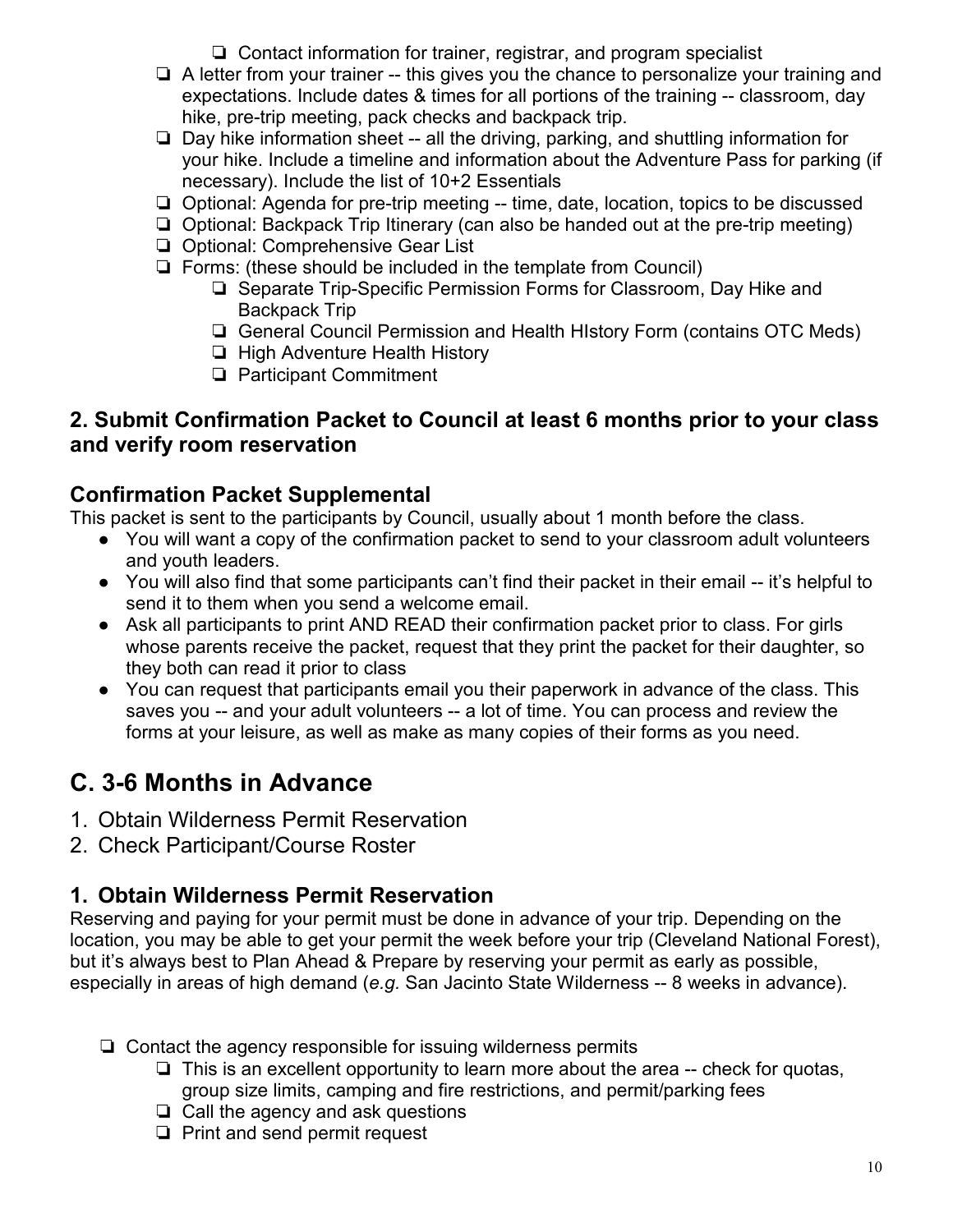- ❏ Save receipt to be reimbursed by Council OR
- ❏ Ask Council to issue the checks for the permit in advance, and send them into the agency on the necessary day

## **2. Check Course Roster**

- ❏ Request your roster from Council.
- ❏ Check to see if there's still room in your class for more girls/adults, and if so, request that WHC-trained Girl Scouts are sent an announcement
- ❏ Consider increasing your group size and adding from your waitlist. Take into consideration that you will also have youth leaders and adult volunteers affecting your permit/group size.

# **D. 2-3 Months in Advance**

- 1. Secure Your Team Youth Leaders and Adult Volunteers for all 3 sections of the training
- 2. Identify equipment coordinator for the overnight gear. Make clear arrangements of how, when and where you will give them the equipment.
- 3. Schedule Pre-Training Planning Meeting with Youth Leaders and Adult Volunteers
- 4. Send Confirmation Packet to Youth Leaders and Adult Volunteers
- 5. Check Roster
- **1. Secure Your Team - Youth Leaders and Adult Volunteers for all 3 sections of the training.**
	- ❏ Contact your potential Youth Leader & Adult Volunteers and request help with your class
		- ❏ You can ask your mentor and fellow trainers for references. Your own experience working with others will help you develop a team of Youth Leader/AVs that you'd like to work with.
		- ❏ After your Basic Backpack Class, use the evaluation to ask about interest in becoming a Youth Leader/Adult Volunteer. Keep a list of potential volunteers, and invite them the following year to help you train.
		- ❏ Cultivating Youth Leader/AVs is a constant process of developing new leaders, utilizing the experience of 'the old hands' and allowing both youth and Adult Volunteers to take on increasing – an appropriate – responsibility as they progress with the program.
	- ❏ The size of your Youth Leader/VL group will depend on:
		- ❏ How many volunteers you feel comfortable organizing
		- ❏ Your permit size -- how many volunteers can you accommodate along with having enough room for class participants
	- ❏ Confirm your co-leader and/or 1st Aider, plus any other helpful supplemental roles: gear equipment coordinator, carpool coordinator, etc.
	- ❏ Create a trainer/volunteer spreadsheet so you can keep track of paperwork, first aid certifications and who is available for which portions of the BBC training. All volunteers should be included on your spreadsheet.

# **2. Secure Equipment Coordinator**

**3. Schedule Pre-Training Planning Meeting with Youth Leaders and Adult**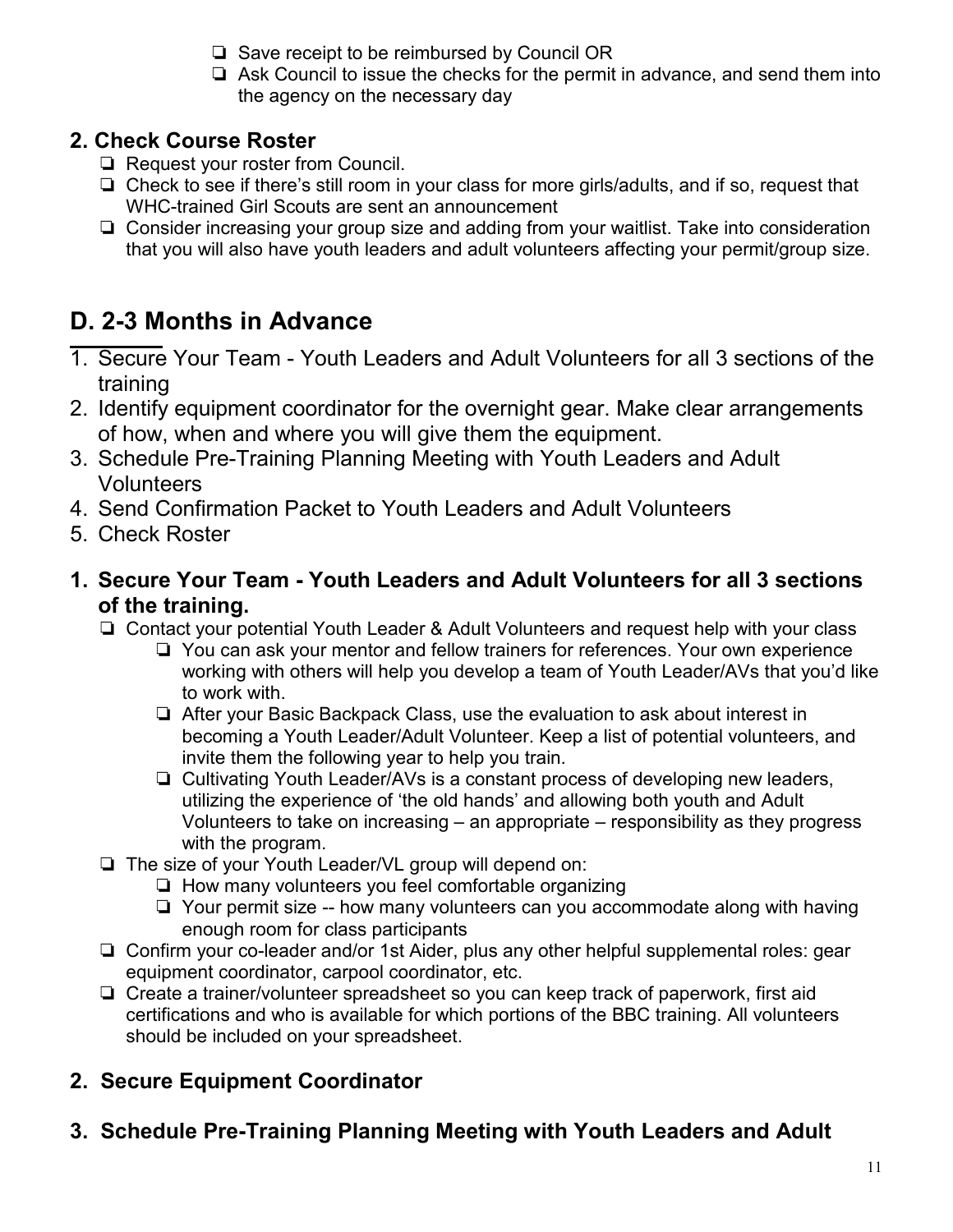#### **Volunteers**

❏ Pick your planning date and send this date to your training crew.

## **4. Send Confirmation Packet to Youth Leaders and Adult Volunteers**

❏ Request that they bring copies of their paperwork/forms to your Pre-Training Planning Meeting. Or, if you prefer, have them email them to you in advance.

# **5. Check Roster**

❏ Get an updated roster and review for class breakdown -- how many girls, adults, troops, single participants. This will inform your training crew of how many breakout groups you need, tubs of clothes to bring for relays, etc.

# **Youth Leaders and Adult Volunteers Supplemental**

Our **Youth Leaders** are the best representatives of our program. They are capable & vibrant, and giving them the opportunity to progress into training develops their leadership skills and reinforces their backpack knowledge and skills. Their involvement -- teaching, mentoring, leading -- is what dovetails the backpacking program with the Girl Scout Mission, the GS Leadership Experience, and the concept of developing girls of Courage, Confidence and Character.

Our **Adult Volunteers** are on a parallel progression: regardless of age, being involved at this training level improves skills, knowledge, public speaking, confidence, leadership ability and credibility. All of our youth and Adult Volunteers have to potential to progress into hiking and backpack trainers and trip co-leaders or trip leaders.

From a Council Trainer's standpoint, utilizing Youth Leaders and Adult Volunteers makes a training dynamic, and underlines the deep camaraderie we all share within this program. Coordinating a training team requires organization and a watchful eye & ear. As Council Trainers, we are ultimately responsible for all the information that is disseminated at our training. We need to reinforce accuracy, keep arrogance at bay, set an inclusive tone, help a nervous presenter, stay on schedule — all while managing the training itself and the class participants.

Being **well organized** is key to utilizing Youth Leaders and Adult Volunteers. Preparing your crew in advance -- with your expectations, the schedule, the topics, the needs -- will give you a topnotch training team that helps you deliver a high quality, world class program.

Delivering a superb training also advances the abilities of your Youth Leaders and Adult Volunteers, helping them progress into more skillful leaders and trainers.

# **E. 3-4 Weeks in Advance**

- 1. Conduct Pre-Training Planning Meeting with Youth Leaders and Adult Volunteers
- 2. Ensure All Youth Leaders/Adult Volunteers have Training Shirts/Green Bandanas
- 3. Send Planning Meeting Follow-up Email to Team
- 4. Review Updated Roster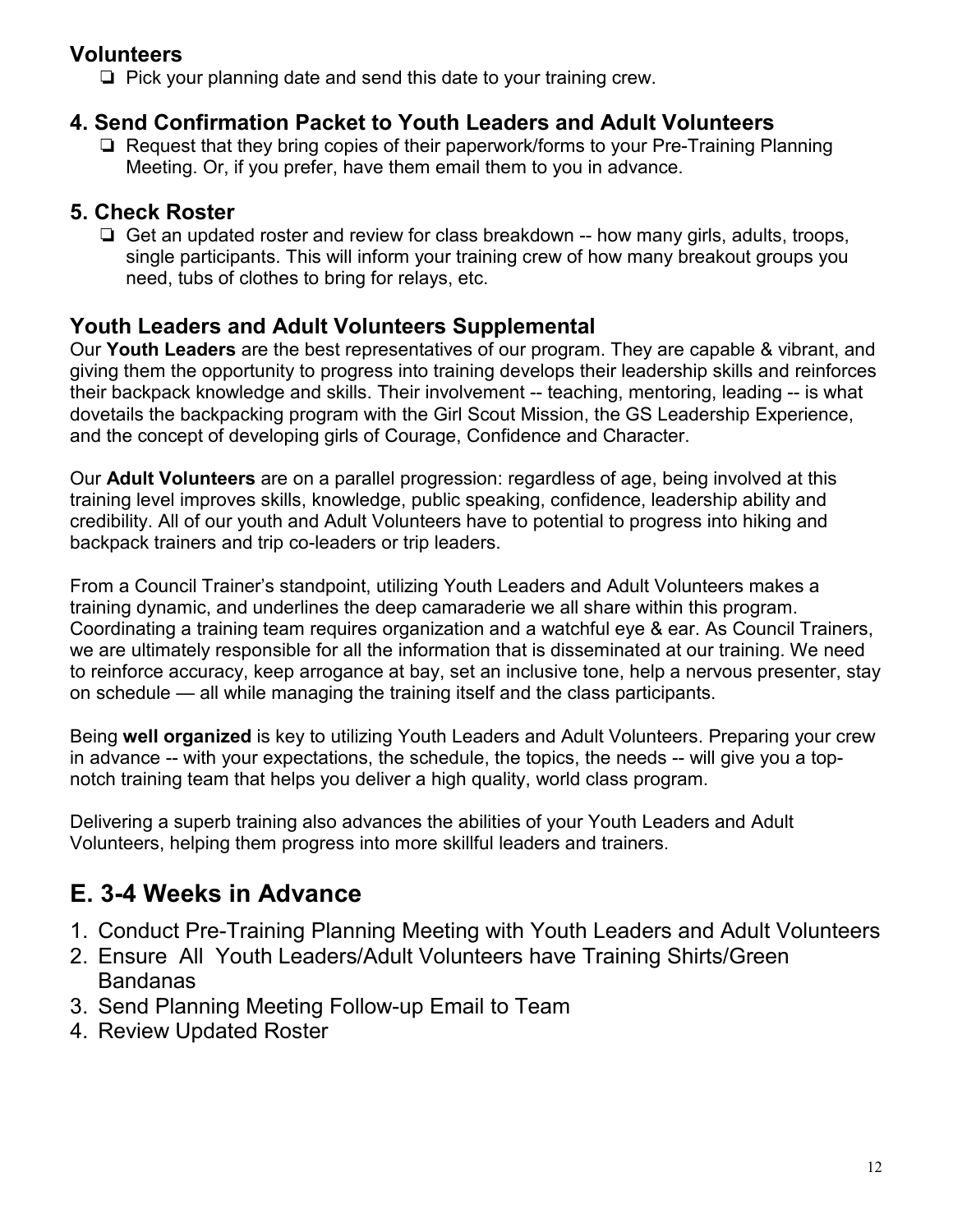# **1. Conduct Pre-Training Planning Meeting to Plan Training Day and Day Hike**

Our Youth Leaders/Adult Volunteers need to appreciate that they are upholding the high standards of our program. The girls, especially, are significant role models for youthful trainees. The Youth Leader's respectful and knowledgeable demeanor says so much about our program: that Girl Scout backpackers are professional, credible, and safe, and that our girls are leaders, not followers.

#### ❏ **Prepare Planning Meeting Handouts**: Included in Appendix

#### ❏ **Class Planner**

❏ This handout helps them organize their day with you and prepare with their topic buddies

#### ❏ **Training Calendar**

❏ Pass a spreadsheet with all your trainers' names and all your training dates to your group. Have them check their availability for all the dates so you know who you have for each component of the training, including pack checks.

#### ❏ **BBC Training Curriculum**

❏ This outlines each topic and the expected outcomes. Your volunteers need to know the depth of each topic they are presenting

#### ❏ **Sample Schedule**

- ❏ Fill in the blanks on who is covering what topic
- ❏ Consider topic buddies -- a concept which provides moral support and double strength on a topic, especially teaming the more experienced with the newbies.
- ❏ **Topic Outlines** -- to hand out to individuals training each topic
	- ❏ Help your volunteers brainstorm new ideas for good interactive presentations
	- ❏ Who's bringing what?
		- ❏ List every prop necessary to each topic (*e.g.* tents, stoves, water filters, sleeping bags/pads, backpacks, tape measures, mess kits, bear canister, backpack food….), and who is responsible for bringing it. It generally requires a group effort to have examples of different types of gear. Your roster size will determine how many stoves or water filters you need for group practice.

#### ❏ **Expectations**

- ❏ Review these with your group. You can have your experienced volunteers each take a section to encourage group involvement and interest in this discussion.
- ❏ Outlining *your* responsibility to your Youth Leaders/AVs is crucial -- develop a good rapport with your group and let them know you won't let them down or let them fail. The fact that you have high expectations of yourself as a Council Trainer sets a standard of excellence from the top down.
- ❏ Spending 15 minutes outlining your expectations puts the whole group in a performance frame of mind: we're asking for your best work. New Youth/Adult Volunteers will be able to appreciate your standards, and the experienced will be able to help you set the tone of excellence. This level of organization gives the whole group a template to work from, and a sense of security.
- ❏ Asking for input: "What do you need from me?" or "How do you view your role in this training?" invites excellent processing among your team members, and reinforces that you are counting on their high standards and diligence for the training to be successful.
- ❏ No one wants to feel like they've been thrown to the wolves, especially if it involves public speaking. As lead trainer, you should be ready to help any presenter out of a jam,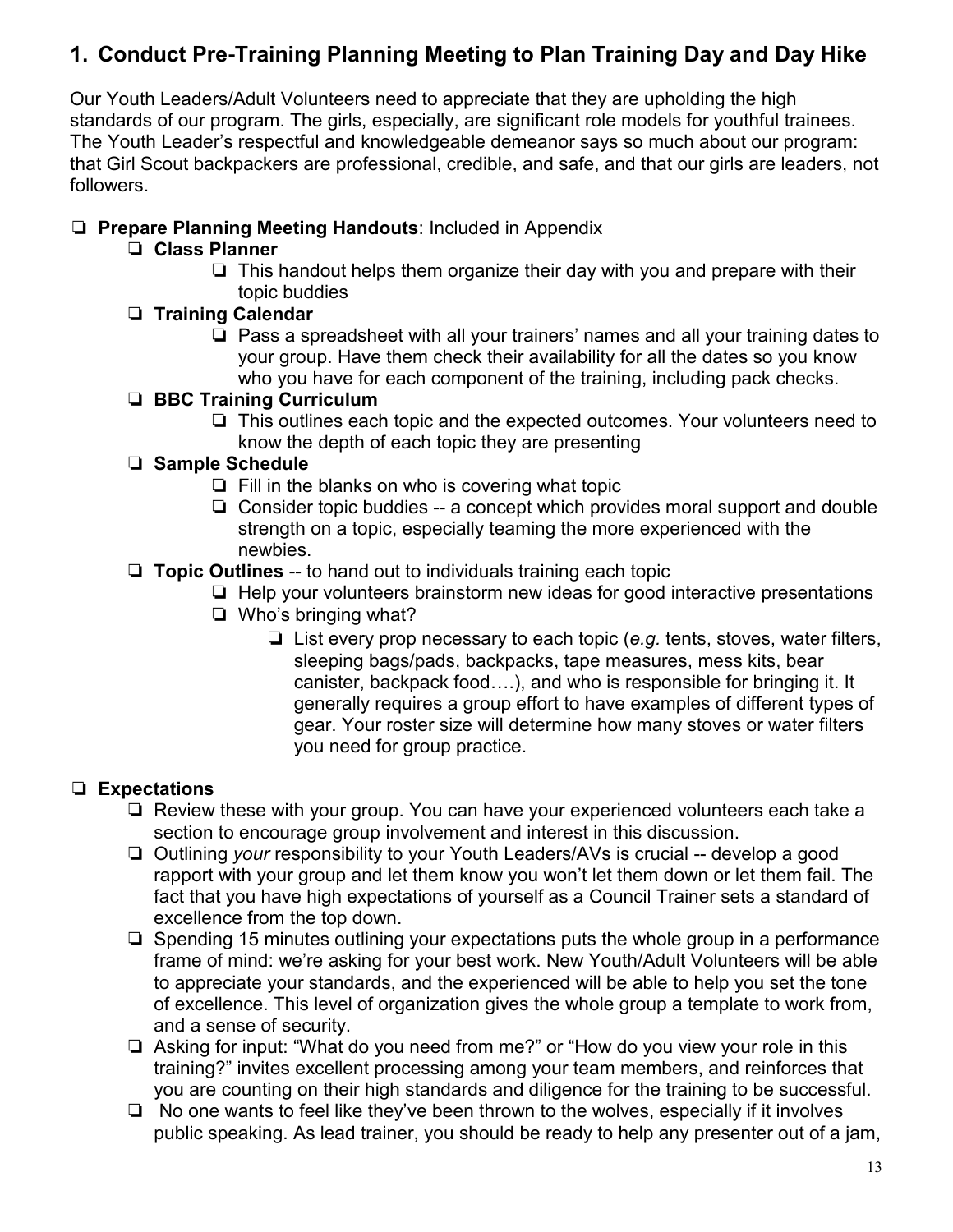answer a difficult question from a trainee, and tactfully and diplomatically divert awkwardness away from your trainers, and help 'make it work'. You're there to help your people at all times.

#### ❏ **Day Hike Information (from the confirmation packet) and Map**

- ❏ Review any general hike expectations you might have for your adult volunteers and youth leaders.
- ❏ You can create hike groups after the classroom training day when you have a better picture of group dynamics.
- ❏ Discuss Backpacker Bee and hike schedule
- ❏ Highlight the map -- or do this as a group activity at your backpack training
- ❏ Adventure pass and parking logistics consider if need to notify others, especially if pass purchase is required
- ❏ Consider discussing your Safety Plan (see Safety Management), or postponing to a later date.

#### **Supplemental**

- ❏ If you're playing a group introduction game, this is a good time to get your trainer's fun fact.
- ❏ Introduction Game: Each class participant gets a bio and has to find that trainer. At the start of class, each trainer introduces the participant, and vice versa.

#### **Adjunct Duties**

Your Adult Volunteers and Youth Leaders can be of tremendous service to you by taking full or partial responsibility for certain tasks throughout your training. Consider delegating these types of jobs:

- ❏ Paperwork coordinator: reviewing and organizing all the health forms into leader/coleader/1st aider packets
- ❏ Spreadsheet recording: paperwork, carpool / pack check sign-ups, money collection, gear rental
- ❏ Carpool coordinator
- ❏ Equipment Coodinator -- Council rental gear coordinator (or even portions of this job: passing out gear, cleaning gear, returning gear to Council

#### **2. Ensure All Youth Leaders/Adult Volunteers have Training Shirt/Green Bandana**

- ❏ Make a note of sizes
- ❏ Pick up tee shirts in the Resource Center (backpack gear shelves) and make sure each volunteer pays \$10/shirts

## **3. Send Planning Meeting Follow-up Email to your Training Team**

- $\Box$  Include a list of who is covering which topics
- ❏ Include a list of who is bringing which props
- ❏ Share list of names and numbers so people can work together directly
- ❏ Use this as your training day pack list

## **4. Review Updated Participant Roster from Council**

❏ Send an email to participants to verify they are committed and will be there for the entire training. This helps weed out those who are no longer able to participate, creates room for those on the waitlist, and eliminates no-shows.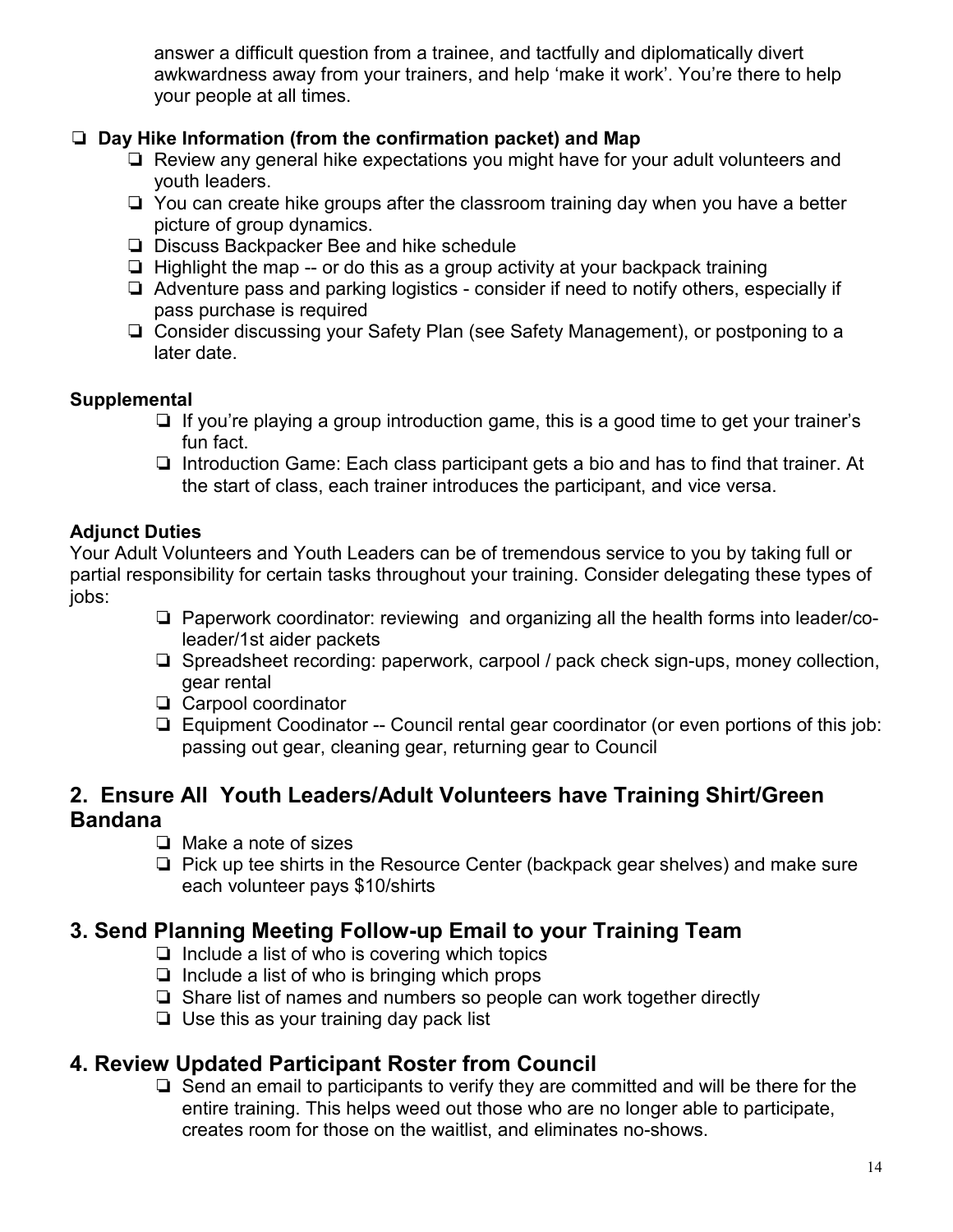# **F. 2 Weeks In Advance**

- 1. Submit Completed Training Handouts to Council for Printing
- 2. Prepare Supplemental Items
- 3. Coordinate transfer of council gear to next trip leader, if necessary

# **1. Submit Completed Training Handouts to Council for Printing**

- ❏ Training Day Schedule/Agenda
- ❏ Comprehensive Gear List
- ❏ Backpacking Nuts & Bolts (Council provided)

❏ There are 2 sizes -- be sure to request your preference, if you have one

- ❏ Day hike maps
- ❏ Participant Commitment Form
- ❏ Topic Handouts
	- ❏ Sample Menu
	- ❏ Staying Found Worksheet

# **2. Prepare Supplemental Items**

- ❏ Evaluations provide link to Council online evaluation/survey
- ❏ Rental Prices (REI, A16)
- ❏ Table placards -- Name recognition is better than sticker nametags, though the nametags are highly beneficial when you're away from the tables.

# **3. Coordinate transfer of Council gear**

- ❏ Your training or trip might either overlap another class, or be scheduled in close succession. Be sure to discuss gear needs with the other trainer:
	- ❏ What gear needs to be transferred
	- ❏ When will the gear be exchanged
	- ❏ Where will the gear be dropped off -- at the Council Resource Center, or passed directly from one trainer to the next.

# **G. 1 - 2 Weeks in Advance**

- 1. Gather Materials
- 2. Create Spreadsheet for Paperwork Collection
- 3. Send Welcome Email to Participants

## **1. Gather Materials**

- ❏ Props for the training day
- ❏ Collect BBC badges for class graduates
- ❏ Update and include AV PowerPoint, computer, flash drive

## **2. Create a Spreadsheet for Paperwork Collection based on your roster**

- ❏ Include fields for each form, carpool sign-ups, pack check sign-ups
- ❏ Create a second spreadsheet for your Youth Leaders/ Adult Volunteers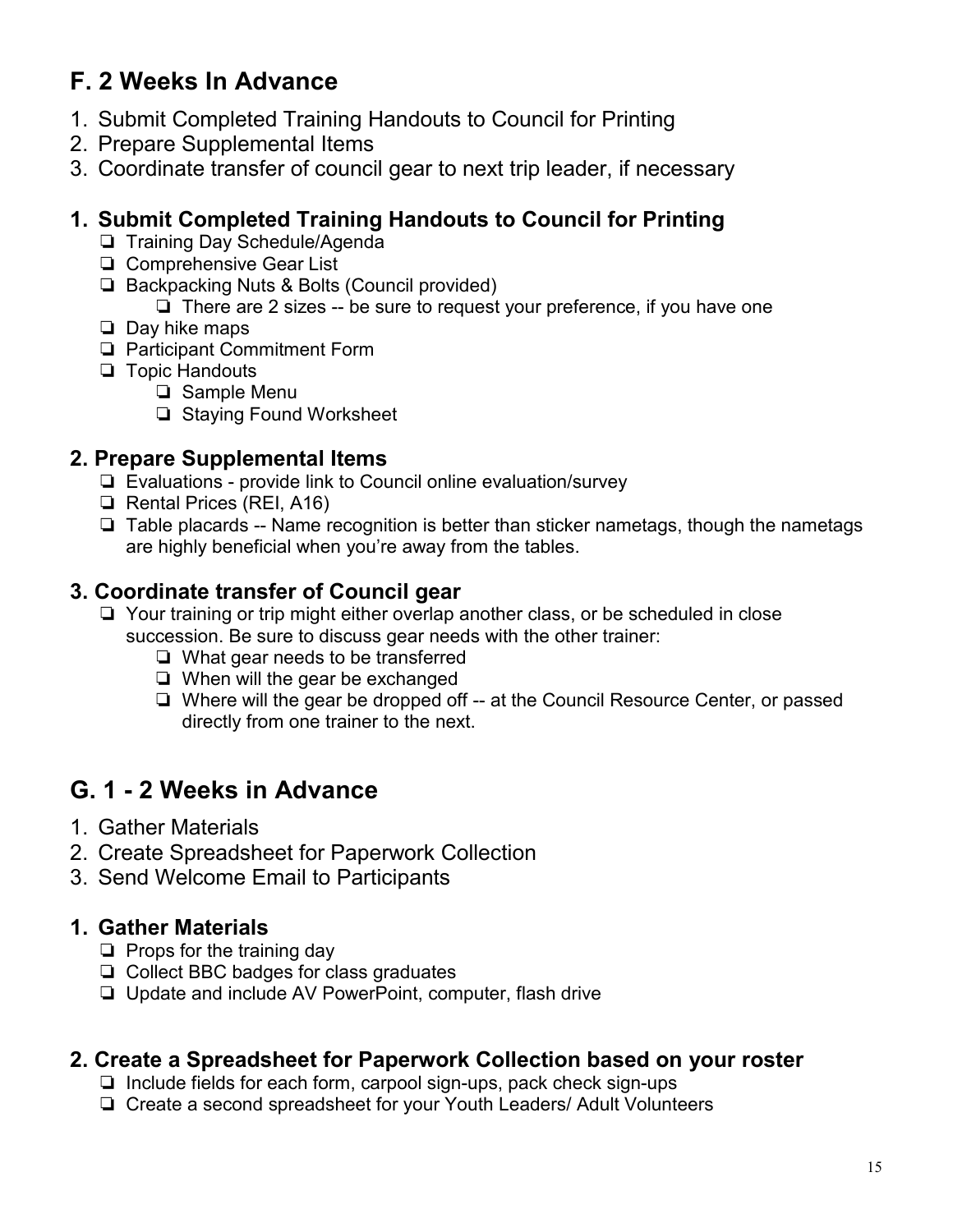# **3. Send Welcome Email to Participants**

- ❏ This email is your first opportunity to welcome all those on your roster who have committed to your class. By reaching out, you have an opportunity to project your professionalism and organization. You can set a tone of efficiency and friendliness, troubleshoot as needed, as well as develop a foundation of trust with your trainees.
- ❏ Ensure that they've received your confirmation packet.
- ❏ Possibly request they scan and email their health forms to you ahead of time. This allows you to collate and review the forms prior to your classroom training and hike.
- ❏ Possibly request an on-time arrival to class.

# **H. The Week Before**

- ❏ Print table place cards (unless Council is doing this for you)
- ❏ Pick up Q & A candy
- ❏ Pick up Backpacker Bee prize
- ❏ Pick up room key and handouts from Council
- ❏ Gather registration materials
	- ❏ extra permission slips and health forms
	- ❏ name tags
	- ❏ pens (plus red pen for health forms)
	- ❏ highlighters
	- ❏ scissors
	- ❏ stapler
	- ❏ **ROSTER** on a clipboard
	- ❏ Spreadsheets
- ❏ Collate training packets
	- ❏ Insert all handouts in the Nuts & Bolts
	- ❏ Use name placard to "wrap" the Nuts & Bolts

# **I. Training Day**

#### **Pack your car the night before:**

- ❏ Registration materials: roster, paperwork spreadsheet, pens, name tags, name placards
- ❏ Room/facility key
- ❏ Topic Props
- ❏ Q & A candy
- ❏ Picture display boards/books from GS Backpack Trips
- ❏ Topic outlines (all of them, in case of sick trainer)
- ❏ Training Day Collated Handouts:
	- ❏ Training Schedule
	- ❏ Nuts & Bolts
	- ❏ Day hike topo map
	- ❏ Comprehensive Gear List
	- ❏ Participant Commitment Form
	- ❏ Topic Handouts
		- ❏ Sample Menu
		- ❏ Staying Found Worksheet
	- ❏ Supplemental:
		- ❏ Evaluations
		- ❏ Rental Prices (REI, A16)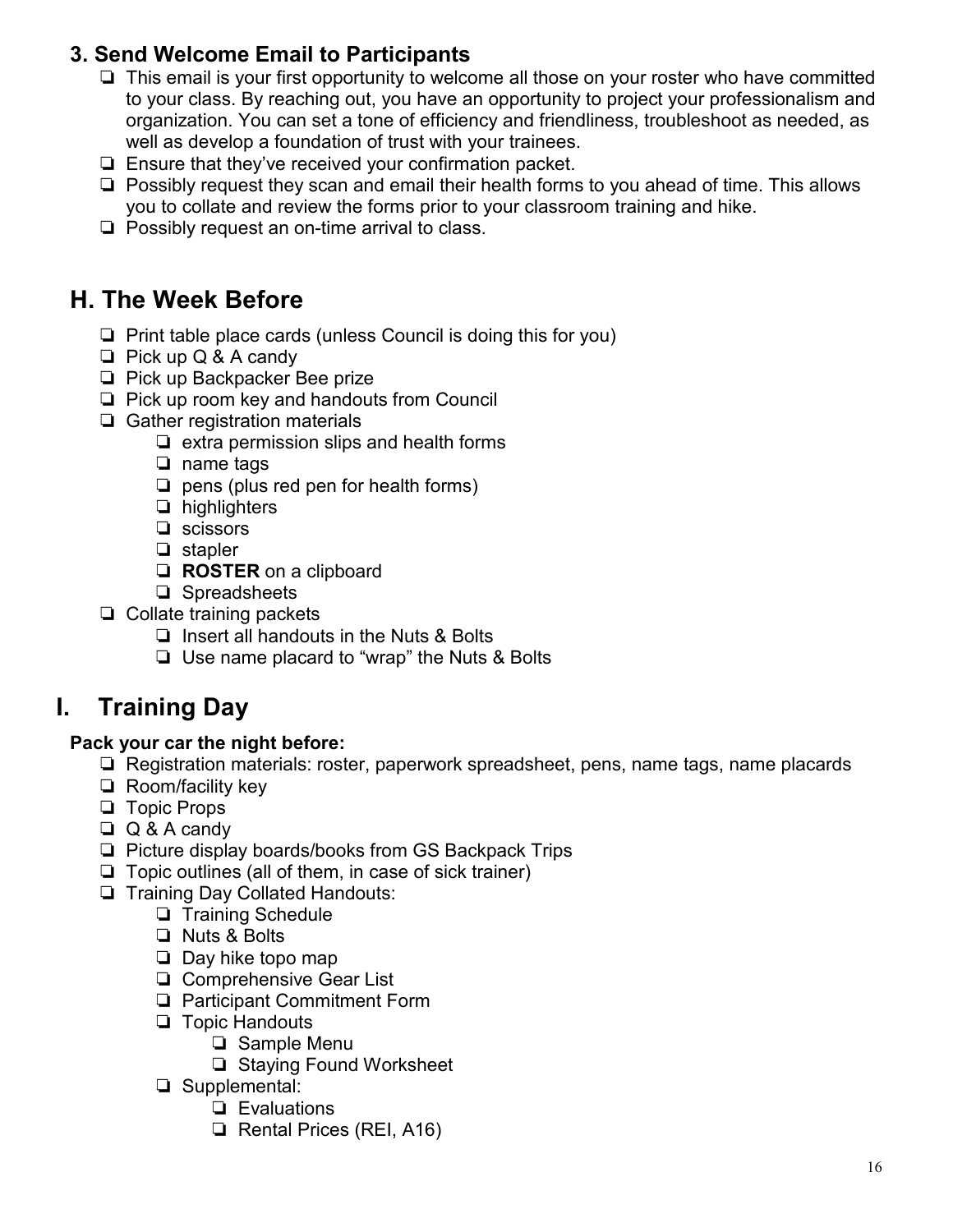- ❏ Table placards -- Name recognition is better than sticker nametags, though the nametags are highly beneficial when you're away from the tables.
- ❏ Any training bios (for introduction game), LNT cupcake coupons, or other fun stuff
- ❏ Backpacker's Cookbook

#### **Arrive Early:**

Give yourself at *least* one hour to set up so you aren't frazzled. Don't go it alone: your entire group can help you set up the room, organize your registration table, put up picture boards, and get ready for the sequence of topics with their corresponding props. Delegate, but don't micromanage. Be a hero: provide donuts for your crew.

#### **Powwow:**

Gather your trainers together about 30 minutes before the curtain goes up. Walk through the schedule and ask each person what they need for their topic in terms of props, help, setting up, breaking down, etc. Reinforce your ethic of support. Point out your needs and delegate tasks:

- ❏ Clean up and put away props after each topic
- ❏ Be ready to jump in and help
- ❏ Breakout group help needed -- lighting stoves, pumping water, etc.
- ❏ Delegate: greeters, registration, health form processors, prepping sample backpack food

#### **Collect Trainee and Volunteer Paperwork:**

Delegate this job to an Adult Volunteer. Or two. The permissions slips, OTC meds and health history forms for the classroom training, day hike and trip should be collected from each participant, and recorded on a spreadsheet—that way you can clearly see who is missing paperwork. Stacking them alphabetically, and stapling the girls' forms together helps keep your paperwork organized and easy to locate in an emergency.

Each health history should be scanned for health issues, concerns and allergies that could either hinder a person's participation in the trip, be a safety issue, or become life threatening. Examples: recently sprained ankle, bee sting allergies, OTC meds allergies, diabetes, deaf, asthma, etc. highlight these in yellow. Make a note of any life-threatening condition in red at the top of the form.

#### **Welcome Table:**

Ask one or two of your volunteers (adult or youth) to help the participants with sign-in, picking up handouts, making a name tag, etc.

#### **Start on Time:**

Make a commitment to begin and end your training on time. Share this with your trainees, so that they know you respect their time and your own training schedule. Your commitment to ensuring a timely and enjoyable training helps build that foundation of trust and appreciation between you and your group.

#### **Group Introductions:**

Play a quick introduction game to start the getting-to-know-you process. You're going on vacation with these people, and everyone needs to get to know each other.

#### **Welcome:**

Fire up your group and fill them with enthusiasm for all things backpacking: the training, the trip, the ideals, the progression, the youth leaders, and our ethic of respecting and looking after one another.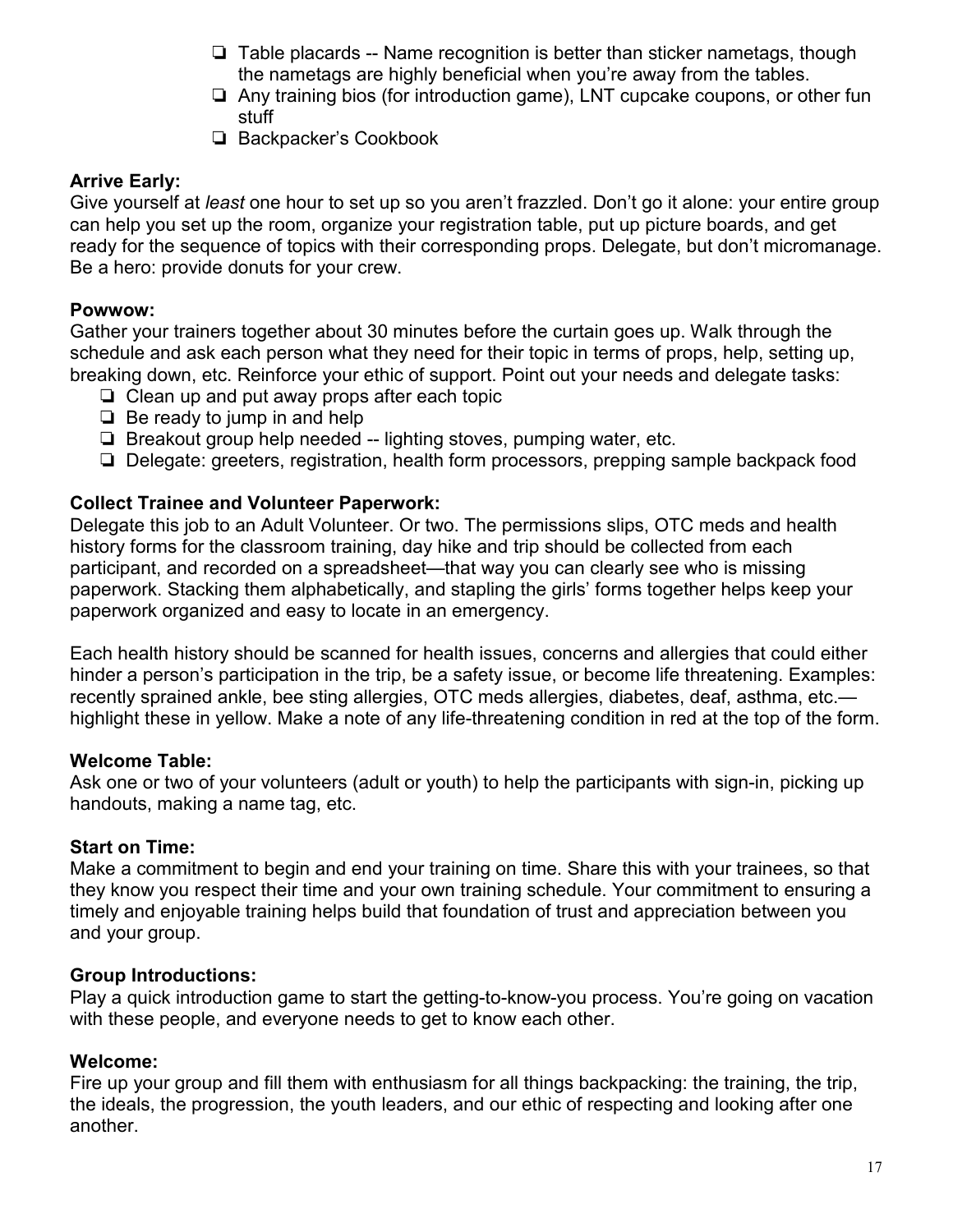- ❏ Consider:
	- ❏ Discuss Participant Commitment form: this has 3 essential components -- "Be Here", "Be Here Now", and "Electronics Off". Discussing these concepts before you start ensures there's an agreement being made to attend all sections of the training, to pay attention and be respectful during the training, and to minimize phones in backpacking.
	- ❏ Survey your group: do you have beginners, people with some experience, or expert backpackers in your training? Acknowledging that we are training all levels, and developing new skills at all levels, sends a powerful message. Beginners need a starting place; moderately experienced backpackers will want to augment their skills; experts will want to learn Girl Scout protocols, and how we develop our girls into such fine leaders. Message received: we all have something to learn.
	- ❏ Three themes that run through all our trainings:
		- ❏ Separation of girls and adults -- to build girl self-responsibility and confidence
		- ❏ Safety First! And prevention is the key to our safety.
		- ❏ The Wilderness Ethic -- we look after our fellow hikers

#### **Designate a Timekeeper:**

Someone needs to keep their eye on the clock. Some topics might run overtime, and that might be okay. An important and valuable group discussion is sometimes worth an extra 5 minutes. Don't let your time disappear on you, though. Keep moving your topics forward. Give the speaker a high sign that it's time to wrap up.

#### **Listen to all Presentations:**

You are ultimately responsible for all the information disseminated at a training. Mutual trust and respect are key to helping your Adult Volunteers and Youth Leaders present material. Listen to all your presenters for quality and clarity of information. It takes some tact to clarify accuracy without potentially embarrassing your volunteers. If information is incomplete, you might ask the presenter if she cares to elaborate, or would she like you to do that. You need to be prepared to step into any topic, but without stepping on your trainers' toes. Ultimately, you want your presenters to feel supported, not overwhelmed. They need to know you are there to back them up at all times.

#### **Evaluations:**

At the end of the day, relax together for a debrief and mocha. The extra hour on the day is worth the time and small effort, to ensure your group has a chance to review what went well, what went wrong, what felt right, and what didn't work for them. Some of the best ideas result from this gathering, and having the chance to *review helps detach from the rigors of the day and transition to a fresher mind set.*

#### **Day Hike Preparation for Youth Leaders and Adult Volunteers:**

Take an extra 10 minutes and confirm your volunteers all have a ride to the day hike trailhead, that they have a map (highlighted) and understand your needs and expectations for the hike. Discuss key risks, considering the location, weather, and other physical features that might present a hazard to your group.

#### **Celebrate:**

What an accomplishment!!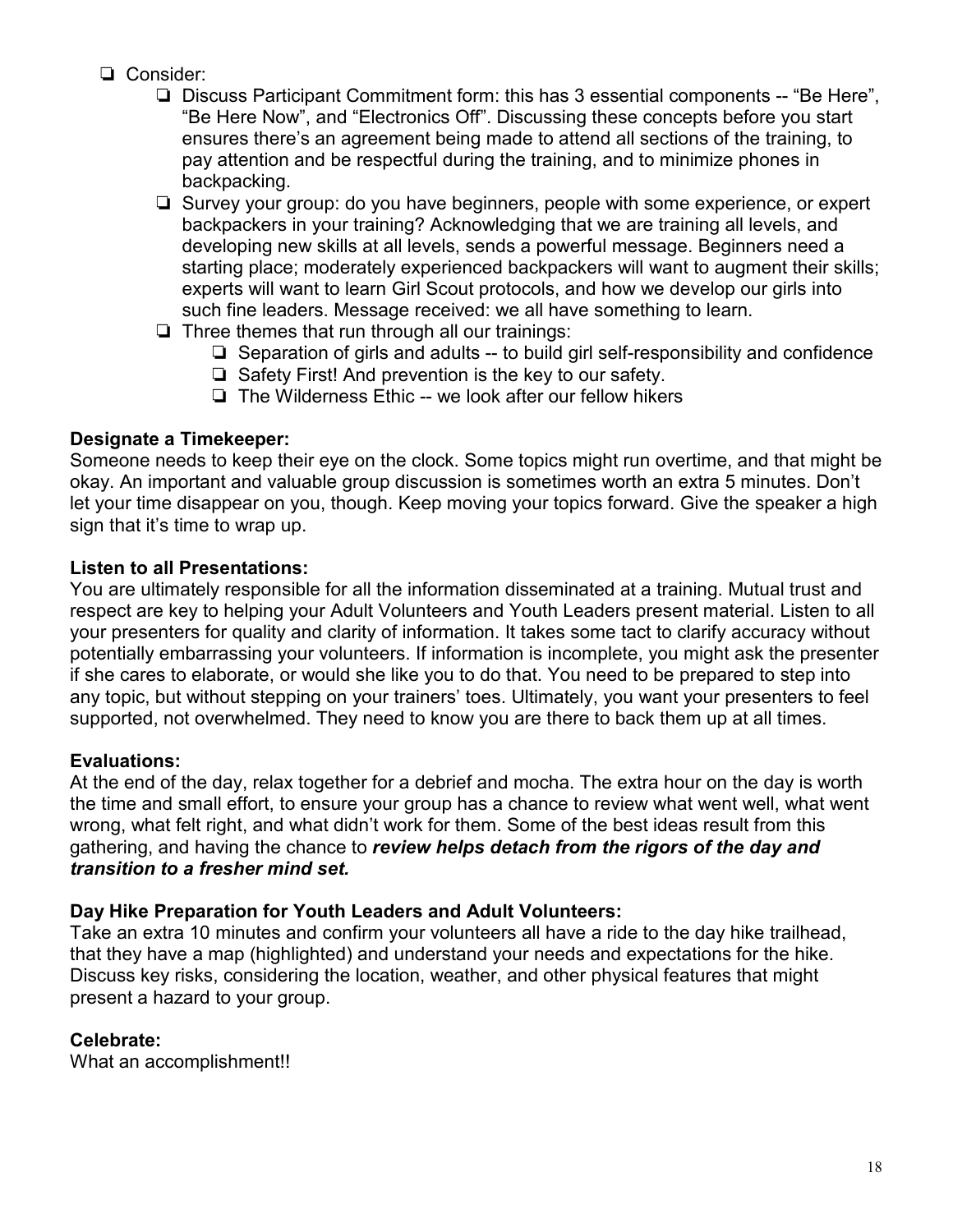# **VI. SAFETY MANAGEMENT**

- 1. Manage Health and Permission Forms
- 2. Transporting Girl Scouts -- A Message to Volunteer Drivers Form
- 3. Discuss Health & Welfare and Key Concerns
- 4. Identify and Plan for Key Risks
- 5. Prepare an Overall Safety Plan
- 6. Prepare and Distribute a Safety Management Plan (SMP)
- 7. Prepare Leader Resource Packets
- 8. Configure & Test SOS device

# **1. Manage Health and Permission Forms**

Excellent safety management begins with the information on your trainees' permission forms, Over The Counter Medications Forms, and the most current High Adventure Health History Forms.

#### ❏ **Copy Permission Slips and Form for Leaders**

Create a permission slip/health history packet for every hiking group. If your group size is 15 or less, two packets (one carried by the leader, one packet for the 1<sup>st</sup> aider) should be sufficient. The bigger your group, the more hiking groups you will need, and each hiking group leader should carry a paperwork packet. That way, hikers can move from group to group without having to reshuffle forms.

Each minor will have a Trip or Event Permission Form (for the trip), Girl Health History and Annual Permission form and a Health History High Adventure / Wilderness Hiking / Backpacking Form. Staple all three together, and arrange all participants' paperwork alphabetically in one packet. Store in a Ziplock bag for travel.

Each Adult will have a Health History High Adventure / Wilderness Hiking / Backpacking form and Transporting Girl Scouts -- A Message to Volunteer Drivers Form.

#### ❏ **Preview Thoroughly**

Read each form thoroughly (and cross check forms for accuracy), looking for:

- Life-threatening/severe allergies or conditions
- Physical conditions that might affect the person's ability to participate
- Medications that might affect performance, behavior, or health on the trip
- Outdoor concerns that might be an issue on the trip

Any concerns you have after reading these forms need to be addressed. Call the individual (or her parents) and discuss any issue that has raised a red flag for you, or you don't understand.

Any life threatening or severe condition should be written in red on top of the health history. That way, anyone picking up that form will immediately see that information.

#### ❏ **Obtain Updated Information**

At your pre-trip meeting, ask your participants if any information needs to be updated on their forms. Reiterate the need for thoroughness. The group's safety depends on each individual's commitment to prioritizing good health practices.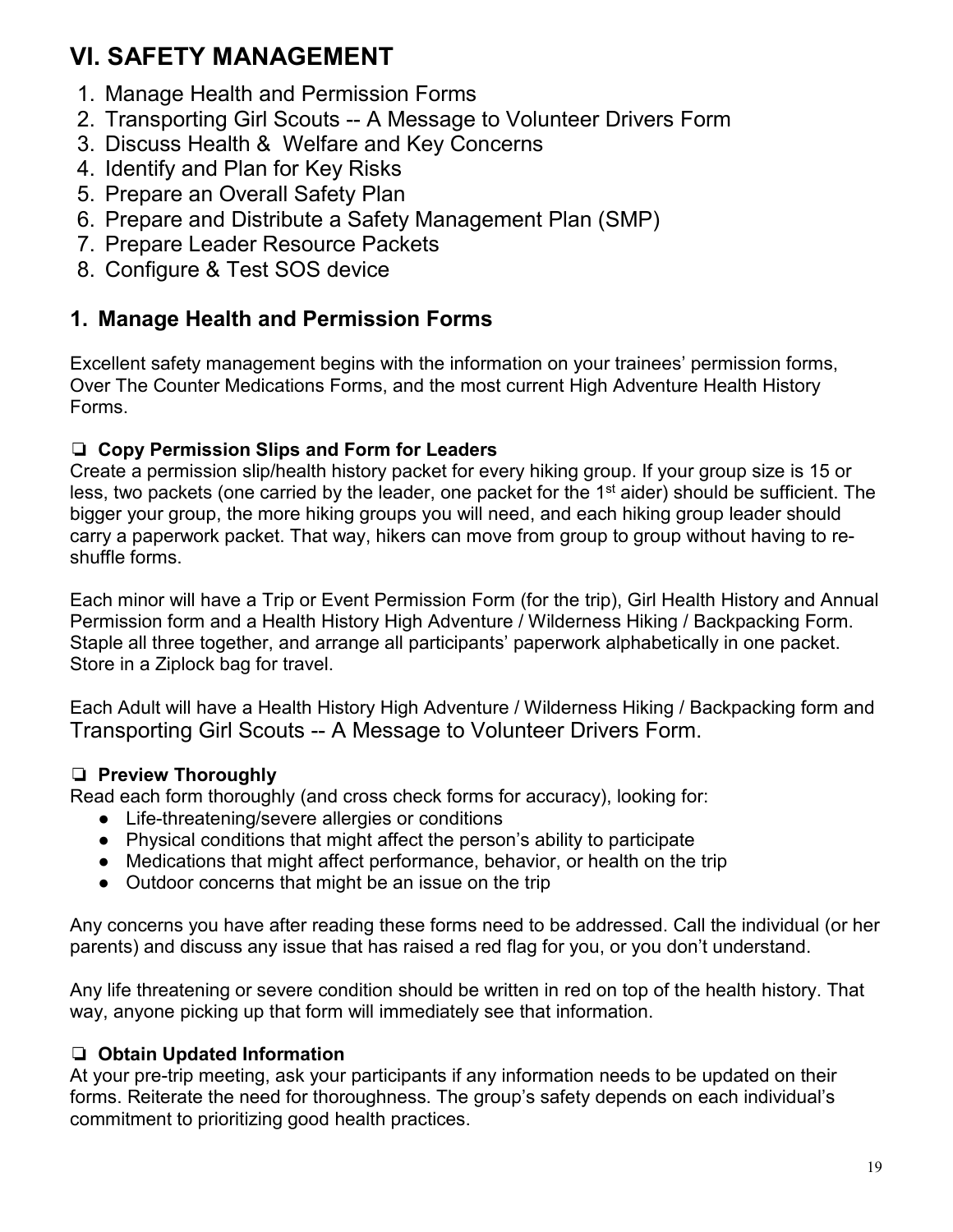#### ❏ **Maintain Privacy and Trust**

As a leader, you have to balance respecting each person's health privacy with managing your group's safety. Creating trust between you and each participant, as well as *among* participants, is crucial for the sharing process to take place. An effective leader can respect each person's privacy while encouraging each individual to share any important health issues/concerns with the group. Train your group to share pertinent health information, and to value the health & welfare discussions before each hike/trip.

# **2. Discuss Health & Welfare and Key Concerns**

#### ❏ **Begin Trip or Hike with Group Discussion**

Begin very trip or day hike with a group discussion of any health issues or concerns each person might have. The leader should initiate the discussion, and underscore the importance of sharing this information. The farther progressed the various members of your group, the more effective the discussion. Youth and Adult Volunteers serve a great purpose here in demonstrating a relaxed, honest and frank health & welfare talk.

#### ❏ **Ask Key Questions**

Ideally you've had a chance to call anyone you have concerns about, but sometimes you've collected all your paperwork on Training Saturday, and your hike is Sunday. The H & W discussion allows you ask a few questions or follow up with concerns of your own:

- "You have asthma: what triggers your asthma attacks?" "Where in your pack to you keep your inhaler?" "When was the last time you used your inhaler?"
- "You carry two EpiPens that's great. Show us where you keep those."
- "Your knee gets sore hiking downhill; do you wear a brace or wrap?" "Let me know if that gets sore today, so we can keep an eye on it." "Feel free to borrow my trekking poles."
- "You're allergic to peanuts. How severe is your reaction? Do we need to have a peanut free zone on our hike/ in our camp?"

# **3. Identify and Plan for Key Risks**

#### ❏ **Review key risks**

Prior to every day hike or trip, engage your group in a discussion of the expected key risks (physical features that pose a hazard for your group). Analyzing risks in the expected trail conditions, weather, stream crossings, and local flora and fauna help your group with the proper preparation, as well as how you expect to deal with these risks in the field. Reviewing key risks in advance is helpful because your group can then be prepared with the correct gear, if necessary. Reviewing at the trailhead will certainly suffice, if the opportunity to do it sooner doesn't present itself.

# **4. Prepare an Overall Safety Plan**

Having an overall safety plan that you can present to your leaders and your participants helps everyone -- including yourself -- during a backcountry emergency. A clearly defined plan helps you and your group visualize and understand the expectations and needs that arise during an emergency, and as a result, your group members can effectively respond and help right alongside you.

- ❏ In building and writing your plan, consider:
	- ❏ In an emergency, what should the leader be doing?
	- ❏ What should the first aider be doing?
	- ❏ What additional resources will you have available, for example, a satellite phone, SPOT or DeLorme? Who in your group is Wilderness First Responder/First Aid, or 1st Aid & CPR?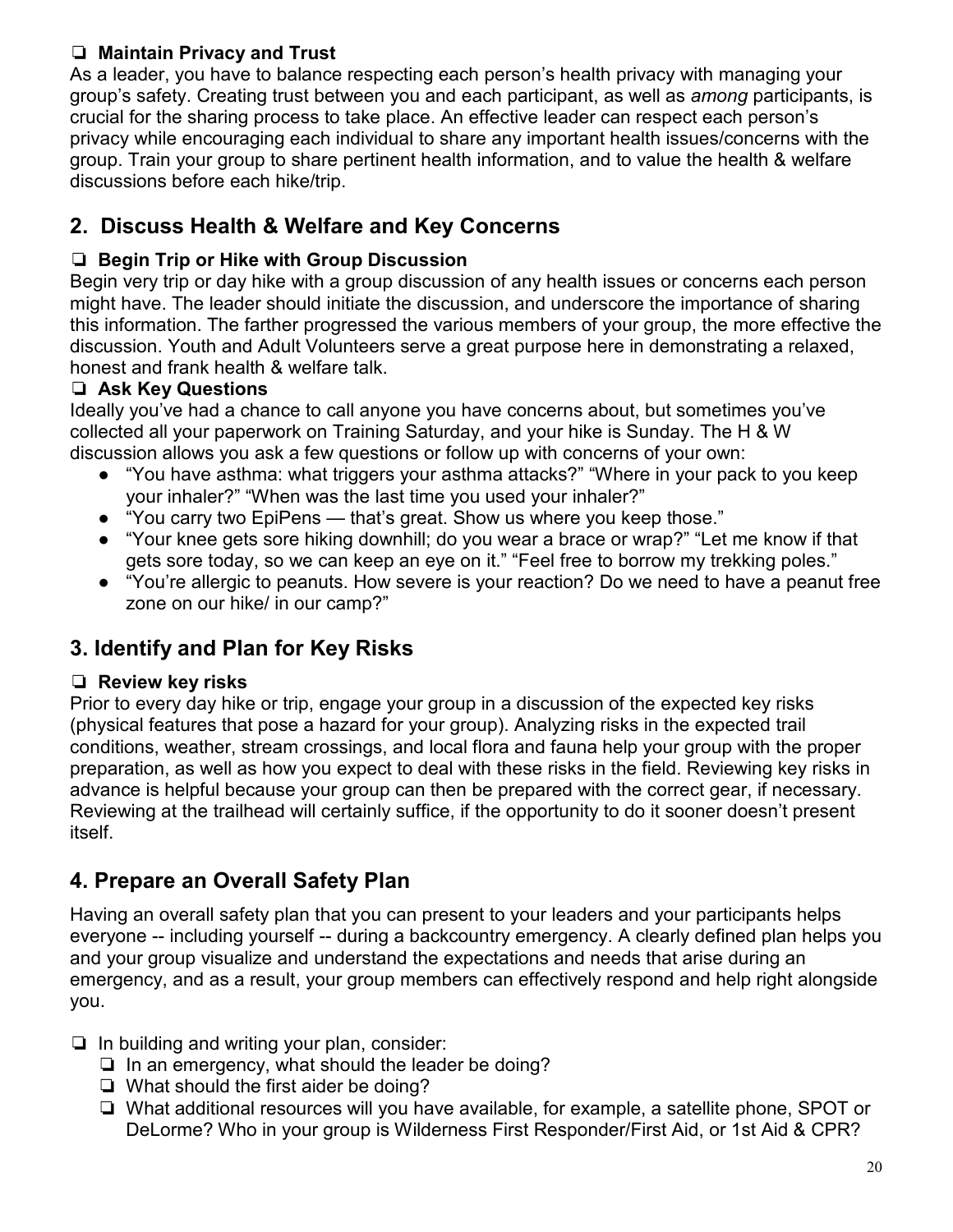- ❏ What are your expectations of those going for help? Should they be in a minimum group size? Should they have, at minimum, their daypack with 10+2, and be wearing boots?
- ❏ If you separate into different camp or hiking groups, how do you expect to communicate a first aid need to each other?
- ❏ If you're in multiple campsites (like San Jacinto), identify the one comp site where everyone meets up for all information, group gatherings, etc.
- ❏ What are your emergency protocols? And how do they play out? Who do they affect?
	- ❏ Life/Limb threatening injury
		- ❏ Push SOS on PLB safety device (*e.g.* Spot, InReach)?
	- ❏ Evacuate the patient?
		- ❏ Notify the ranger
		- ❏ Leader/Adult hike out with the patient?
		- ❏ How do you manage the patient's gear?
		- ❏ How do you get supplies to the patient/rescuers?
	- ❏ Treat in place
		- ❏ Plans to monitor the patient
		- ❏ Your evacuation plan if they are declining, and not waiting too late in the day to evacuate
	- ❏ Transport to a hospital?
		- ❏ Who is going to meet the patient?
		- ❏ Who is going to notify the family (and how?)

#### ❏ **Communicating your Safety Plan with your Leadership Team**

Take the time to write up your plan, and communicate your needs to your leadership team. With their participation, analyze the different needs that may arise on your trip. A frank discussion of potential needs creates a calm space for you and your leaders, knowing that the resources you need are in place for your trip.

- ❏ What roles might be necessary in an emergency: messengers, runners, first aiders, hand holders, tent putter uppers, coffee/tea makers, camp chores
- ❏ Who is willing to stay at -- or return to -- camp with a sick hiker?
- ❏ Who feels comfortable with hiking out to the ranger station, or accompanying a minor to a medical facility?

#### ❏ **Communicating your Safety Plan with your Participants**

You may choose to merely review your Safety Management Plan with your entire group, or spend a little time discussing the bigger picture of your Safety Plan. Giving your trainees insight on your emergency and safety considerations will help the adults be better outdoor leaders, and give your entire group a confidence that is gained by knowing that this trip is well-thought-out. And ultimately, if you put any portion of your safety plan into action, your entire group will be aligned and on board with the plan.

#### ❏ **Where does the Safety Plan land in your timeline?**

You can fill out the SMP form months before your trip, but you want it complete by your pre-trip meeting.

- ❏ Give a copy (including roster w/ emergency numbers) to the Council the week before you leave.
- ❏ You can communicate your safety plan to your leadership team in a few ways:
	- ❏ Your leadership meeting a month prior to your training day
	- ❏ A 1/2 -hour meeting prior to your pre-trip planning meeting
	- ❏ Via email, especially if you're working with an established Adult and Youth leadership team.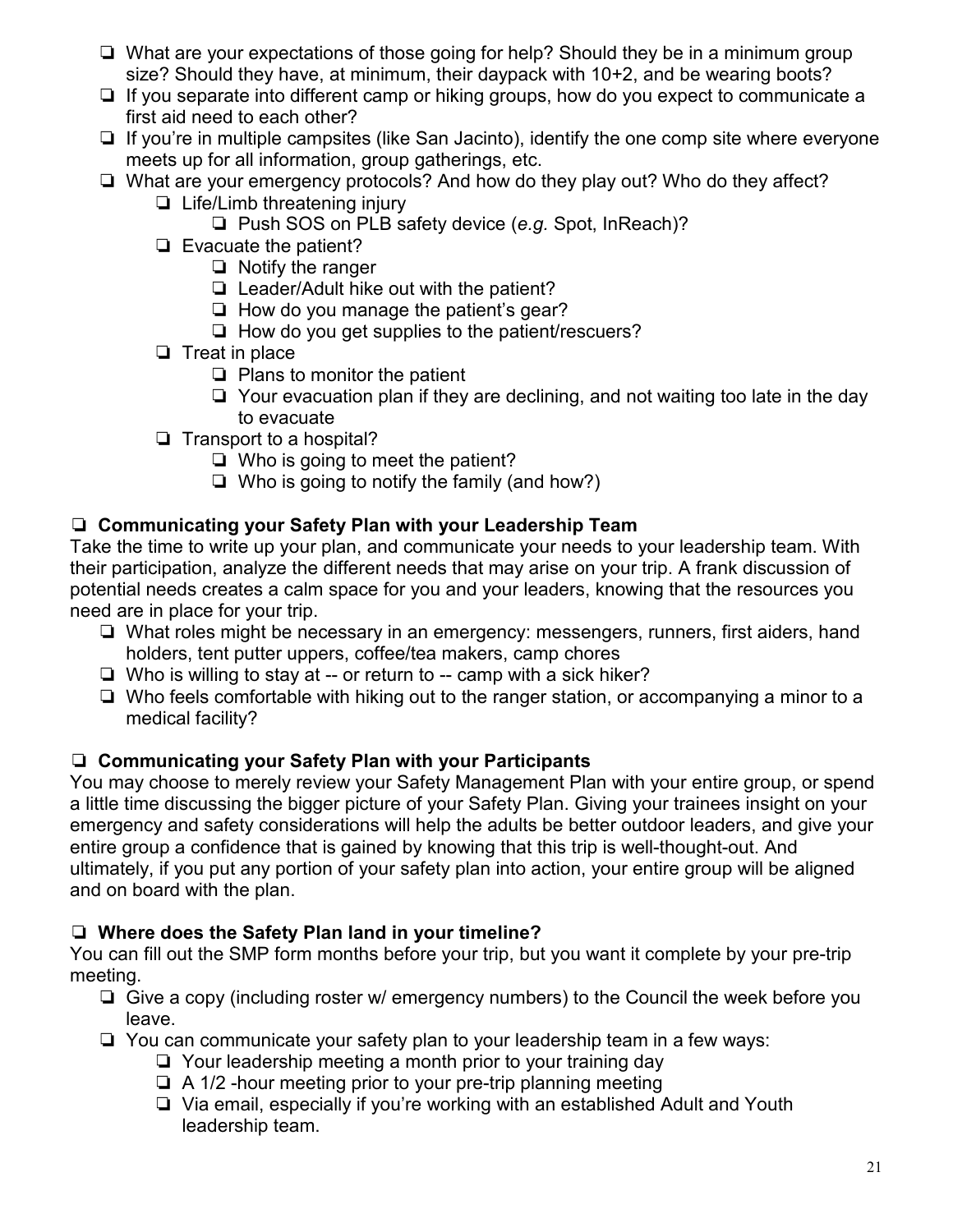## **4. Prepare and Distribute a Safety Management Plan (SMP) Included in Appendix**

#### **Purpose**

The Safety Management Plan (SMP) is a highly useful form that helps you gather and document the principle resources available to you and your group in an emergency. The form includes basic trip data (leader, location, dates) as well as your permitting ranger station, the in-town contact and Council contact information, who/how to contact during a backcountry emergency, the closest medical care facility, your itinerary with daily evacuation plans (and location of alternative exits) for each location on your trip, and your complete roster with each individual's emergency contact information.

#### **Value**

By virtue of filling out the SMP, you will become intimately acquainted with all the safety resources available to you, your in-town contact, and your participants well before the trip. During any backcountry emergency, a well-thought-out safety plan keeps your group united, working cooperatively toward similar outcomes. Your SMP is the first step in providing emergency plans for everyone who has a hand in the outcomes--the leader, the participants, the in-town contact and Council.

Filling out the daily itinerary, with an evacuation plan for each day, allows your entire group to visualize the alternative exits on your trip, as well as give them an understanding what might be expected of them in an emergency. It also takes the guesswork out of evacuation options, and - since the plan was created with a cool head -- you just have to follow the plan, not start creating one, if an evacuation is necessary at any point in the trip.

#### ❏ **Distribute SMP Logistics to your group and to Council**

- ❏ Hand out the SMP at the pre-trip meeting. Discuss it immediately, or alternatively, point out the crucial information and save the discussion of the finer details until you're in camp.
- ❏ Ask that each participant keep their SMP in their first aid kit (with their High Adventure Health History) and that a copy is left at home for their family.
- ❏ Provide copy of SMP to Council.

#### **5. Prepare Leader Resource Packets**

❏ Keep all your trip paperwork together, in a Ziplock bag, in your pack -- Health forms, Safety Management Plan and attached Roster with emergency phone numbers. When the heat is on during a backcountry emergency, all your resources will be together in one place -- easy to grab for you or anyone else in your group.

# **VII. DAY HIKE**

- 1. Utilize Youth Leaders and Adult Volunteers
- 2. Have Trip Leader Accompany Adult Hiking Group to Cover Key Topics
- 3. Utilize Backpacker Bee to Increase Knowledge
- 4. After the Hike Address the Whole Group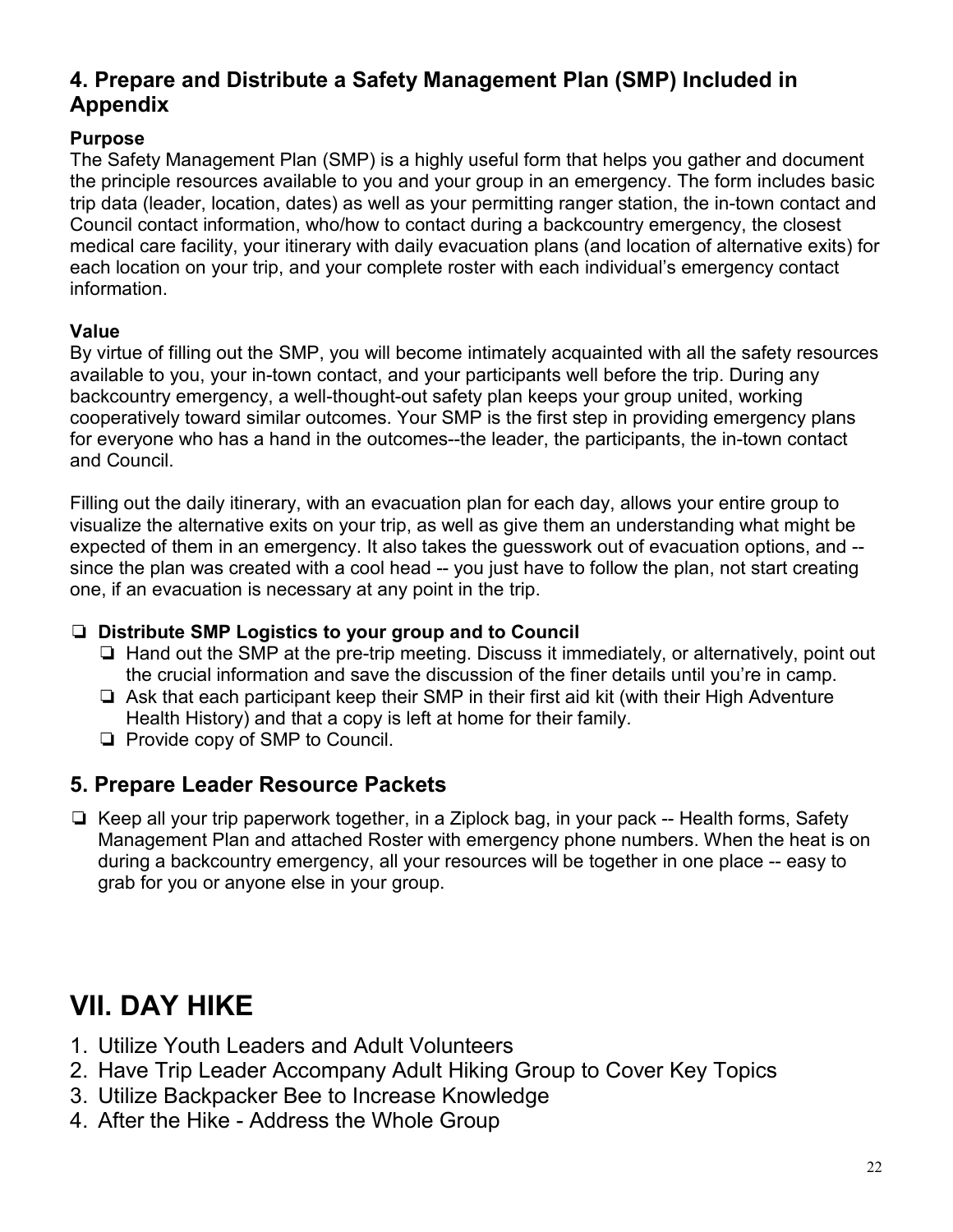## **1. Utilize Youth Leaders and Adult Volunteers**

- ❏ Have a plan to utilize your Youth Leaders and Adult Volunteers on the hike.
	- ❏ Ensure that your Youth Leaders are supervised by your Adult Volunteers if you're breaking into smaller hike groups
	- ❏ Outline your expectations: What do you need your Youth Leaders and Adult Volunteers to do? Conduct a backpacker bee? Lead the hike? Supervise? Conduct a Health & Welfare circle? Be the First Aider? Schmooze with the participants? Interact with solo participants?
	- ❏ Be sure at least 1 person in each of your hiking groups is familiar with the route.
	- ❏ Each group has a packet of health history/permission forms
	- ❏ Highlight map for the day
	- ❏ Review Safety Circle (Health & Welfare, Key Risks & Concerns)
	- ❏ Review orienting the map to MN at start of hike
- ❏ Follow up after the hike with your Youth Leaders and Adult Volunteers -- especially if you broke into smaller hiking groups -- to discuss any concerns or notable points -- health, trust, personality issues, or even special friendships -- that arose on the hike. This information might help you make your camp/cook/tent assignments for your trip

# **2. Have Trip Leader Accompany Adult Hiking Group to Cover Key Topics**

- ❏ Segregating the adult participants into their own hike group with the Council Trainer gives you a chance to take adult learners behind the scenes in the WHY of what we do in our program.
- ❏ Difference between a Beginning Training Trip & and advanced trip
	- ❏ Adv—we don't dictate the terms, girl-planned itinerary
	- ❏ Beg—not enough experience yet to plan the details, plenty to do already just learning the ropes
	- ❏ Offer example situations of both kinds of trips
- ❏ Pack Checks—the value of adults getting pack checked, even though they may already be experienced, is that they get to see us *model* a good pack check. This is a skill that they can take back to their troop in the future. We don't do this to patronize or put an adult on the spot. Discussing this can take the edge off having a pack check from some of your adults.
- ❏ The adult role—learning alongside your girl
	- ❏ You're learning backpack skills, and trip leadership skills, simultaneously
	- ❏ Remember to laugh at your mistakes
- ❏ Take a vacation from your daughter -- let the Adult Volunteers / Youth Leaders remind your girls to put on sunscreen, put on their hats/sunglasses, etc. Let your daughter make mistakes, and understand that we'll keep a close eye on the girls so that they're safe. If you're concerned, say something to the leader.
- ❏ Personal vs GS trip differences
- ❏ Yesterday's long day -- de-brief, discuss needs
- ❏ Experienced participants -- demonstrate our respect for them; understanding how we utilize backpacking as a vehicle for creating these amazing youth leaders, and realizing our desired outcomes
- ❏ Answer program questions
- ❏ Build trust and openness within your group. This trust will have excellent value for all of you on the training trip.
- ❏ Encourage conditioning in preparation

# **3. Utilize Backpacker Bee to Increase Knowledge**

The purpose of the Bee is to discover any training deficits from the day before. What information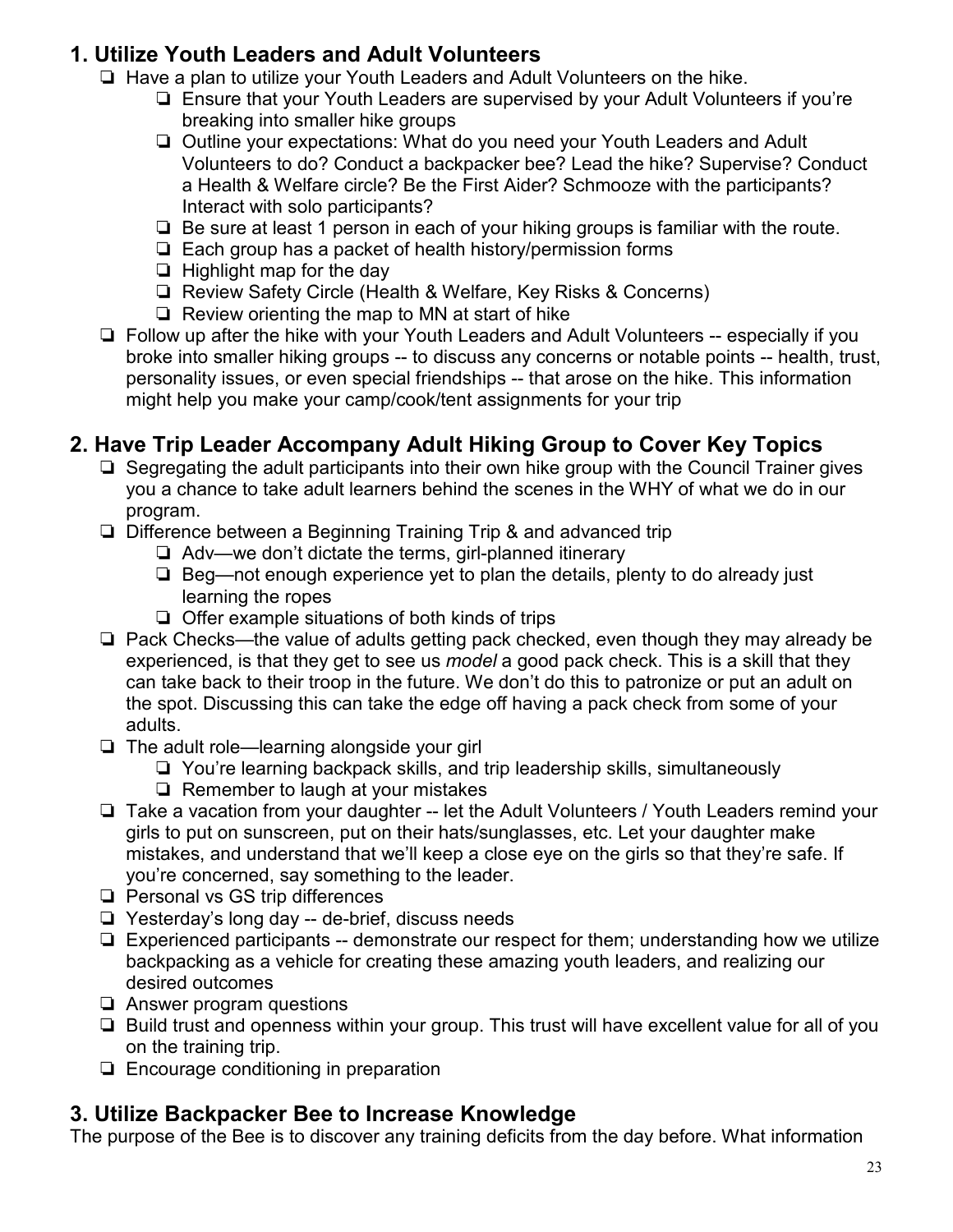are the girls still missing? Be sure to fill in any gaps!

❏ Game: Have each girl hike group play the Bee until you have a clear winner from each group. Have a BEE-OFF (single elimination) at lunch, or the end of your hike. Give the winner a round of well-deserved applause from the whole group and a prize (a Nalgene, trekking poles from the store cupboard….)

# **4. After The Hike--Address the Whole Group**

- ❏ Yesterday -- long day, go you!
	- ❏ This is an adult training attended by girls -- so much information!
	- ❏ Lifetimes of information given to you in one go. Don't expect to absorb it in 1 day. By the end of the trip, you'll have it down. On successive trips, you'll dial it in.
- ❏ Today's hike --
	- ❏ a good way to see what you need to do to be ready for our trip
		- ❏ Your clothes
		- ❏ Your boots
		- ❏ Your gear
		- ❏ Your fitness

❏ See you at the Pre-Trip Meeting (reminder of date, time, and location

# **VIII. TRIP PLANNING**

- 1. Review Expectations
- 2. Prepare Supplemental Activities
- 3. Review Safety Plan
- 4. Send Paperwork to Council
- 5. Organize Final Paperwork

# **1. Review Expectations**

The training trip is the best reward for all your efforts--your group is organized, packed and ready to go. Planning these last details will ensure your trip is safe, enjoyable and the perfect capstone to the entire training experience.

- ❏ Know your trail. Personally check it out (or call the ranger) for any environmental changes that require a trip adjustment (ie. water cache, snow or rain)
- ❏ If you haven't already, clearly define your expectations for your Youth Leaders and Adult Volunteers. What do you need people to do, and when?
	- ❏ Who is your First Aider?
	- ❏ Who is your Co-Leader?
	- ❏ Do you need an additional camp leader?
	- ❏ Are you breaking into Hike-in groups? Which Adult Volunteers and Youth Leaders are leading each group?
	- ❏ What are your expectations/needs for supervising?

# **2. Prepare Supplemental Activities**

Adding additional knowledge, skills and experiences to your training might depend on what sort of expertise you, the area--or your volunteers and participants--have to offer. Consider:

- ❏ Advancing map & compass skills
- ❏ A Safety Management tea & roundtable for adults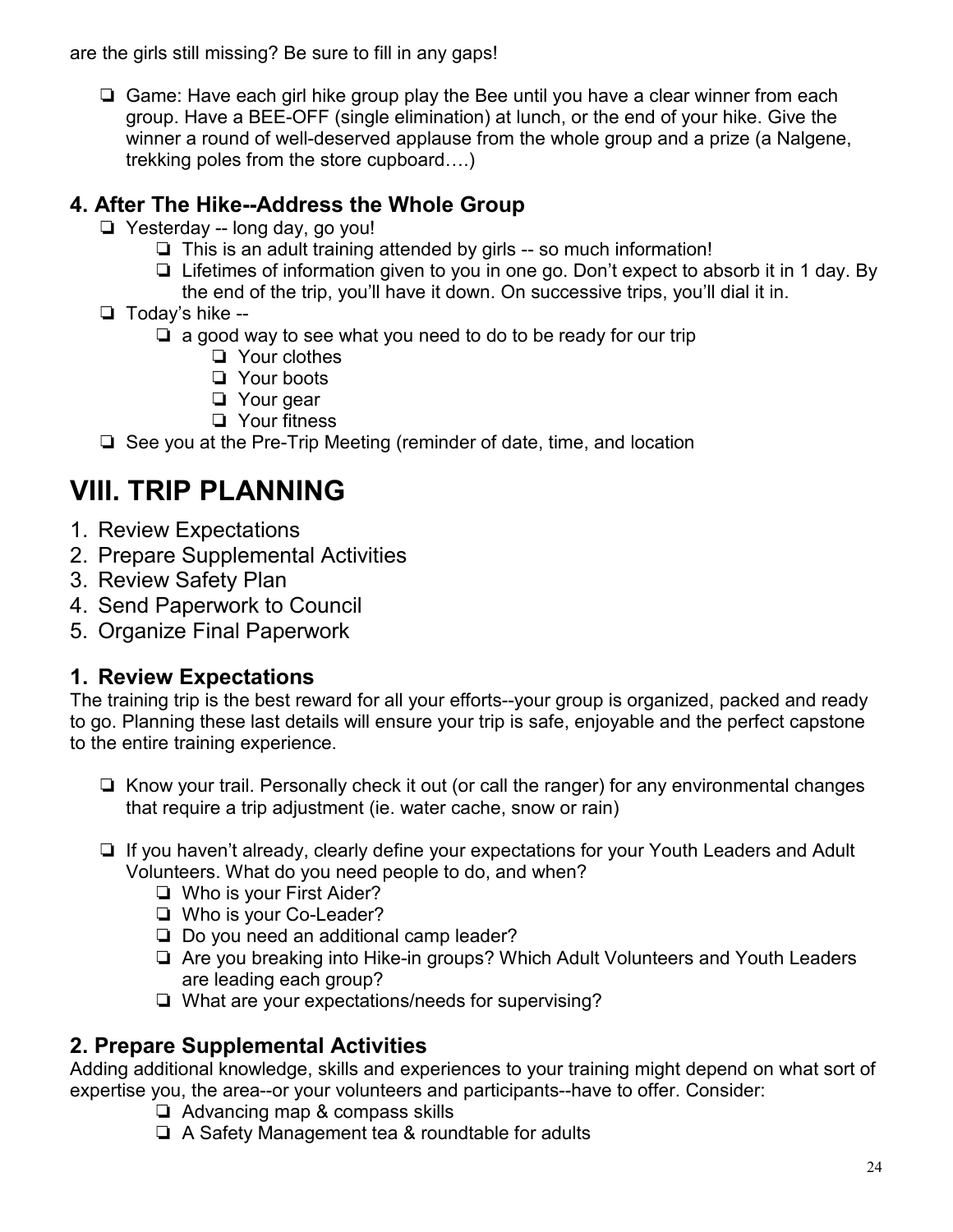- ❏ Improving knot tying skills
- ❏ Doing a service project
- ❏ Enjoying a Night Sky Star Party
- ❏ Morning yoga
- ❏ Ranger/naturalist-led talk; career exploration
- ❏ Peak bagging or other day hike

## **3. Review Safety Plan**

Review your safety plan with your training team ahead of time, to take advantage of their input.

- ❏ First aider--What are your expectations? What are theirs?
- ❏ Co-leader--In an emergency, what are your expectations? What are theirs?
- ❏ Resources--
	- ❏ Who has what safety/first aid gear?
	- ❏ Who has the paperwork -- are there copies of paperwork packets for each hike leader?
	- ❏ Who is prepared to be a 'runner' -- someone who might be needed to walk to a ranger station and get help, or walk back up the mountain to provide help in an emergency?
	- ❏ Who has WFA or WFR? 1st Aid & CPR? Do you have medical professionals in your group of participants?
	- ❏ Who is carrying the Safety Device? (Council will provide a SPOT device.)
- ❏ Fire evacuation plan--in Southern California, a wise discussion
	- ❏ In fire season, consider having the group pack their day packs in the evening. This serves two purposes: if there is a fire you can evacuate quickly, but the bonus (since it's likely there won't be any fires)--in the morning, the day packs are loaded (minus food and water) and your group is just that much closer to hitting the trail for their day hike.
- ❏ Emergency protocols
	- ❏ Where's your meeting spot in an emergency?
	- ❏ Review your evacuation plan (on your SMP)

## **4. Send Paperwork to Council**

❏ Send a copy of your completed Safety Management Plan and Roster (with emergency contacts) to the Program Specialist at Council

# **5. Organize Final Paperwork**

- ❏ Update your packet of participant health forms, culling those who've dropped and permission slips you no longer need. Your packet (and that of your co-leader/Mentor) should include:
	- ❏ Health forms, OTC Meds form, and Trip Permission form for each minor
	- ❏ Health forms for each adult
	- ❏ Transportation forms for all drivers
	- ❏ A copy of the SMP and Roster with emergency contact information

# **IX. PRE-TRIP MEETING**

- 1. Complete Preparations 1 Week in Advance of Pre-Trip Meeting
- 2. Prepare Meeting Handouts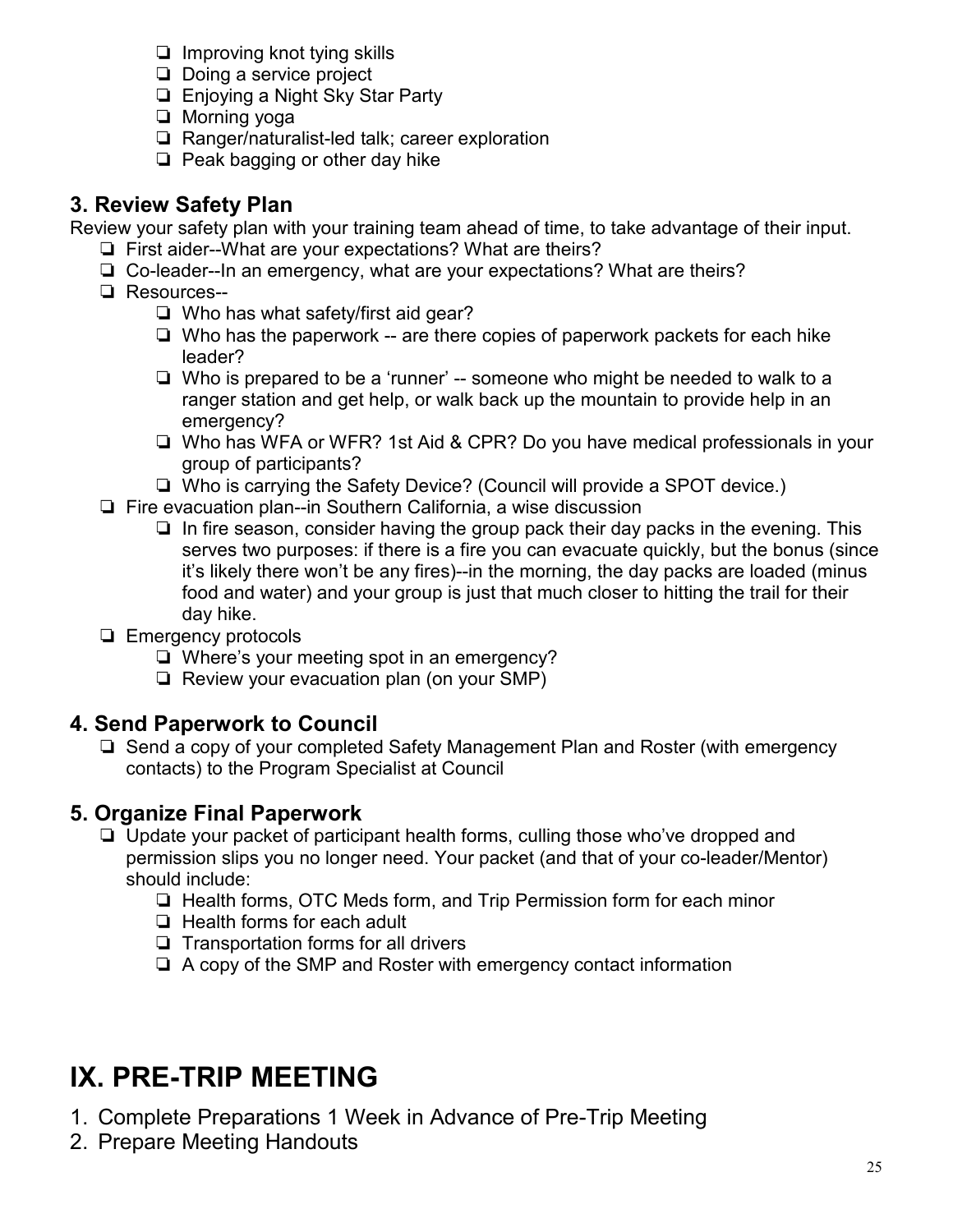- 3. Gather Meeting Inventory
- 4. Lead Meeting/Cover Pre-Trip Checkpoints
- 5. Break Into Camp Groups for Planning
- 6. Distribute Council Rental Gear
- 7. Utilize your Youth Leaders and Adult Volunteers
- 8. Send Email Wrap-Up

# **1. Complete Preparations 1 Week in Advance of Pre-Trip Meeting**

- ❏ Send email reminder to your entire group
- ❏ Send Handouts to Council to make copies
- ❏ Complete your Final Trip Roster (spreadsheet) -- since your group will likely have some attrition, compile this final spreadsheet the week before your meeting. This spreadsheet will be given to the Program Specialist at Council who needs to know exactly who is going on your trip.
	- ❏ List all volunteers (including you) and trip participants
	- ❏ Name, Emergency Contact, First Aid certifications, and any other information that is important to have completed (money for tram, carpool sign-up, etc.)
- ❏ Pick up Room Key & Handouts
- ❏ Pick up any Council Rental Gear

## **2. Prepare Meeting Handouts** (included in the Appendix)

- ❏ Trip Itinerary Packet
- ❏ Trip Map
- ❏ Safety Management Plan
- ❏ Blank Menu Planner
- ❏ Comprehensive Gear List
- ❏ Pack Check Handout (how to be ready)
- ❏ Gear Rental Forms
- ❏ Camplists, if you are in more than one camp -- this lists who is in each camp, who is the leader in charge of that camp, and who is the camp 1st aider. This list is helpful when you're trying to project in advance of your meeting who might tent with whom, or who would work well in a cook group together. At the planning meeting, when you break into camp groups, you and your adult volunteers can use this list to keep track of the actual tent and cook group breakdown.

## **3. Gather Meeting Inventory**

- ❏ Carpool Sign-Up sheet
- ❏ Meeting Agenda -- Council Trainer version
- ❏ Trip Roster Spreadsheet
- ❏ Highlighters
- ❏ Council Rental Gear (if you're lending it out at your meeting)
- ❏ Gear Rental forms
- ❏ Gear Rental Master List

## **4. Lead Meeting/Cover Pre-Trip Meeting Checkpoints**

- ❏ Introductions
- ❏ Collect any money due, ensure that you have everyone's paperwork
- ❏ Trip Roster—have participants check emergency names/numbers for accuracy
- ❏ Trip Itinerary—review the day-to-day activities, mileage, whether or not you're breaking into smaller hike-in groups (and how).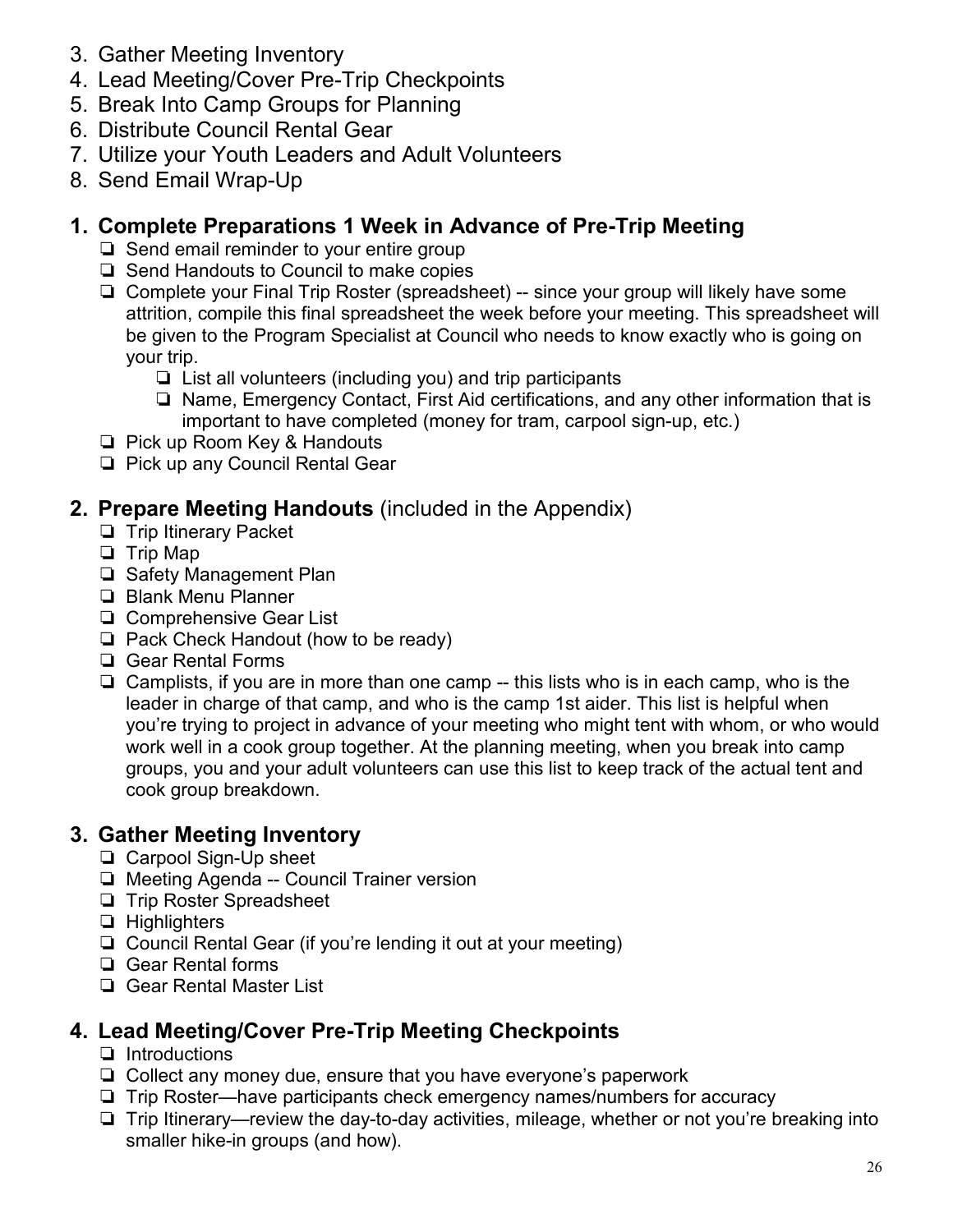- ❏ Trail Conditions Update
- ❏ Pack Checks—explanation, handout, sign-up sheet
- ❏ Carpools—driving instructions/information, sign-up sheet
	- ❏ Cross check this list later with your roster to ensure that everyone has a ride.
- ❏ Review map—have your group highlight their route on the map. Point out places of interest, or notable landmarks (like ranger stations, creek crossings, peaks)
- ❏ Review Comprehensive Gear List -- add/subtract any items, point out that community gear will be decided momentarily when you break out in camp groups
- ❏ Safety Management Plan -- pass out the SMP with a brief explanation of its purpose. You can choose to go into greater detail, or wait till the first afternoon of your trip to elaborate on this topic. The advantage of waiting is that you already have a lot to accomplish at this meeting, and you may choose to go into greater safety management with just the adults on your training trip.
	- $\Box$  Request that a copy by left for family at home
	- ❏ One copy in participant's first aid kit
- ❏ Key Risks

## **5. Break into Camp Groups for Planning**

- ❏ Break into Camp Groups -- One Adult Volunteer can take charge of each camp group, ensuring that there are enough water filters for the entire camp group, then determining tent divisions and cook group divisions.
- ❏ Tent divisions: Girls tent with girls, women with women, men with men (though they generally prefer to tent solo)
- ❏ Cook Groups: Create girl cook groups (maybe with Youth Leaders) separate from adult cook groups. Each cook group will need its own stove & fuel.
- ❏ Meal Planning: Youth and Adult Volunteers can assist the cook groups in their planning. Use the blank menu planner to assist in the organization of meal planning.
- ❏ Determine community gear needs
- ❏ Who's bringing what community gear?

#### *Pro Tip!*

Request all cook groups send a picture or a copy of their gear division and meal plan to you. That way you have a master list of who is bringing what gear and what food. This will come in handy for pack checks, as well as in the event someone drops out.

## **6. Distribute Council Rental Gear**

#### **7. Utilize your Youth Leaders and Adult Volunteers**

- ❏ They can help you run the meeting, collect money, paperwork, sign-up sheets
- ❏ They can help you deliver information about the trip itinerary, safety -- whatever you feel comfortable unloading to others -- to help break up the one-gal show.
- ❏ They can help participants plan food & gear.
- ❏ They can help you pass out gear, as long as you give instructions regarding the Gear Master List

## **8. Send Wrap-Up Email**

A written document of Carpool sign ups (note that sharing cost of gas with driver is appropriate) Pack Check sign ups, and any other follow up information is valuable for keeping you and your group organized.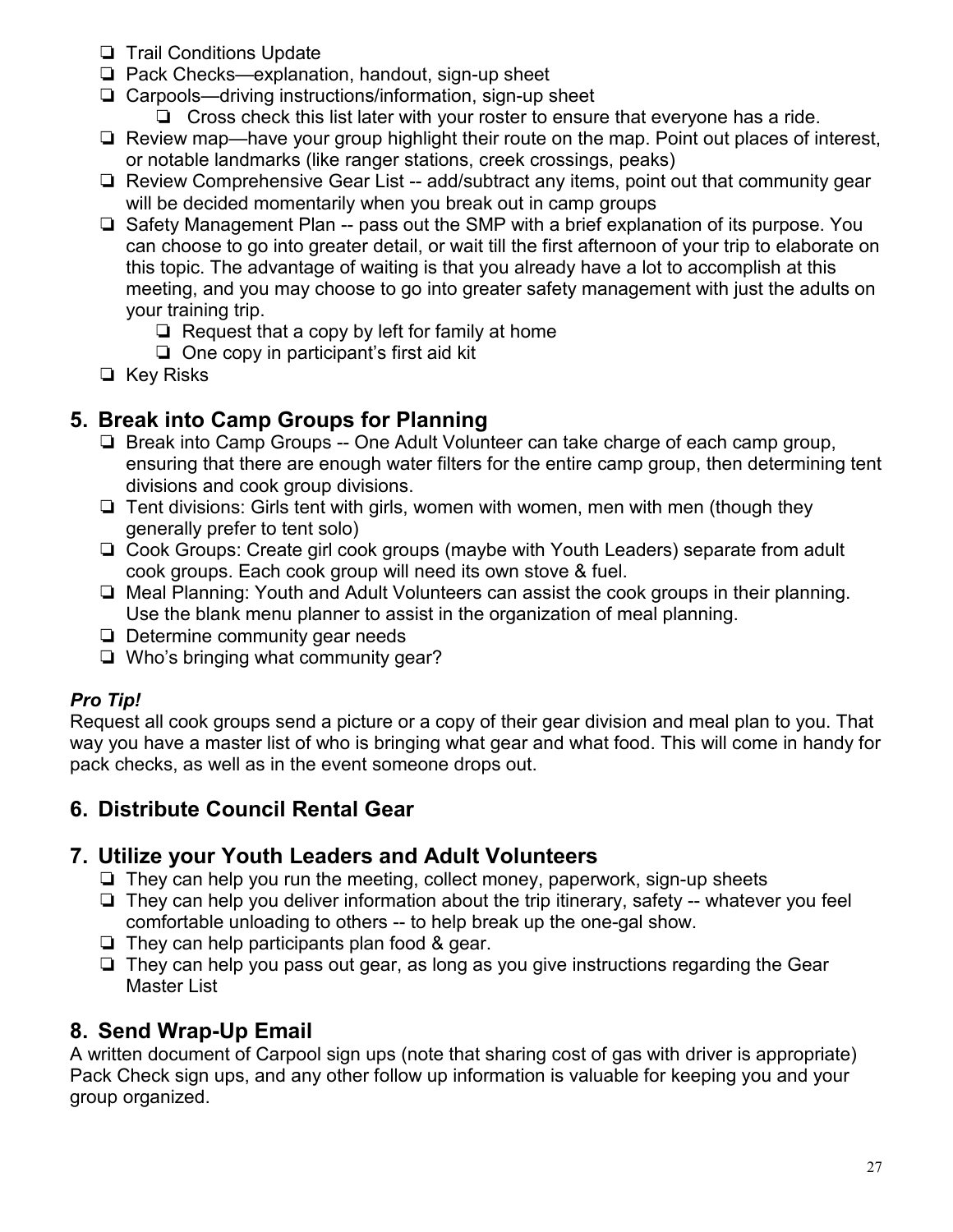# **X. COUNCIL GEAR RENTAL MANAGEMENT**

- 1. Coordinate Gear Use with Other Trainers
- 2. Gear Rental Framework
- 3. Gear Return
- 4. Gear Maintenance Sheets

# **1. Coordinate Gear Use with Other Trainers**

It's best to schedule trainings and trips with ample time for gear pick up and return, but that's not always the case. Here are some tips:

- ❏ Contact the trainer with whom you're coordinating gear, *well in advance* of your training trips. Agree on a date/time/place to pass off gear from one training to the next.
- ❏ Be considerate of each other's needs
- ❏ Keep your gear rentals posted in the Resource Center Backpacking Supply Area, so others know where all the gear is at any given moment

#### *Pro Tip!*

Ask an adult volunteer to be your equipment coordinator -- the person in charge of Gear Rental. Be sure to define the parameters of the job. Make sure you both understand exactly what your equipment coordinator will be doing, so you know what you still need to do to complete the task of responsibly renting and returning gear to the Resource Center Backpack Stores.

#### **2. Gear Rental Framework**

- ❏ Distribute Gear Rental Sheets at your Pre-Trip Meeting
- ❏ Collect the sheets when you pass out gear
- ❏ Maintain a Master Gear Rental Sheet (see Appendix)
	- ❏ This sheet will be used to mark returned gear at the end of your trip
	- ❏ Keep this sheet current, marking any changes that occur at Pack Checks or before the trip
- ❏ After the trip, collect all gear and mark it on your Master Sheet as returned with a date
	- ❏ Participants can use their pack cover (trash bag) to take home all their gear
	- ❏ Decide if you are going to wash tents and sleeping bag liners, or have this done by your participants and returned to you
	- ❏ All gear gets returned to the Council Trainer, not the Resource Center

#### **3. Gear Return**

- ❏ All gear must be returned to the Resource center Backpack Supply Area clean, dry, and stored properly
- ❏ The Trip Leader is ultimately responsible for returning all rental gear in great condition, with all parts, or informing Council of any broken parts, missing bits and needed repairs.

#### **4. Gear Maintenance Sheets**

These handouts (see Appendix) can be given to your participants so that all gear is cleaned, dried and stored properly, and returned in excellent condition.

# **XI. PACK CHECKS**

- 1. Prepare for Pack Checks
- 2. Weigh Packs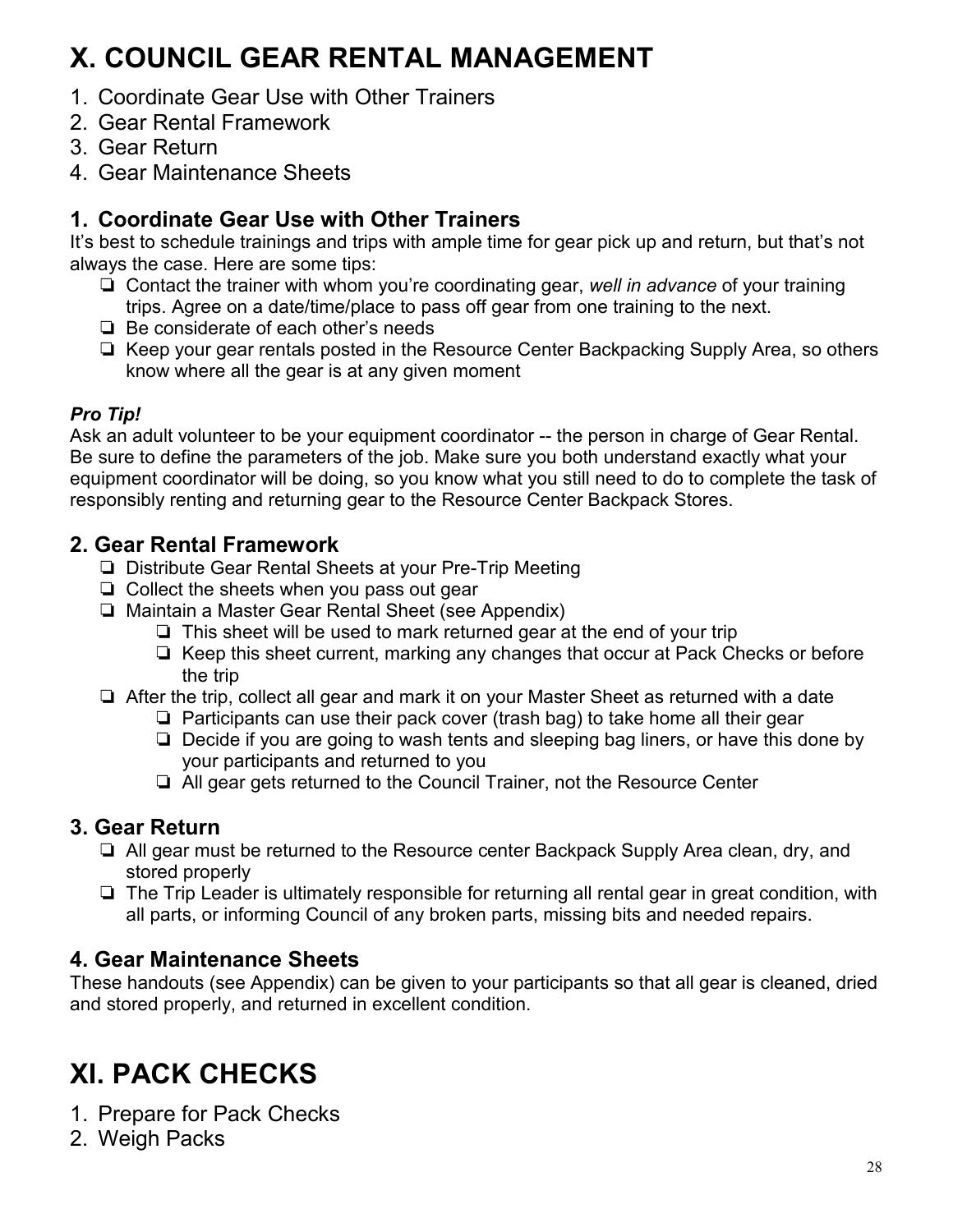- 3. Check Contents
- 4. Adjust Packs
- 5. Utilize Youth Leaders and Adult Volunteers

# **1. Prepare for Pack Checks**

#### ❏ **Understand Desired Outcomes**

- ❏ Appropriate pack weight for each individual
- ❏ Pack adjusted properly
- ❏ Gear checked against Comprehensive Gear List
- ❏ Food checked for amounts, weight, nutrition, group components
- ❏ Community gear cross-checked
- ❏ Role modeling a proper pack check
- ❏ Growing confidence

#### ❏ **Gather Needed Equipment/Materials**

- ❏ Scale (bathroom and kitchen styles)
- ❏ Blank copies of gear lists
- ❏ Pens & highlighter
- ❏ Pad of paper
- ❏ Loaner gear/clothes (if available)
- ❏ Master list of camp group community gear
- ❏ Also of value: Ziplock bags, varied sizes
- ❏ Needle nosed pliers for adjusting clevis pins on external frame packs
- ❏ Council Rental Gear, as needed

*Pro Tip:* each pack check takes about 30 minutes, but can be much longer with an ill-prepared or disorganized trainee. This disarray may reflect a training deficit, or an inattentive trainee, or possibly a parent who isn't on board with our training goals. Be prepared to completely gut a pack, weigh items to reinforce 'light is right', replace gear / clothing with better choices, and adjust -- and readjust -- a pack till you (and the trainee) get it right. Having helpers is of great benefit.

## **2. Weigh Packs**

- ❏ Packs should weigh 20-25% of one's body weight, and probably shouldn't exceed 35#, *especially* for a 1- to 3-day training trip. Girls' packs typically weigh 25-30 pounds on a training trip.
- ❏ Determining the pack weight at the beginning of the pack check gives you a heads up on whether you're going to want to eliminate gear as you examine the pack's contents. Conversely, a low pack weight might alert you to missing gear or not enough food.
- ❏ On a bathroom scale: weigh yourself, then weigh yourself with pack. Subtract for the difference = pack weight

Note: girls and women are often self-conscious about weighing themselves. Consider weighing all packs yourself.

## **3**. **Check Contents**

❏ Using a blank Comprehensive Gear List, check off every item in the pack. Have the trainee locate each item for you. You will quickly realize if a girl packed her own pack, or her mother/father did it for her. (Something merely to observe, that's all.) Be sure to address the girl trainee, even if her parent wants to answer your questions.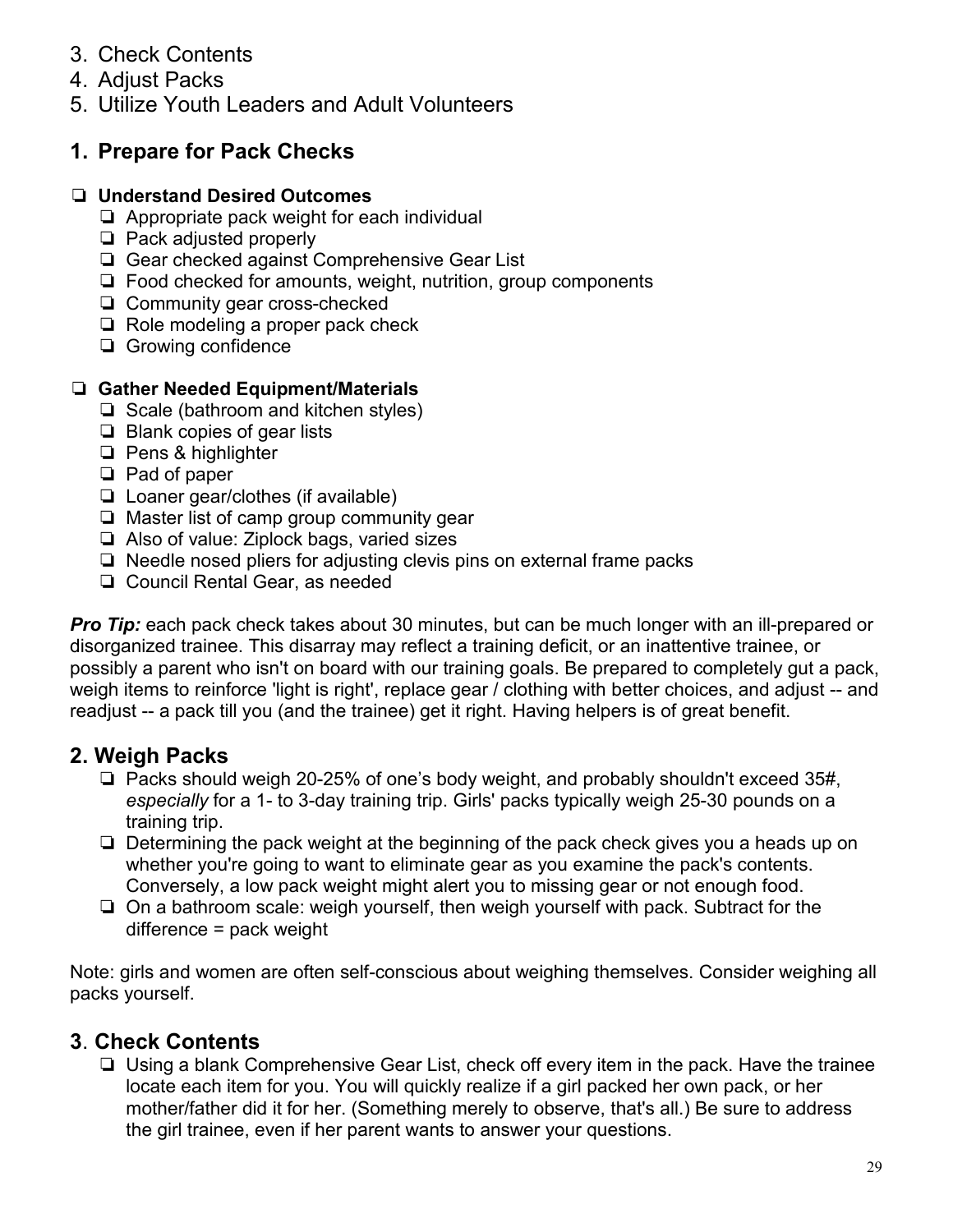- ❏ Examine all items for appropriateness, weight, and duplicity. Mark the Gear List with missing items, or items that need replacing; this list can go home with the trainee. Keep a master list of any borrowed gear/clothing to ensure you get it back at the end of the trip.
- ❏ Ensure that their hike-in clothes/boots are in a "Go Bag", whether at pack check or home.
- ❏ Use this opportunity to discuss merits (or otherwise) of gear/ clothing, in a nonconfrontational way. You don't want your trainee to feel embarrassed or defensive about their choices, but you do want to educate them on goals like lighter weight or more functional items. Help her appreciate that this first pack check is part of the progression; every time she goes backpacking she'll be more confident in finding her items, and selecting the right gear.
- ❏ Review each person's community gear to ensure all members of a cook group have their stove/fuel, or tent mates have their corresponding gear. You might keep a master list of each cook/tent group's components so you can follow up at pack checks that are scheduled later.
- ❏ Review their food choices and amounts, ensuring that any shared food with a cook group is accounted for. Check, too, that their food is properly stored in a nylon stuff sack (or bear canister, if applicable).
- ❏ Adults generally appreciate a thorough pack check and fitting. Occasionally, an adult will get defensive with their gear or stubborn about their choices. Since it is a learning trip, diplomatically pointing out your observations is generally sufficient to encourage a willing frame of mind. Still, unless their choices somehow endanger them or the group, let them make their choices and learn. All adults, however, benefit from understanding that you are role modeling a pack check for them that they can ultimately reproduce if they take their girls out on trips in the future.
- ❏ Pack checks also give you another opportunity to connect with each person on a personal basis before the trip. This helps build trust and encourages confidence in your group.

#### **4. Adjust Packs**

A well-fitting pack can mean the difference between a great backpacking trip and prolonged torture. Take the time to ensure that each trainee's pack fits comfortably. With an extremely poor fitting pack, you may need to encourage the participant (or parent) to rent a different pack.

Sensitivity issue: adjusting pack straps can really put you in a girl's personal space. Being respectful while trying not to touch trainees in sensitive areas requires a bit of maneuvering and a mutual sense of humor. If you need to adjust straps connected to the shoulder harness (sternum strap, load lifters), you might suggest she take the shoulder strap off the one shoulder while you work on it. Let your trainee attach her own sternum strap.

Fitting packs properly is an acquired art. The more packs you adjust, the more familiar you will become with various adjustment systems, and which adjustments have the desired results.

#### ❏ Pack fitting basics:

- 1. Loosen all straps
- 2. Clip hip belt over hip bones, or slightly above on the iliac crest, and tighten
- 3. Tighten shoulder straps
- 4. Slowly draw in load lifters
- 5. Attach sternum strap

Encourage your trainees to adjust their packs in order: hip belt, shoulder harness, load lifters, and finally, sternum strap. Tightening out of order is most often the cause of an ill-fitting pack.

❏ Hip belt: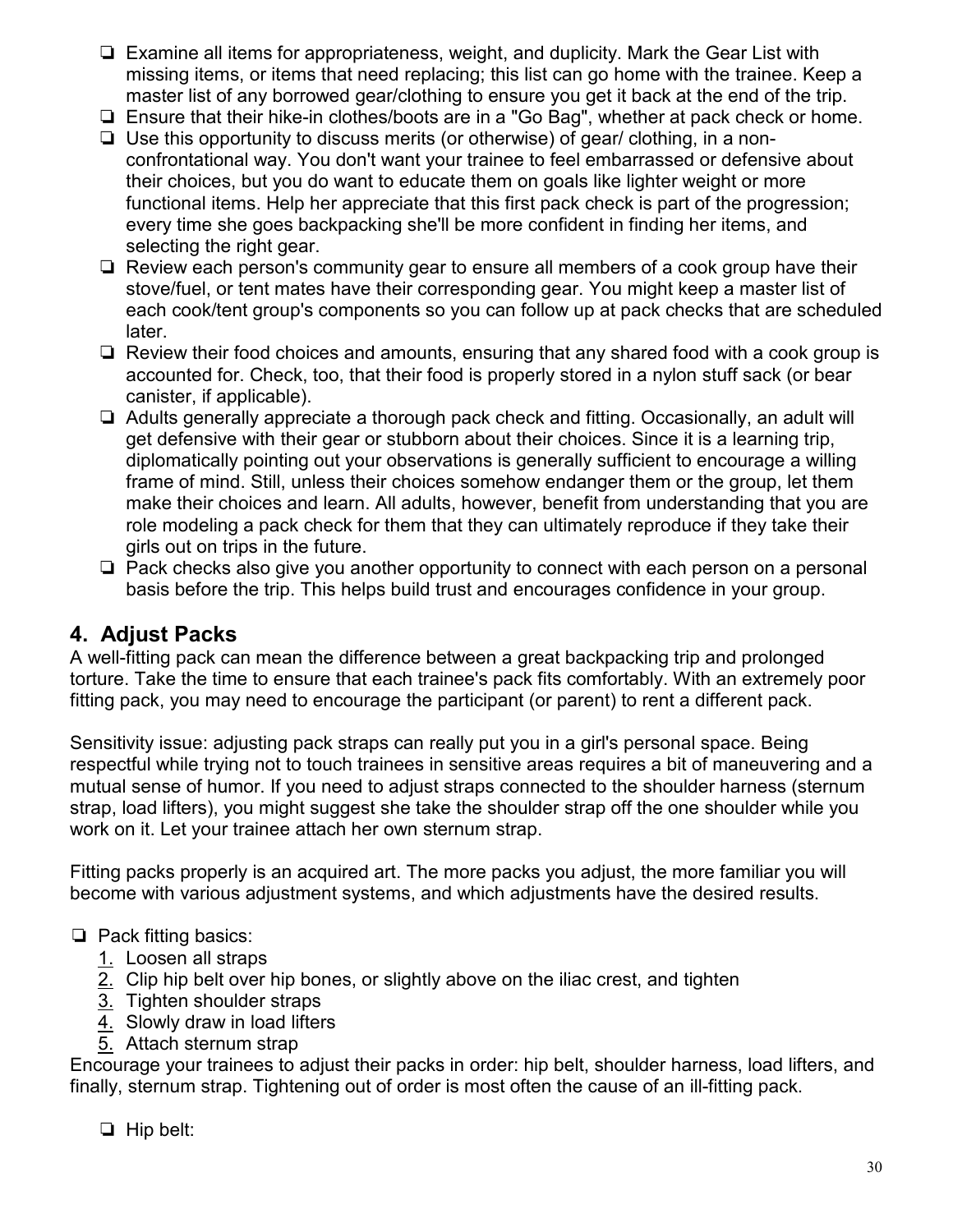- Should fit securely. The belt should not be maxed out in either direction: there should be several inches of tightening room left over. And the cushioned padding should extend fully over the pelvis. Improve the fit on narrow-hipped girls by wrapping their fleece sweatshirt around their hips for extra padding.
- ❏ Shoulder harness:

Should have 2 - 4 inches of webbing adjustment left over after tightening.

❏ Load lifters:

- Should raise the top of the shoulder harness 1 2 fingers above the shoulders. Aim for a 45 degree angle from the top of the shoulder to where the load lifter strap connects with the pack. Load lifters ideally lift from the top of the shoulder strap; adjusting the lifting point can often make a big improvement in comfort.
- ❏ Sternum strap:
- ❏ Optional. Make sure it is adjusted so that it doesn't ride too low over the chest, or too high near the neck.
- ❏ Troubleshoot as needed:
	- ❏ Adjusting the torso length of the pack:
		- ❏ You will quickly notice a pack that is too short in the torso. Fully loaded, it will ride up above the waistline, and/or cramp down against the shoulders. Lengthen the back panel in increments till you achieve the right fit.
		- ❏ A pack that is too long in the torso is adjusted correctly around the hips, but rides too high above the shoulders (more than about 1 -2 fingers' width). Shorten the back panel to get the right fit.
	- ❏ Swaying pack: might be overloaded on top, loaded off balance inside, or may just need the sternum strap tightened a little to keep the fit tight. Check to see that all compression straps are tight along the sides and inside the pack (where applicable).
	- ❏ Hangs low on the butt: check that the hip stabilizer straps are tight, and that the pack torso is not too long.
	- ❏ Pack slips down off the hips: try tying a fleece jacket around the waist to add bulk/padding. Then tighten the hip belt. This also helps relieve pressure on the stomach when the belt is secured.

Sometimes a pack's design is just wrong for a person's conformation -- the lumbar padding is intrusive, or the shoulder straps cut into the chest. The pack might be the correct size, but no amount of adjusting is going to make it feel right.

# **5. Utilize Youth Leaders and Adult Volunteers**

Youth Leader/Adult Volunteers can help tremendously with pack checks. Learning to check packs demonstrates a thorough and deep understanding of backpacking know-how. Your volunteers need to know your expectations, as well as understand the consequences of a poorly checked pack. Pack checks are intense, so be sure your volunteers are ready for the experience of being in charge, and you're confident in their ability to do a good job

Having a task force help you with pack checks will really help you speed up the process, but also allow your helpers to learn two valuable new skills -- checking and adjusting packs. You might also want help with:

- ❏ Paperwork -- ask one volunteer to create your Master Gear Rental List as new gear is loaned out
- ❏ Teamwork -- team up less experienced volunteers with the old hands
- ❏ Assign one person to do pack adjustments, to speed up the process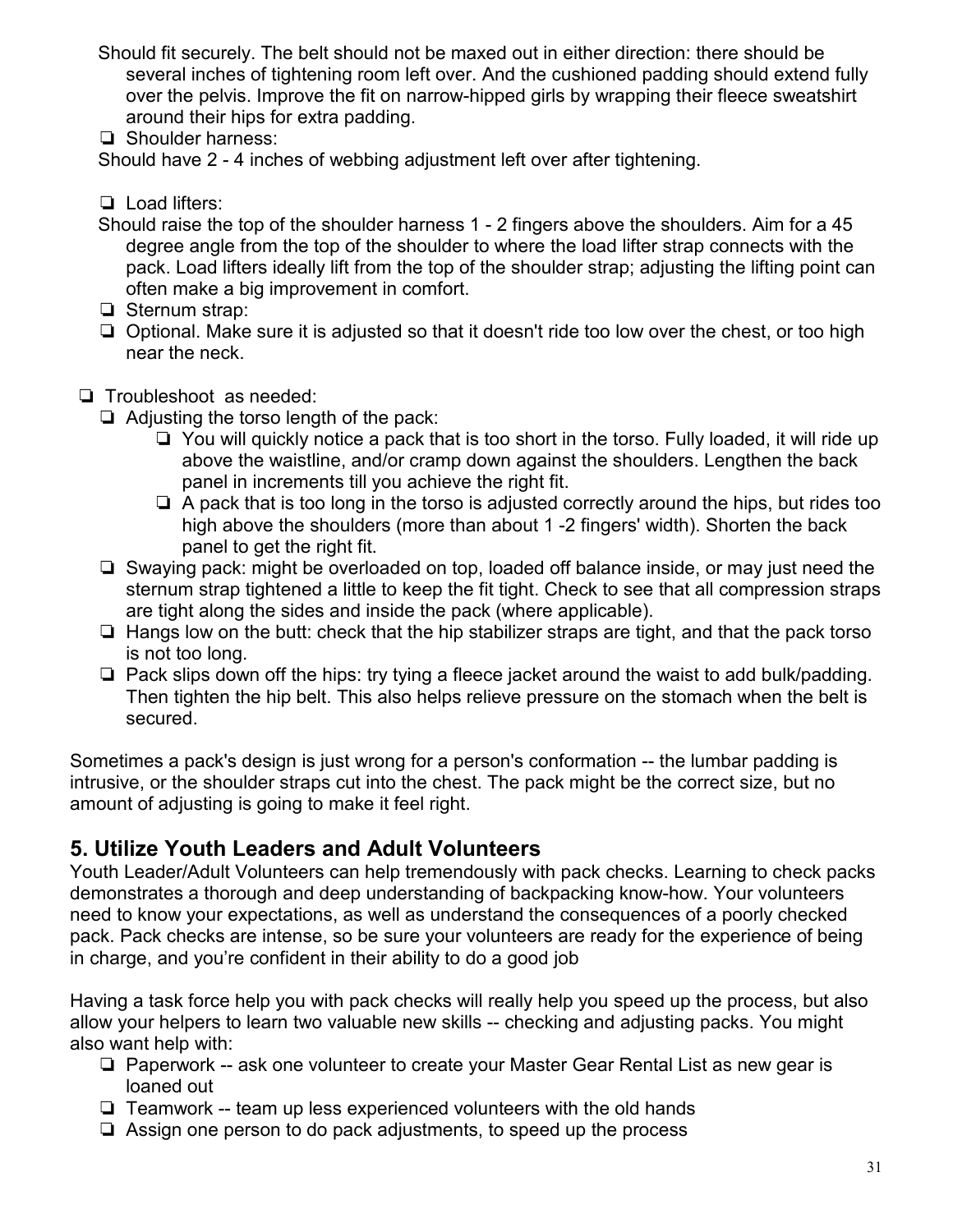# **XII. THE TRIP - GO HAVE FUN!!**

Your training trip will likely be the easiest part of the entire training experience -- backpacking with your trainees is so gratifying! Watching your group connect the dots, get excited, learn to be tired and still get to camp in good spirits, overcome challenges, work together as a team -- this experience will change them (and you) forever.

The girls demonstrating their backpacking skills will fill you with joy. These young girls operating independently and competently, making good decisions, and just having a great time hanging out with their friends in the wilderness is the reason you're here, volunteering a lot of time to help make their world a better place.

Good organization up front will allow you to lead this trip with a clear plan. What comes next will either be on your agenda, or it's free time (the value of which should not be overlooked. Nobody really gets enough free time.) Your ability to recognize potential difficulties will allow you to prevent problems from arising and keep your group safe. A well-coordinated trip makes your group feel secure and that they are in good hands.

#### *Pro Tips!*

❏ Go slow to go fast

Don't rush your group. Take your time organizing at the trailhead and be thorough. Take time to adjust packs up front and along the way. Appreciate how new this experience is for your group, and let them make discoveries. Since this is quite a new experience for most people, going slowly allows them to process and let go of anxiety related to their speed, the weight of their pack, and just the newness of this experience -- heading into the wilderness with all their belongings on their backs.

- ❏ Visualize! Mentally review your day before you start -- how are the transitions going to look, what needs to happen, how can your helpers assist you with these steps?
- ❏ Front load your group on all plans, changes, and additions. Give them clear instructions during the transitions -- at the trailhead, when you get to camp, and so on—so they can visualize their next steps and take action. Discuss the 2nd day plans the night before (evening powwow) so your group is ready to go in the morning. If you're planning a day hike on the 2nd day, consider having your group load their day packs (minus food) the night before. That will save you a lot of time in the morning.
- ❏ Orient your group to their map, at the trailhead and along the route
- ❏ Allow time in camp just to relax. Unprogrammed time is new for many girls (and adults.)
- ❏ Check in. Find a moment each day to check on the spirit and welfare of each participant. This could be done in a wellness circle, but a kind person-to-person moment creates and underscores the trust and concern you have in each other.
- ❏ Peaches & Pits -- Verbalizing the best and worst part of a day, or an experience, is a valuable way to de-brief and bring insight and perspective to what might be stressful, or exhilarating, or new. Taking the time to quietly reflect upon one's experience is peaceful and wonderfully satisfying. It also gives you insight into what someone needs for the next day, as well as providing you with a lot of smiles.
- ❏ Recognitions

Schedule a morning ceremony to acknowledge the success of all your participants. Presenting each trainee with the Basic Backpacking patch gives you a chance to congratulate each individual on their success. Take a moment to recognize your adult and youth volunteers (patches for Adult Leaders and Youth Leaders can be given, or a small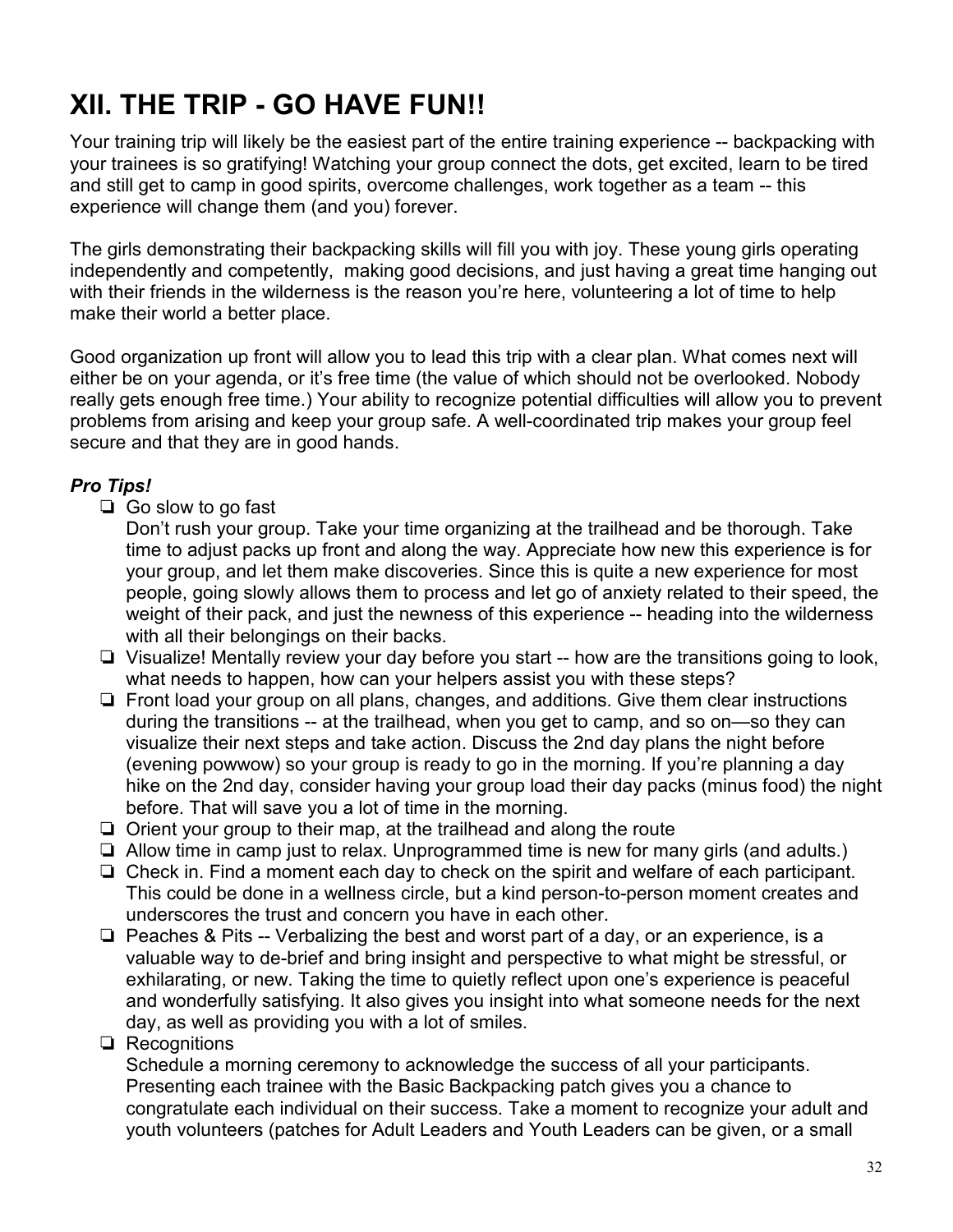hiking patch from the GS Council store) and thank them for their hours of dedication to your training. You can't do it without them!

# **XIII. POST-TRIP EVALUATION & WRAP-UP**

- 1. Collect and Return Council Gear
- 2. Request Completion of Evaluations -- group, volunteers, you
- 3. Feel an Overwhelming Sense of Accomplishment and Fulfillment

# **1. Collect and Return Council Gear**

It is best to have all borrowed gear returned at the trailhead, before people head home and gear disappears in car trunks and bedrooms. As the leader you are responsible for all gear being returned to Council, complete and in excellent condition.

You can ask participants to wash and dry certain gear before returning to you, but you risk the gear being lost or returned too late for the next training trip that is heading out. Use excellent judgment and discretion before farming out the cleaning to a participant.

- ❏ Using your Master Gear List, check off all the gear that is returned to you at the trailhead
- ❏ Backpacks—Participants can empty their personal gear from rental backpack into the trash bag used for a rain cover. They shake out the pack, and return it to you.
- ❏ Tents—All parts need to be returned together, so people sharing tents need to coordinate the return of the entire tent. All tents need -- at the very least -- to be shaken out to remove dust and dirt. If the trip is wet/muddy, then tent must be washed and thoroughly dried (per gear care instructions) before it is returned to Council.
- ❏ Water filters Must be returned and dried (per gear care instructions) before returned to Council
- ❏ Sleeping bags & liners Check to see that the stuff sack and liner bag are also returned. Liners need to be washed before they are returned to Council.
- ❏ Cook pots & borrowed clothes— need to be washed
- ❏ Stoves, sleeping pads— no maintenance required

## **2. Request Completion of Evaluations**

- ❏ Participants—council will send an online evaluation to each trainee. Additionally, you may choose to give your participants a small survey/evaluation. The advantage of surveying your group is that it allows you to provide some thought-provoking questions that allow you to improve your training the next time around, and allow the participants to reflect on what they'd do better or differently the next time. It also gives you a chance to request new Youth Leaders and Adult Volunteers
- ❏ Youth Leaders and Adult Volunteers—creating a small survey allows you to improve the experience of your helpers, and analyze what aspects of your training, leadership and the trip itself worked and what didn't.
- ❏ You—it is important to both self-evaluate your experience as a Backpack Trainer, and to get feedback from your Mentor Trainer, fellow trainer, or Council backpack program specialist.

Observing the successes (and challenges) for your group members helps illuminate what worked in your training, and what needs refining. Leading a Basic Backpack Training is multifaceted - there are so many angles that must be covered, so many different kinds of skills necessary to produce this complex training. Realize it will take many training opportunities before you feel consistent and supported by a training template that is uniquely your own.

# **3. Feel an Overwhelming Sense of Accomplishment and Fulfillment!**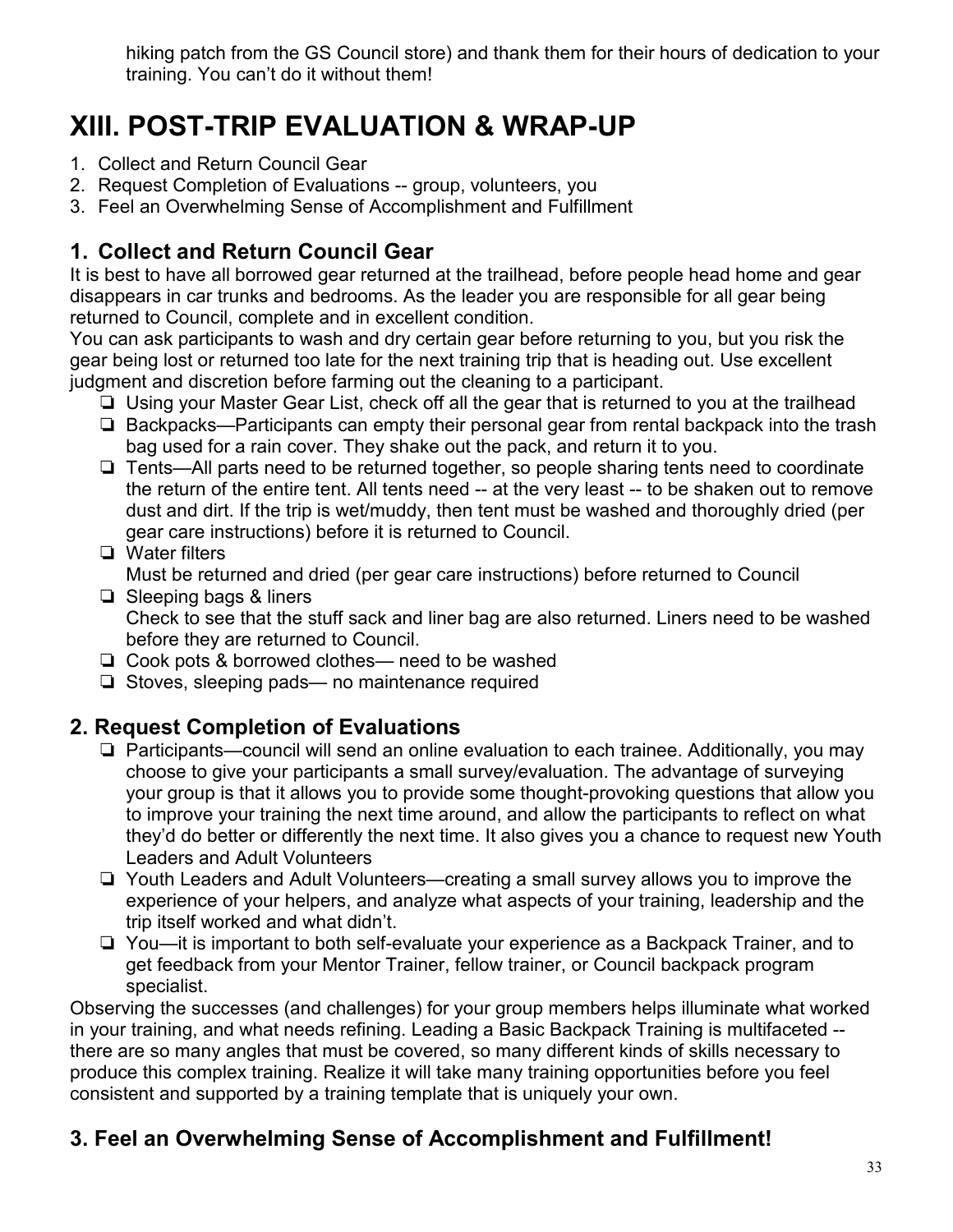# **Backpack Training Expectations**

#### **Overview:**

Goals & Outcomes Deliver accurate information Promote safety & prevention & ethics Be engaging Interactive sessions Respect trainees' intelligence and experience Tying concepts together (LNT, pack weight, referencing the gear list and Nuts & Bolts) Support other trainers

#### **Goals & Outcomes:**

Our top goal is to train girls & adults to backpack safely, competently and confidently. After our class and training trip, we want to ensure that participants have the skills & knowledge to continue backpacking on their own, should they desire to do so.

#### **Outcomes include:**

**Girls:** all the skills & knowledge to go backpacking safely, plus developing self-reliance, selfresponsibility, independence, and good judgment. Backpacking is where we *really* grow girls of courage, confidence and character, and girls *do* grow strong. This is quintessential Girl Scouting at its best.

**Beginning adults:** all the skills and knowledge, plus the skills to lead girls on trips. And, along with…

**Experienced adults:** GS backpacking protocols; demonstrating how to encourage our girls to lead, take charge, and be self-sufficient. Helping our girls be amazing backpackers and keep them safe. How to be an effective guide in Girl Scouting.

#### **Accurate Information:**

It is essential that the information we deliver in our program is accurate, current and thoroughly researched. Consider your knowledge a legacy: you are passing along information that will keep our trainees safe far into the future as they take our skills & knowledge into the wilderness on their own adventures. Take your topic research seriously.

#### **Excellent resources include:**

GS Nuts & Bolts (also available online: www.sdgirlscoutssdi.org/hiking) REI website: www.rei.com/expertadvice Backpacker magazine online: www.backpack.com/gear Your personal experience, as long as it is backed up with facts

#### **Promote Safety & Prevention:**

Our program begins and ends with safety first, and prevention is the key. Please emphasize safety and prevention as it applies to your topic, and as it applies to our training trip into the wilderness: Anza, Cuyamaca, Laguna Mountains or San Jacinto.

#### **Be Engaging**

Training Day is a *Long* Day! Remember that it's the weekend, and the girls/adults have been in school or at work all week long. They don't want a lecture! They do want to learn. **Avoid using notes,** though an occasional glance at an outline will help keep you on track so you don't lose your thread or forget to mention something.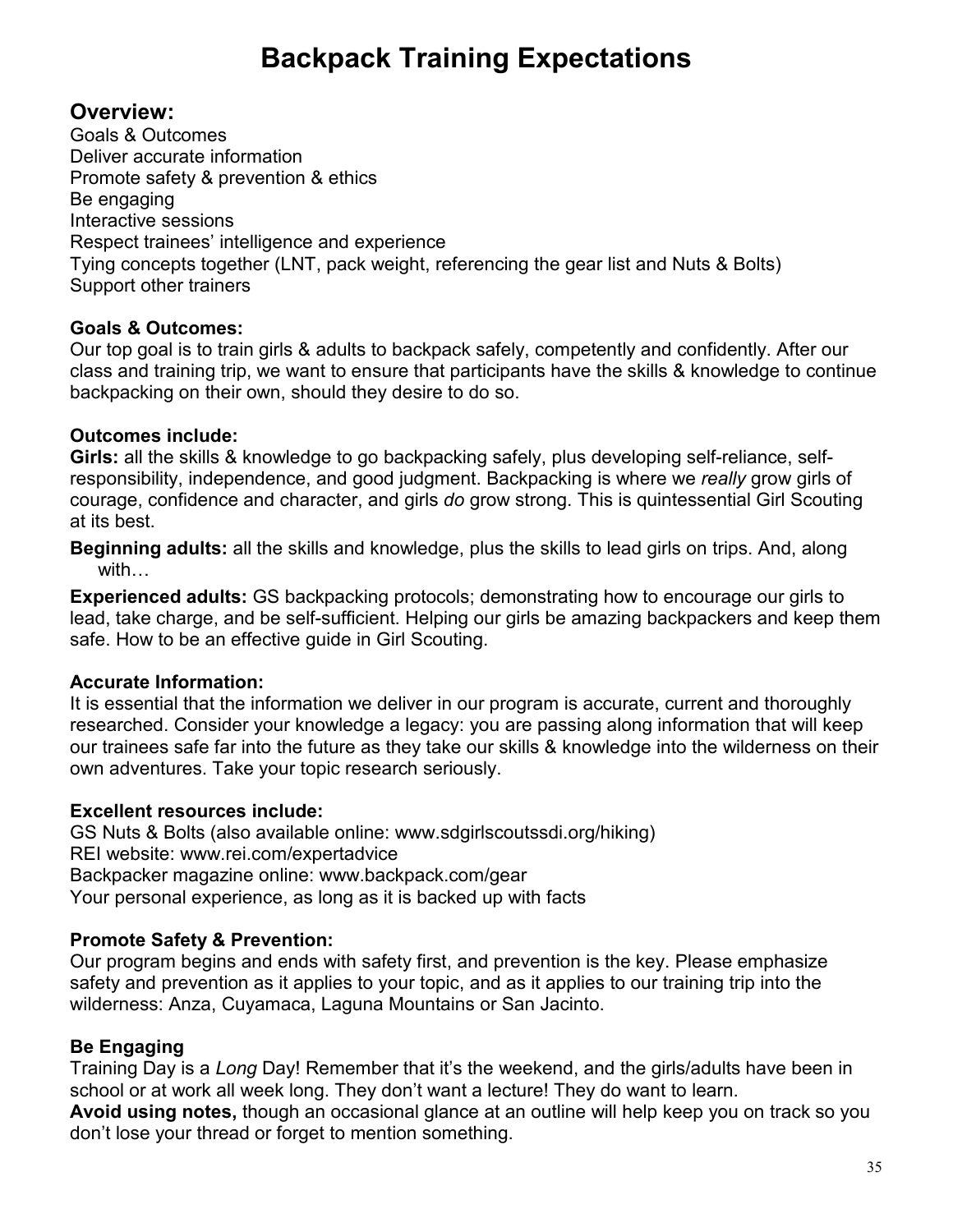**Be confident! You know your stuff.** You've backpacked a gazillion miles and have experienced what you're teaching. So just tell it to the crowd like you are telling a friend.

**Stay focused.** Taking a conversational birdwalk or tedious tangent will confuse and frustrate your listeners.

**Do your homework**. If you are well-researched on your topic, you will sound knowledgeable. Do a practice run-through of your topic out loud so you can identify areas where you are less secure, or where you might get side-tracked.

#### **Stay within your time limit. Please!**

**Be understanding:** acknowledge how long the training is, and help trainees understand the need to be learning all day long on a Saturday/Sunday.

#### **Interactive Sessions**

Class evaluations have shown time and again that trainees love interactive sessions and don't like sitting and listening. Get them out of their chairs every chance you get. Find a way to get your trainees involved:

- Relays
- Q & As with candy prizes. Throw a small ball around a circle to pick the next Q. answerer.
- Help with props
- Visual aids they can touch
- Activities: setting up tents, water filters, lying on sleeping pads.

#### **Respect Trainees**

Many of our trainees arrive with previous experience in the outdoors, and we need to respect that. Please remember, too, that while they may know a lot, there's always more they can learn.

People want to feel like their knowledge and individuality are being respected. There are as many ways to backpack as there are backpackers, and rarely is one way 'right.' We are teaching the Girl Scout protocol — and it is outstanding—but it isn't the only way to go.

While there are many ways to hike, we're presenting our curriculum under the Girl Scout banner — this is how Girl Scouts hike. They are free to take our information and personalize it.

Don't ever patronize. It's annoying. No one wants to feel like they've been sent back to first grade. If you don't know the answer to a question, just say so. Don't ever fake it; just tell them you'll get back to them with the answer. Then, follow through!

Sometimes a trainee will throw out a 'fact' that is quirky or erroneous, absurd, or doesn't follow our GS protocol. The best approach is to say, 'In Girl Scouts, we teach….' or 'Actually, the current protocol is ….' (but you have to back it up with well-grounded facts or references.) Or, 'you are welcome to carry a 50 pound pack, and we won't tell an experienced adult no. But it's a lot more fun with a lighter pack, and we're happy to help you achieve that.' Be gracious, and don't get in a tug-o'-war.

#### Tying concepts together

A lot of our information is linked to other topics. You can't talk about Wilderness Hygiene without talking about LNT. These links are important, and worth pointing out to our trainees, so that they see how all the skills & knowledge weave together to form the whole tapestry of backpacking.

**LNT** - forms an essential framework to everything we do in the wilderness

Pack weight - let's keep it as low as is safely possible. Light packs = more fun.

**Comprehensive Gear List** - referencing this list at the start of your topic helps keep all the gear in perspective, and shows how it fits into the bigger scheme.

**Nuts & Bolts** - Some people learn better seeing the material in front of them while listening to you talk. Help them out by referencing the Nuts & Bolts page number so they can follow along.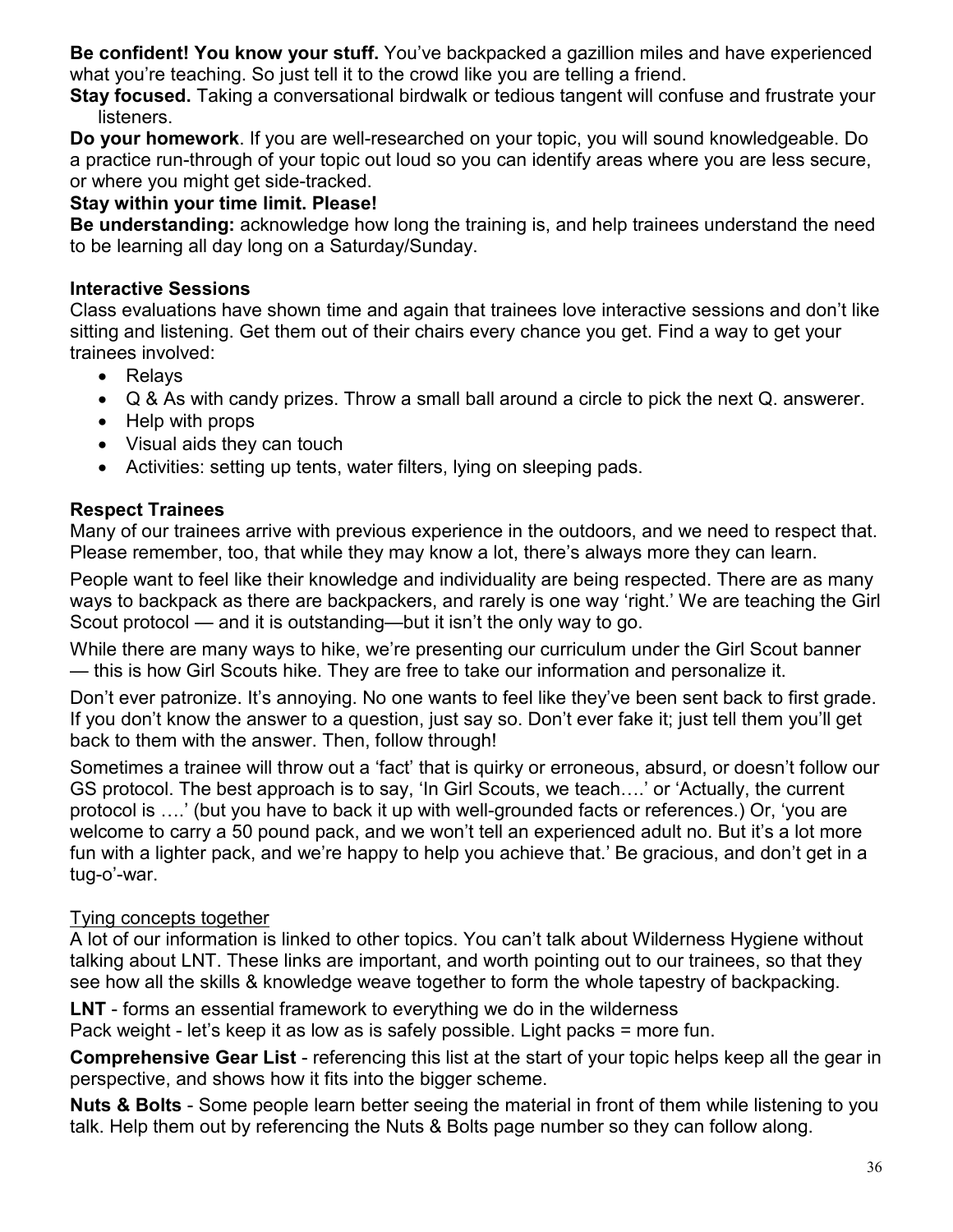#### **Support Fellow Trainers**

Remember that your lead trainer will prompt you if necessary, help you out of all jams, and back you up in every way.

Listen to all topics so that you can prompt/help, if necessary.

Careful not to add so many tidbits to another's topic that the time gets away from us.

Help with class set-up, and assist with other's topics as needed. Help clean up as we go.

Avoid side conversations that distract from the training. Head outside if you need to talk.

Find out what else you can do to help, from assisting with desk registration, to passing out handouts and materials, to setting up props for upcoming topics.

Look after your fellow trainer, just like you would on the trail. Youth:

#### **Time to Arrive**

Please arrive at The So we can set up room, registration materials, props for various topics and have a pre-training pow-wow w/ a cup of coffee & a donut.

#### **What you need to bring?**

Props (see below) Topic notes/outline and Q & As Lunch & snacks Training tee shirt, and dress for outdoors Forms, forms, forms (3 copies of each)

#### **Lead Trainer will have:**

Q & A candy, door prizes, donuts for all, handouts and registration materials.

#### **My topics and props**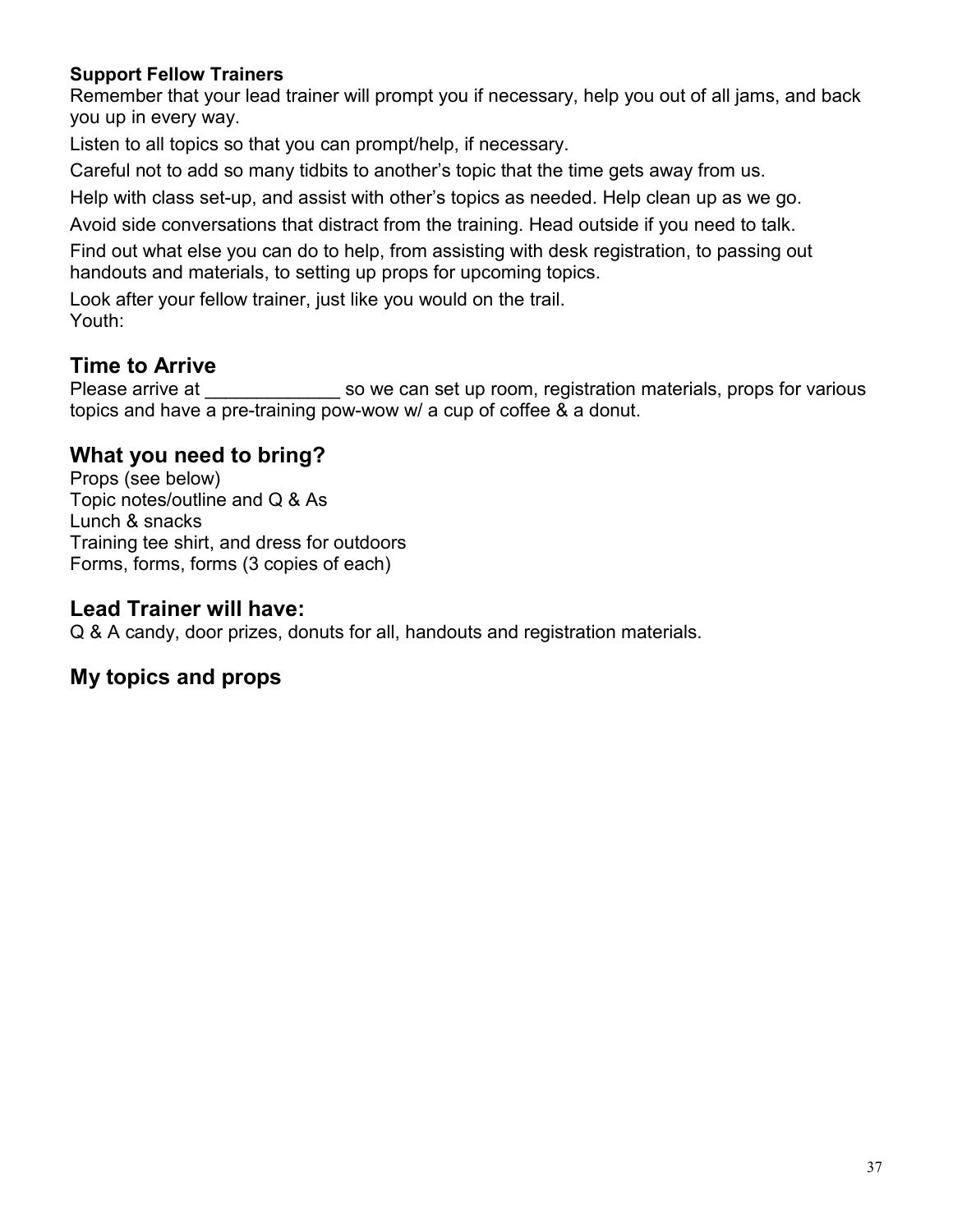# *Sample* **Backpack Training Schedule**

| 8:15         | 15                                      | Sign in, collect handouts, find your training buddy                                                                                                                                                                         |  | All                                       |
|--------------|-----------------------------------------|-----------------------------------------------------------------------------------------------------------------------------------------------------------------------------------------------------------------------------|--|-------------------------------------------|
| 8:30         | 15<br>10<br>15<br>20                    | Welcome<br>Principles of LNT - Coupons & Cupcakes, pg. 2<br>Boots & Socks Jeopardy, Pgs. 8 & 10<br>Clothing, pgs. 9 & 11 (San Jacinto trip)                                                                                 |  | <b>Lead Trainer</b><br>e.g. Kate          |
| 9:30         | 20<br>10<br>15                          | Water: Filtration & Hydration, pg. 22 & 23<br>Wilderness Sanitation, pg. 31<br>Sleeping Bags & Pads, pgs. 18 & 19                                                                                                           |  |                                           |
| <b>BREAK</b> |                                         |                                                                                                                                                                                                                             |  |                                           |
| 10:20 15     | 20<br>60                                | Water receptacles (pg. 24), Mess Kits, Cook Kits, pgs. 47/49/50<br>Stoves & fuel, and Kitchen Safety, pg. 25<br>Backpack Food, Nutrition, pgs. 26 - 30<br>Menu planning, saving \$\$<br>Food storage, repackaging, clean up |  |                                           |
| 12:00        |                                         | Lunch - sample b-pack food,                                                                                                                                                                                                 |  |                                           |
| 12:30 10     | 20<br>15<br>45                          | <b>Career Exploration</b><br>Tents, pgs. 20 & 21<br>Delayed Help, First Aid Kits<br>&<br>Altitude Sickness, etc.<br><b>1st Aid Scenarios</b><br>(First Aid, pgs. 42 - 45)                                                   |  |                                           |
| <b>BREAK</b> |                                         |                                                                                                                                                                                                                             |  |                                           |
| 2:10         | 15<br>15<br>15                          | Injury Prevention, Key Risks & Concerns, pg. 41<br>Permits & Ranger Stations, pg. 32<br>Lost & Found, pgs. 39 & 40                                                                                                          |  |                                           |
| 3:00         | 15<br>rental later on<br>30<br>10<br>30 | Backpacks, pgs. 12 - 17<br>New: loading packs activity<br><b>Pack Fitting</b><br>Pack List Overview, pg. 47<br>Packing Your Backpack                                                                                        |  | Collect torso sizes/Osprey sizes for gear |
| 4:30         | 15                                      | Wrap Up                                                                                                                                                                                                                     |  |                                           |